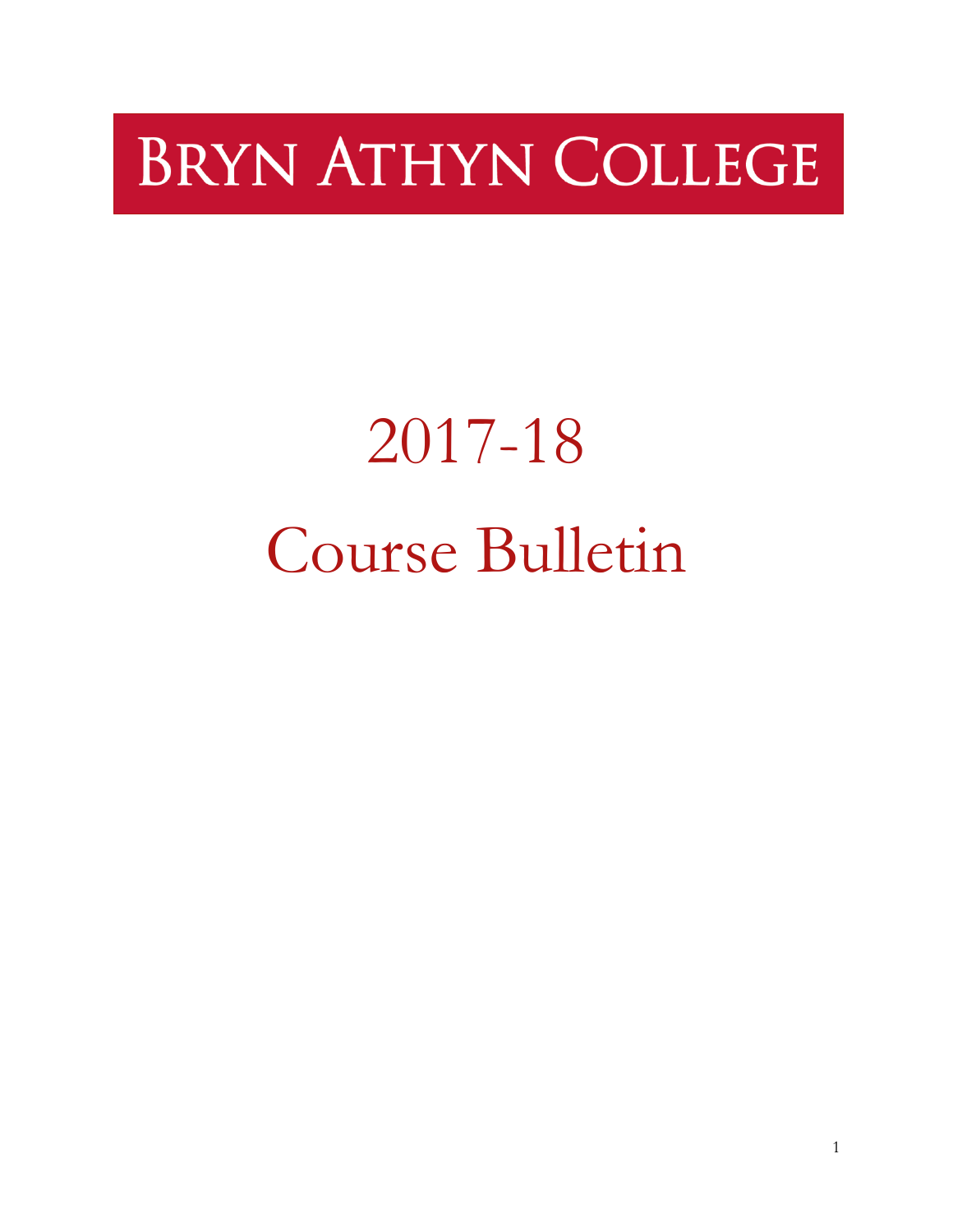# Table of Contents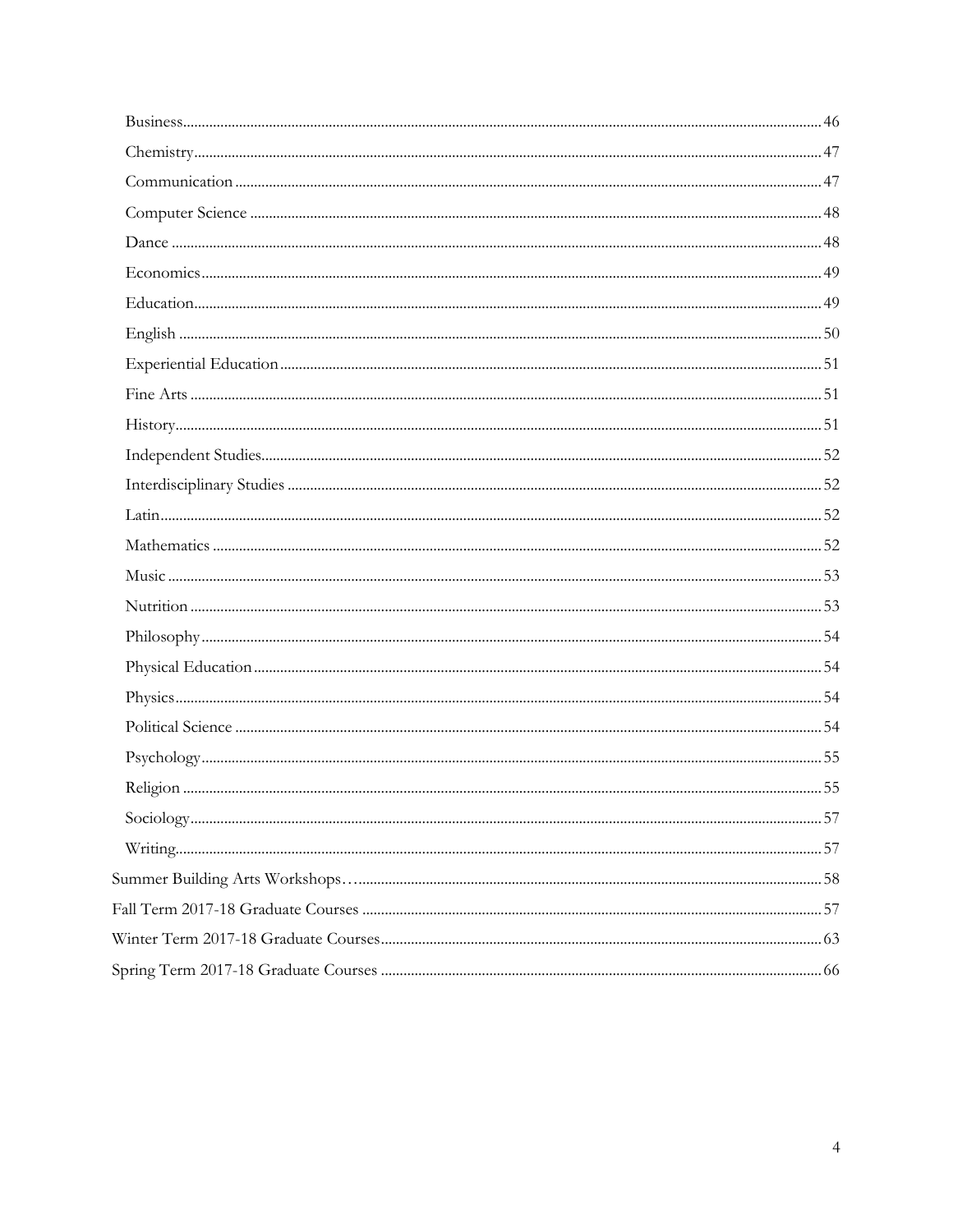### BRYN ATHYN COLLEGE CALENDAR FOR ACADEMIC YEAR 2017-18: ONE HUNDRED and FORTY-FIRST ACADEMIC YEAR

<span id="page-4-0"></span>

| June      | $12 - 16$      | Mon-Fri  | Building Arts Intensive Workshop                                            |
|-----------|----------------|----------|-----------------------------------------------------------------------------|
|           | 19-23          | Mon-Fri  | Building Arts Intensive Workshop                                            |
| July      | $10 - 14$      | Mon-Fri  | Building Arts Intensive Workshop                                            |
|           | 17-21          | Mon-Fri  | Building Arts Intensive Workshop                                            |
| August    | 14             | Mon      | Faculty retreat                                                             |
|           | 15             | Tues     | Administration and Faculty meetings                                         |
|           | 15-18          | Tues-Fri | RA training                                                                 |
|           | 19             | Sat      | $11:00$ am $-4:00$ pm: New Students (US and International) arrive on campus |
|           | 19-22          | Sat-Tues | Orientation for new students                                                |
|           | 20             | Sun      | 12:00 pm - 5:00 pm: All returning students arrive on campus                 |
|           | 21             | Mon      | 8:00 am - 5:00 pm: Open advising period for all students                    |
|           | 22             | Tues     | 7:00 pm: President's Welcome (dessert) for all students (Glencairn)         |
|           | 23             | Wed      | 8:00 am: Fall Term classes begin                                            |
| September | $\overline{4}$ | Mon      | Labor Day holiday                                                           |
| October   | 12             | Thurs    | All college in-service day-Majors and Career Day                            |
|           | 20             | Fri      | Charter Day                                                                 |
|           | $23-1$         | Mon-Wed  | Registration for Winter Term                                                |
| November  | 3              | Fri      | Fall Term classes end                                                       |
|           | 6              | Mon      | Reading day                                                                 |
|           | 7              | Tue      | Exams begin                                                                 |
|           | 10             | Fri      | Fall Term ends after exams                                                  |
|           | 23             | Thu      | Thanksgiving holiday                                                        |
|           | 26             | Sun      | Resident students return                                                    |
|           | 27             | Mon      | Winter Term classes begin                                                   |
| December  | 21             | Thurs    | Christmas vacation begins                                                   |
| 2018      |                |          |                                                                             |
| January   | $\overline{c}$ | Tues     | Resident students return                                                    |
|           | 3              | Wed      | Classes resume                                                              |
|           | 15             | Mon      | Martin Luther King, Jr. holiday                                             |
|           | 22-31          | Mon-Wed  | Registration for Spring Term                                                |
| February  | 16             | Fri      | Winter Term classes end                                                     |
|           | 19             | Mon      | President's Day - Exams begin                                               |
|           | 22             | Thurs    | Winter Term ends after exams                                                |
| March     | 6              | Tues     | Resident students return                                                    |
|           | 7              | Wed      | Spring Term classes begin                                                   |
|           | 21-23          | Wed-Fri  | Phase I Registration                                                        |
|           | 30             | Fri      | Good Friday holiday                                                         |
| April     | $2 - 6$        | Mon-Fri  | Phase II Registration                                                       |
|           | $23 - 27$      | Mon-Fri  | Phase III Registration                                                      |
| May       | 16             | Wed      | Spring Term classes end                                                     |
|           | 17             | Thurs    | Reading day                                                                 |
|           | 18             | Fri      | Exams begin                                                                 |
|           | 23             | Wed      | Last day of exams                                                           |
|           | 25             | Fri      | 6:30 pm: Graduation Dinner (Brickman Center)                                |
|           | 26             | Sat      | 10:00 am: Graduation (Asplundh Field House)                                 |
|           | 31             | Thurs    | End of Year Faculty Meeting and End of Year Faculty and Staff Gathering     |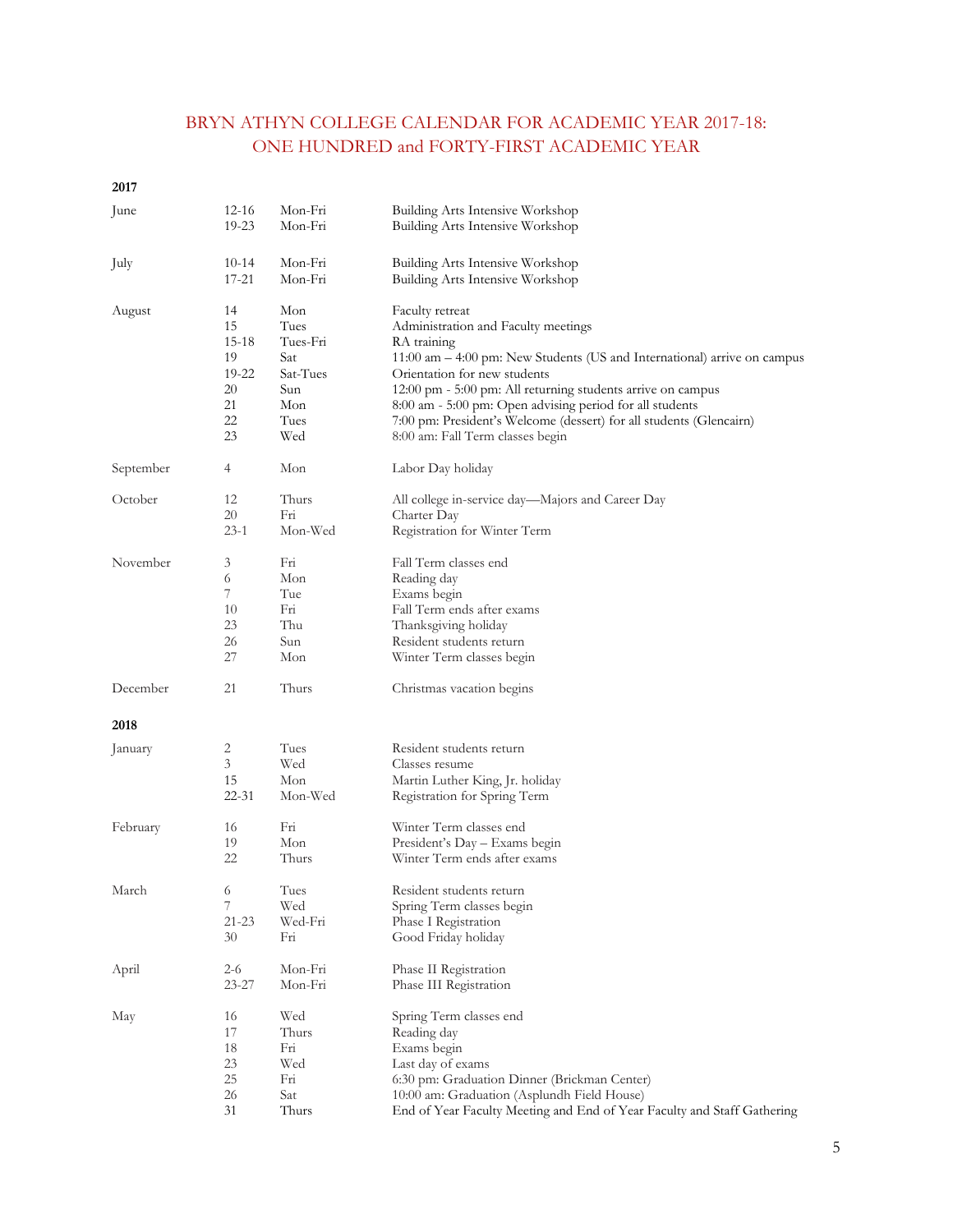# Academic Reminders and Requirements

Make sure you have a tentative academic plan before you see your advisor to register for classes. Your advisor can provide information and perspectives that may help you make decisions, but it is your academic program. It is your responsibility to ensure it is the program you want and need.

Each term, choose three or four academic courses at the appropriate level. Full-time students must take at least 9 academic credits each term. However, to stay on track for a graduation in four years and maintain full eligibility for student loans, you will need to complete 31 credits per year. Full-time tuition covers 14.5 credits per term; additional payment is necessary for any more. Keep the following requirements in mind:

# **First Year Requirements**

- Two religion courses (100-level) during the year including passing Religion 101 or 110
- Writing 101 (or Writing 100 as recommended)
- Math 101 (or test out of it via Math placement test)
- At least 9 academic credits each term 100-level courses unless you get permission for upper-level courses
- To advance to second year status, you must complete residency requirements and at least 31 credits.

# **Second Year Requirements**

- Two religion courses during the year
- Writing 202
- At least 9 academic credits each term 100- or 200-level courses unless you get permission for higherlevel courses
- To advance to third year status, you must complete residency requirements and accumulate at least 62 credits. Fourth year status requires completion of residency requirements, accumulating at least 93 credits, and acceptance into a major program.

# **Third and Fourth Year Requirements**

- One religion course each year (not 100-level)
- At least 9 academic credits each term
- Graduation requires completion of major, core, and residency requirements and completing at least 124 credits (some majors may require more). Additionally, a minimum of 120 credits must be academic (some courses carry non-academic credit, mainly PE courses).
- In addition to the residency requirements listed above, students interested in the following majors should register for the courses listed below in their first year:
- Biology: Bio122 & 123, Chem101 and/or Chem110&111
- Education: Ed128, ESci110, Geog110, any 100-level History course, two math courses, Phil102, Rel101 or 110
- English: n/a (Recommended: Eng105)
- ID: 100-level requirements/recommendations from the appropriate areas
- History: any 100-level history courses (Recommended: 100-level anthropology, geography, political science, sociology courses)
- Psychology: Psyc101 (Recommended: Math130 and 100-level anthropology and/or sociology)
- Religion: Rel110 and either Rel115 or Rel125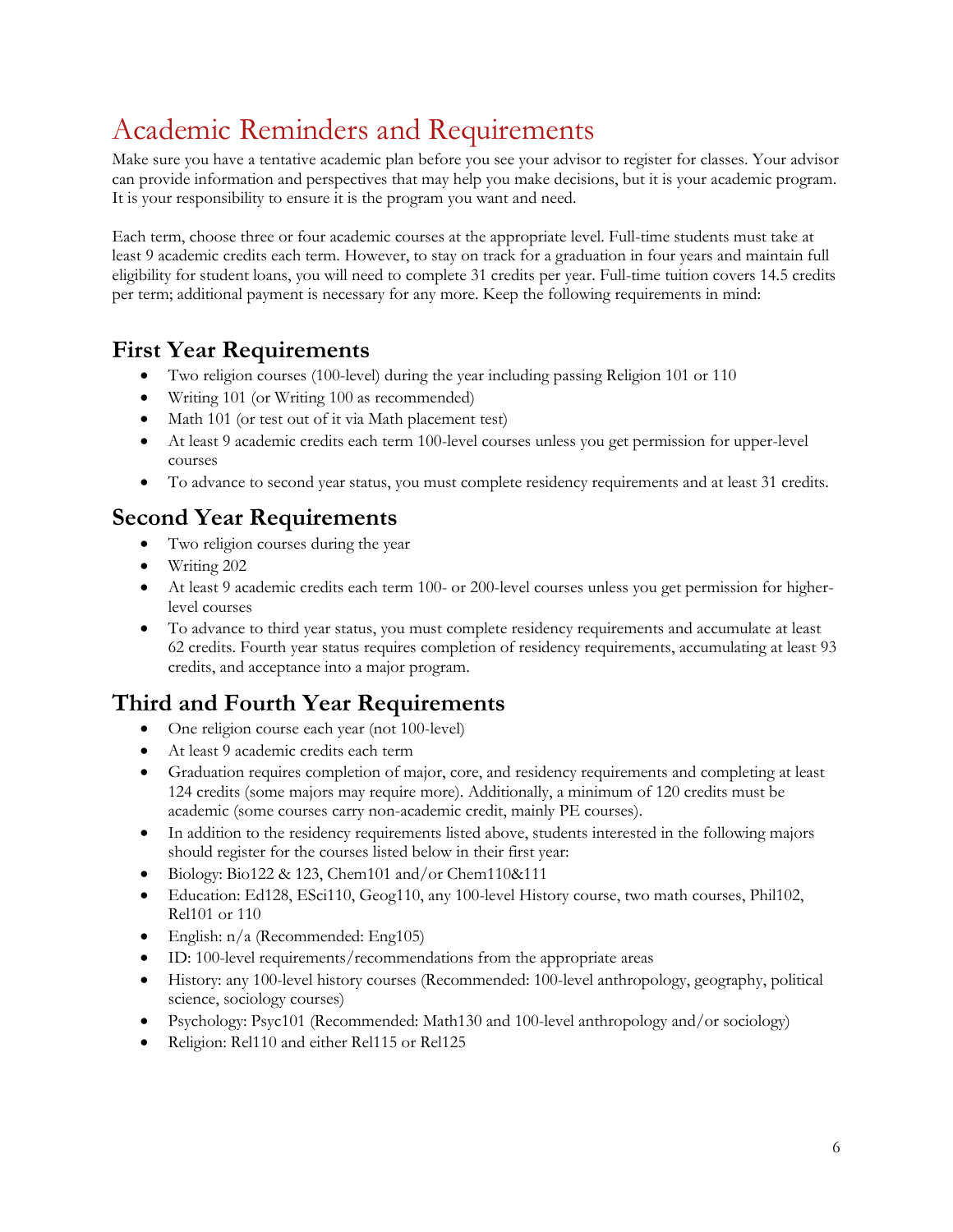# **Worksheets for Majors:**

If you are interested in a particular major, please see the worksheets online. Major requirement worksheets are available on our website at the following location:

http://www.brynathyn.edu/academics/majors/forms.html.

# **Graduation Applications:**

Are you planning on graduating this May? Try filling out the graduation application to see what courses you might be missing. Graduation Applications are available on our website at the following location: http://www.brynathyn.edu/academics/majors/forms/.

# **Student Online Registration Instructions:**

- Go to: https://www.BrynAthynSonis.com
- Login and click on "Students"
- Enter your PIN and ID (PIN is case sensitive, ID requires leading zeroes) o If you forget your ID or PIN, click the link on login page
- Click on "Academics" and select Registration
- Select "View All" to see course list
- Register for a course by clicking on the number in the "spaces" column
- After selecting courses, click on "Continue Registration Process"
- Review courses and, if correct, click "Continue"
- Finalize by clicking "Return" button.
- If a course is full, you can add yourself to a wait list by clicking the number in the "wait" column

#### Notes:

You will need to see your advisor if you want to:

- audit a course
- conduct an independent study
- complete an internship
- take more than 14.5 credits

See the Undergraduate Student Handbook online for details.

Your advisor will guide you through the process of setting up an independent study or internship. Please note that students and advisors will be unable to register for internships or independent studies through the online registration system. Internships and independent studies will be registered by the Registrar once the appropriate paperwork has been completed.

# **Core and Major Information**

See the Academic Programs Bulletin for information regarding the Core Program and Majors.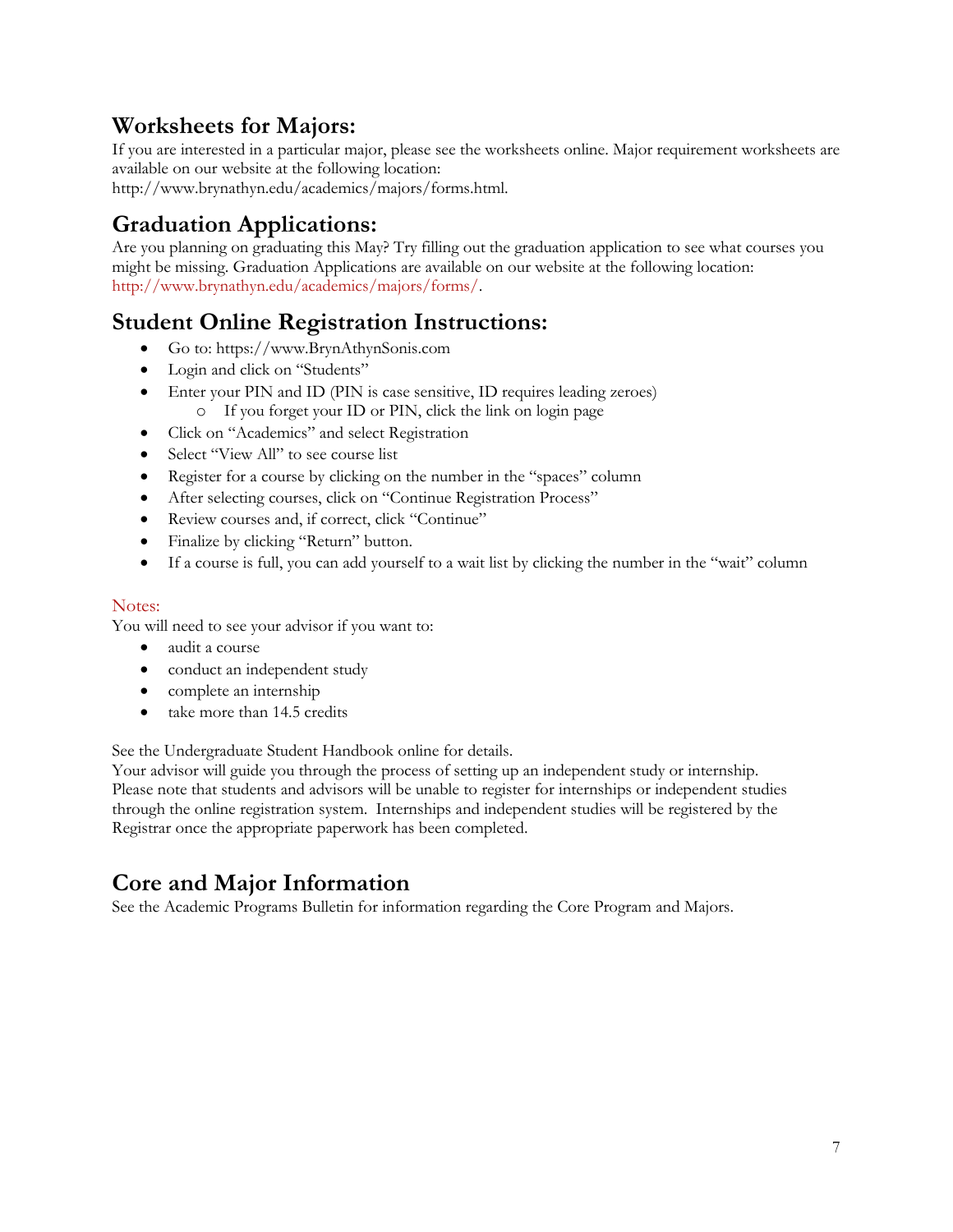# Fall Term 2017-18 Undergraduate Course List

<span id="page-7-0"></span>

| <b>BLOCK</b>            | <b>COURSE</b>  | <b>TITLE</b>                                        | <b>CREDITS</b>              | <b>INSTRUCTOR</b> |
|-------------------------|----------------|-----------------------------------------------------|-----------------------------|-------------------|
| 12                      | Ant/Hist211    | Artifacts, Archaeology, and Museums                 | 3                           | W.E. Closterman   |
| $\boldsymbol{2}$        | Bio122_0       | Introduction to Biology: Genetics and Evolution     | $\mathfrak{Z}$              | A.F. Bryntesson   |
| 6                       | Bio122_1       | Introduction to Biology: Genetics and Evolution     | $\mathfrak{Z}$              | A.F. Bryntesson   |
| 22                      | Bio122L_0      | Introduction to Biology: Genetics and Evolution Lab | $\mathbf{1}$                | G. McMackin       |
| 24                      | Bio122L_1      | Introduction to Biology: Genetics and Evolution Lab | $\mathbf{1}$                | G. McMackin       |
| 24                      | Bio122L_2      | Introduction to Biology: Genetics and Evolution Lab | $\mathbf{1}$                | S.R. Evans        |
| 6                       | <b>Bio210</b>  | Human Anatomy and Physiology I                      | $\mathfrak{Z}$              | E. Higgins        |
| 21                      | Bio210L        | Human Anatomy and Physiology I Lab                  | $\mathbf{1}$                | E. Higgins        |
| $\overline{5}$          | <b>Bio230</b>  | Genetics                                            | $\mathfrak{Z}$              | A.F. Bryntesson   |
| $\overline{2}$          | <b>Bio490</b>  | Biology Seminar I                                   | $\mathbf{1}$                | E. Higgins        |
| $\mathbf{3}$            | Bus141_0       | Accounting I                                        | $\mathfrak{Z}$              | E.S. King         |
| 16                      | Bus141_1       | Accounting I                                        | $\mathfrak{Z}$              | J. Tepper         |
| 7                       | Bus254         | Principles of Marketing                             | $\mathfrak{Z}$              | W.B. Jungé        |
| 12                      | Bus267         | Introduction to Sports Management                   | 3                           | D. Shute          |
| 16                      | <b>Bus305</b>  | <b>Business Seminar</b>                             | 1.5                         | E.S. King         |
| 8                       | <b>Bus320</b>  | Financial Management                                | $\mathfrak{Z}$              | C. Waltrich       |
| $\overline{\mathbf{4}}$ | <b>Bus493</b>  | Senior Literature Review                            | $\overline{2}$              | E.S. King         |
| 5                       | Bus/ID494      | Senior Seminar I                                    | $\mathbf{1}$                | D.A. Synnestvedt  |
| $\mathbf{3}$            | Chem101        | Introduction to Chemistry                           | $\mathfrak{Z}$              | E. Higgins        |
| 4                       | Chem210        | Organic Chemistry I                                 | 3                           | E. Higgins        |
| 21                      | $Chem210L_0$   | Organic Chemistry I Lab                             | $\mathbf{1}$                | S.R. Evans        |
| 23                      | $Chem210L_1$   | Organic Chemistry I Lab                             | $\mathbf{1}$                | G. McMackin       |
| 6                       | Comm105        | Public Speaking                                     | $\mathfrak{Z}$              | S.V. Bernhardt    |
| 5                       | CSci105        | Introduction to Computer Systems                    | $\mathfrak{Z}$              | N. Simonetti      |
| 14                      | CS/Math235     | <b>Discrete Structures</b>                          | $\mathfrak{Z}$              | N. Simonetti      |
| 3                       | Dan133/233     | Tap Dance                                           | 1.5                         | J.L. Bostock      |
| 16                      | Dan160/260/360 | Dance Ensemble                                      | 1.5                         | J.L. Bostock      |
| 14                      | Dan240         | Creative Movement and the Young Child               | 1.5                         | J.L. Bostock      |
| 15                      | Econ131_0      | Macroeconomics                                      | $\mathfrak{Z}$              | W.B. Jungé        |
| 14                      | Econ131_1      | Macroeconomics                                      | $\mathfrak{Z}$              | W.B. Jungé        |
| $\overline{7}$          | Ed217          | Language, Literacy, and Numeracy                    | $\ensuremath{\mathfrak{Z}}$ | N.G. Phillips     |
| $\mathbf{3}$            | Ed271          | Introduction to Early Childhood Education           | $\mathfrak{Z}$              | N.G. Phillips     |
| $\overline{5}$          | Ed322          | Social Studies and the Young Child                  | $\mathfrak{Z}$              | N.G. Phillips     |
| $\overline{7}$          | Ed324          | Science and the Young Child                         | $\mathfrak{Z}$              | A.N. Rose         |

As of 7/1/17. (Independent Study and Internship courses not listed).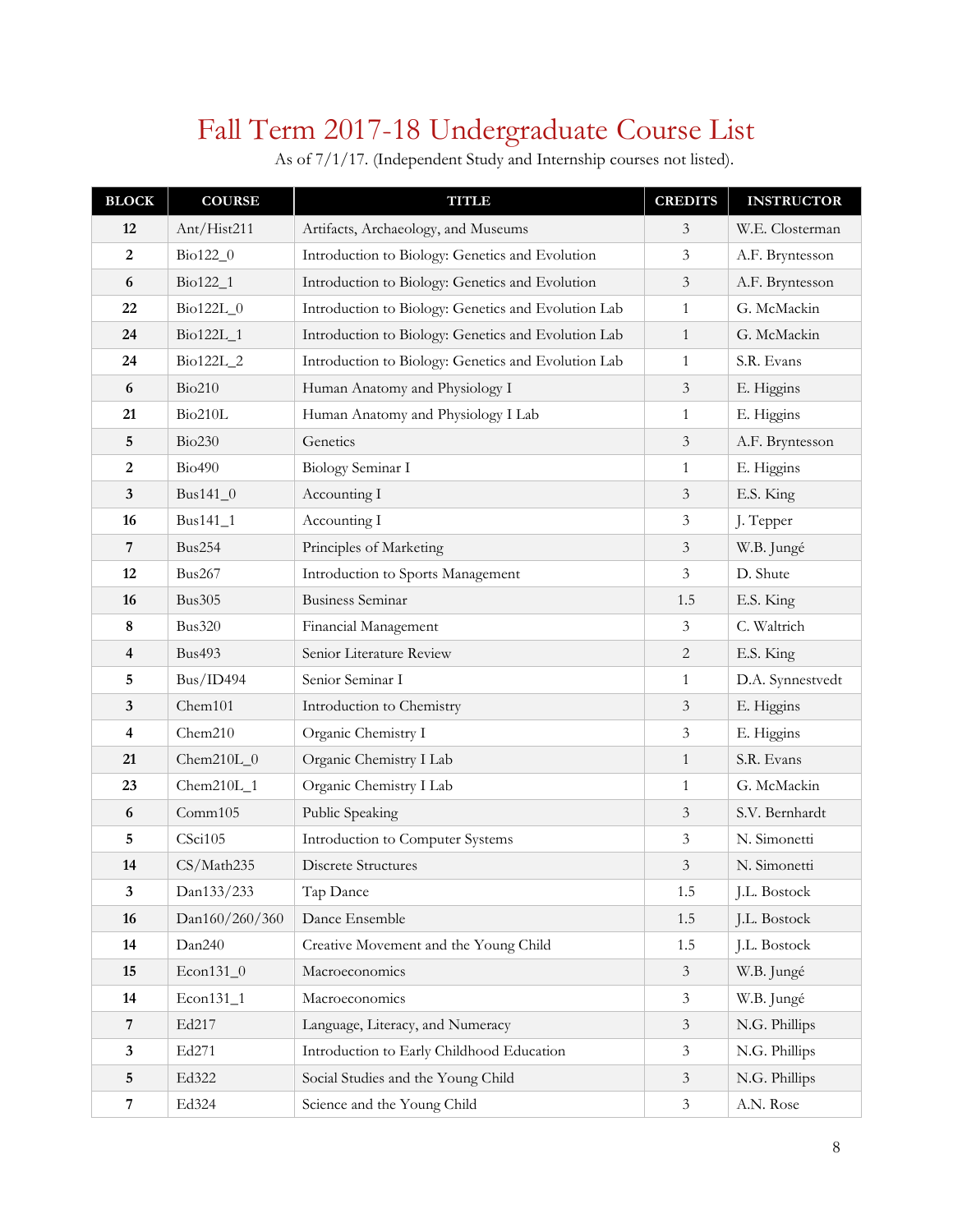| 12                      | Eng221          | English Literature Survey II                                                            | 3              | K. King          |
|-------------------------|-----------------|-----------------------------------------------------------------------------------------|----------------|------------------|
| 11                      | Eng320          | The English Language                                                                    | 3              | T.P. Glenn       |
| Special                 | Eng490          | English Major Writing Project                                                           | 3              | K. King          |
| Special                 | Eng495          | Senior Seminar: Career Preparation                                                      | $\mathbf{1}$   | K. King          |
| 6                       | EnSci105        | Introduction to Sustainability                                                          | $\mathfrak{Z}$ | E.R. Potapov     |
| 21                      | EnSci105L_0     | Introduction to Sustainability Lab                                                      | $\mathbf{1}$   | E.R. Potapov     |
| 23                      | EnSci105L_1     | Introduction to Sustainability Lab                                                      | $\mathbf{1}$   | E.R. Potapov     |
| 3                       | FA102           | Renaissance and Baroque Art                                                             | 3              | M. Gyllenhaal    |
| 15                      | FA140           | Drawing and Painting                                                                    | $\mathfrak{Z}$ | M. Gyllenhaal    |
| 15                      | FA141           | <b>Building Arts Foundation</b>                                                         | $\mathfrak{Z}$ | J.K. Leap        |
| 6                       | FA213/313       | Topics in Twentieth-Century Architecture: Bryn Athyn's<br>National Historical Landmarks | 3              | M. Gyllenhaal    |
| 15                      | FA240           | <b>Intermediate Painting</b>                                                            | 3              | M. Gyllenhaal    |
| 21                      | FE <sub>1</sub> | Field Experience I: Observation                                                         | $\mathfrak{Z}$ | A.N. Rose        |
| 21                      | FESpEd          | Field Experience in Special Education                                                   | 3              | S. Wong          |
| 12                      | <b>FYS101</b>   | First Year Seminar                                                                      | $\mathbf{1}$   | L.C. Nash        |
| 5                       | Geog110         | World Regional Geography                                                                | 3              | A. Yardumian     |
| $\overline{4}$          | Germ101         | Introductory German I                                                                   | $\mathfrak{Z}$ | S.B. Lawing      |
| 3                       | Hist248         | The Medieval World                                                                      | 3              | S.B. Lawing      |
| 14                      | Hist305         | Asia                                                                                    | 3              | W.E. Closterman  |
| 7                       | HSoc401         | Capstone Seminar I                                                                      | $\mathfrak{Z}$ | A. Yardumian     |
| 14                      | Math095         | Preparation for Quantitative Reasoning                                                  | $\mathbf{1}$   | M.T. Genzlinger  |
| 2                       | $Math101_0$     | Introduction to Quantitative Reasoning                                                  | 3              | Staff            |
| $\overline{4}$          | Math101_2       | Introduction to Quantitative Reasoning                                                  | 3              | N. Simonetti     |
| 16                      | Math140         | Elements of Calculus                                                                    | 3              | N. Simonetti     |
| 3                       | Math150         | Calculus I                                                                              | $\mathfrak{Z}$ | C.B. Bongers     |
| 14                      | Math150L        | Calculus I Lab                                                                          | $\mathbf{1}$   | C.B. Bongers     |
| $\overline{2}$          | Math330         | Introduction to Probability Theory                                                      | $\mathfrak{Z}$ | C.B. Bongers     |
| Special                 | Math493         | Senior Literature Review                                                                | $\overline{2}$ | N. Simonetti     |
| Special                 | Math499         | Senior Research                                                                         | $\sqrt{2}$     | N. Simonetti     |
| Special                 | Mus100          | College Chorale                                                                         | $\mathbf{1}$   | G. Bier          |
| 5                       | Mus210          | Music of Christianity                                                                   | $\mathfrak{Z}$ | G. Bier          |
| 11                      | <b>PE112</b>    | Team Sports for Fun                                                                     | 1              | H. Bryntesson    |
| $\sqrt{2}$              | <b>PE180</b>    | Foundations of Physical Education                                                       | 1              | S. Jones         |
| $\overline{\mathbf{4}}$ | Phil102_0       | Introduction to Philosophy                                                              | $\mathfrak{Z}$ | D.A. Synnestvedt |
| 14                      | Phil102_1       | Introduction to Philosophy                                                              | $\mathfrak{Z}$ | M.E. Latta       |
| $\overline{7}$          | Phil111         | Introduction to Moral Philosophy                                                        | $\mathfrak{Z}$ | M.E. Latta       |
| 15                      | Phil/PS220      | Political Thought                                                                       | $\mathfrak{Z}$ | D.A. Synnestvedt |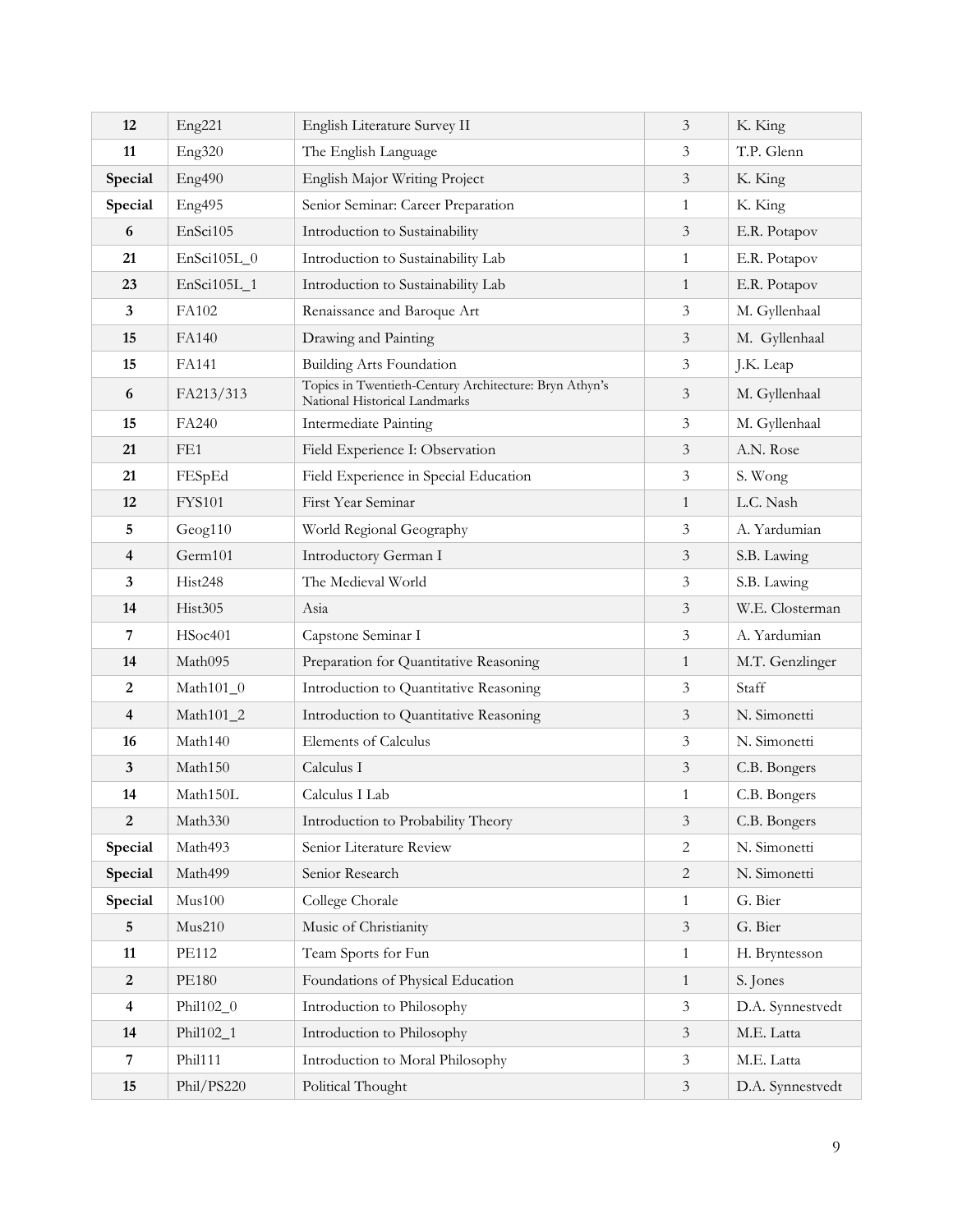| $\boldsymbol{2}$        | <b>PSci211</b> | Comparative Government                      | $\mathfrak{Z}$ | D.G. Rose          |
|-------------------------|----------------|---------------------------------------------|----------------|--------------------|
| 5                       | Psyc101        | <b>Introductory Psychology</b>              | $\mathfrak{Z}$ | K.K. Rogers        |
| 14                      | Psyc201        | Abnormal Psychology                         | $\mathfrak{Z}$ | E. Goldblatt Hyatt |
| 12                      | Psyc203        | Personality Theory                          | $\mathfrak{Z}$ | E. Goldblatt Hyatt |
| $\overline{\mathbf{4}}$ | Psyc205        | Social Psychology                           | $\mathfrak{Z}$ | K.K. Rogers        |
| 15                      | Psyc341        | Human Development: Adult Altruism           | $\mathfrak{Z}$ | L.C. Nash          |
| 16                      | Psyc490        | Research Methods in Psychology              | $\mathfrak{Z}$ | F. Cavallo         |
| 11                      | Rel101_0       | Introduction to New Church Doctrines        | $\mathfrak{Z}$ | R.J. Silverman     |
| 14                      | Rel101_1       | Introduction to New Church Doctrines        | 3              | R.J. Silverman     |
| $\overline{\mathbf{4}}$ | Rel101_2       | Introduction to New Church Doctrines        | $\mathfrak{Z}$ | C. Glenn           |
| 5                       | Rel101_3       | Introduction to New Church Doctrines        | $\mathfrak{Z}$ | G. Schnarr         |
| 6                       | Rel101_4       | Introduction to New Church Doctrines        | 3              | G. Schnarr         |
| $\boldsymbol{2}$        | <b>Rel110</b>  | Introduction to Systematic Theology         | $\mathfrak{Z}$ | S.I Frazier        |
| 5                       | <b>Rel220</b>  | The Torah                                   | $\mathfrak{Z}$ | S.I. Frazier       |
| 6                       | Rel283         | Pre-Christian Church History                | 3              | S.D. Cole          |
| $\overline{7}$          | <b>Rel320</b>  | Judgment, Providence, and Human Society     | $\mathfrak{Z}$ | S.I. Frazier       |
| 3                       | <b>Rel380</b>  | History of New Church Doctrine              | $\mathfrak{Z}$ | S.D. Cole          |
| $\overline{7}$          | Soc110         | Introduction to Sociology                   | $\mathfrak{Z}$ | S. Anderson        |
| 14                      | Span101        | Introductory Spanish I                      | 3              | M. Nunez           |
| 15                      | SpEd111        | Introduction to Special Education           | $\mathfrak{Z}$ | S. Wong            |
| $\mathbf{1}$            | SpeEd331       | Classroom Management and Behavioral Support | 3              | K.M. Ballard       |
| $\mathbf{3}$            | SpEd334        | Assistive Technology in the Classroom       | $\mathbf{1}$   | Staff              |
| 15                      | Thea110        | Introduction to Performance Arts            | $\mathfrak{Z}$ | J.L. Bostock       |
| 11                      | Thea120        | Set Design and Production                   | $\mathfrak{Z}$ | N. Haus-Roth       |
| 3                       | Writ100        | Academic Writing                            | $\mathfrak{Z}$ | A. Nash            |
| 2                       | $Writ101_0$    | <b>Expository Writing</b>                   | $\mathfrak{Z}$ | D. Harrison        |
| $\mathbf{3}$            | $Writ101_1$    | <b>Expository Writing</b>                   | $\mathfrak{Z}$ | D. Harrison        |
| $\overline{4}$          | Writ101_2      | <b>Expository Writing</b>                   | $\mathfrak{Z}$ | C. Hoffman         |
| $\mathbf{3}$            | Writ101_3      | <b>Expository Writing</b>                   | $\mathfrak{Z}$ | C. Hoffman         |
| $\boldsymbol{6}$        | Writ202_0      | Writing About Literature                    | $\mathfrak{Z}$ | R.S. Cooper        |
| $\overline{5}$          | Writ202_1      | Writing About Literature                    | $\mathfrak{Z}$ | R.S. Cooper        |

+This course is offered on multiple levels. All students must register on the 100 level.

\*This course requires a lab fee.

*The College administration will make every effort to offer the courses listed, but reserves the right to cancel courses if necessary.*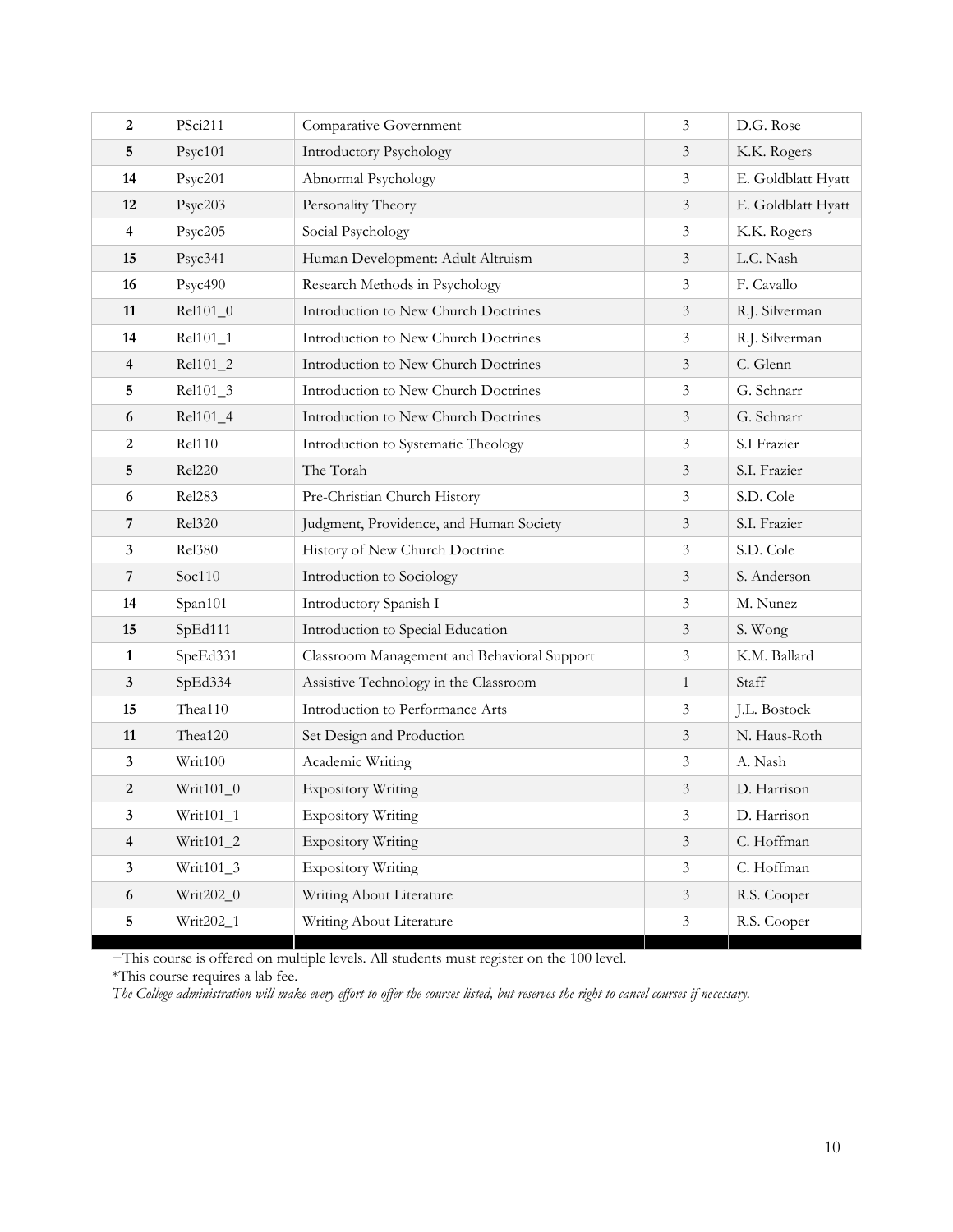# Fall Term 2017-18 Undergraduate Courses

# <span id="page-10-1"></span><span id="page-10-0"></span>**Anthropology**

#### Anthropology/History 211. Artifacts, Archaeology, and Museums. (W)

Introduction to the theories and methods used to interpret how objects provide evidence for history and express a society's values, ideas, and attitudes. Includes examination of archaeological method and ethics, and the use of objects in a museum setting. Use of hands-on projects and visits to Bryn Athyn's historic district and other local sites.

3 Credits.

### **Biology**

#### <span id="page-10-2"></span>Biology 122. Introduction to Biology: Genetics and Evolution.

Introduction to principles of genetics and evolution; one of a two-course gateway series that is required for prospective biology majors. Includes Mendelian and non-Mendelian inheritance, quantitative genetics, evolution, natural selection, genetic drift, kin selection, speciation, molecular evolution, and phylogenetic analysis. Course concludes with a survey of the Kingdoms of life. 3 Credits.

Biology 122 Lab.

1 Credit.

#### Biology 210. Human Anatomy and Physiology I.

First trimester of a two-trimester sequence dealing with the structure and function of the human body and mechanisms for maintaining homeostasis within it. Includes the study of cells, tissues, fluid and electrolyte balance, acid-base balance and integumentary, skeletal, muscular and nervous systems. Identification of anatomical structures using a "virtual" cadaver and preserved animal specimens will be required in the laboratory. Prerequisites: High School Chemistry and Biology 122 and 123, with a grade of "C" or better in each.

3 Credits.

Biology 210 Lab. 1 Credit.

#### Biology 230. Genetics.

Study of the process of heredity at a more advanced level than Biology 122. A problem-solving, seminaroriented course integrating principles of evolution, classical Mendelian genetics, non-Mendelian inheritance patterns, chromosome mapping and mutations, sex determination, extra nuclear inheritance, and the following subcategories of genetics: behavioral, population, evolutionary and conservation. Prerequisites: Biology 122 and 123.

3 Credits.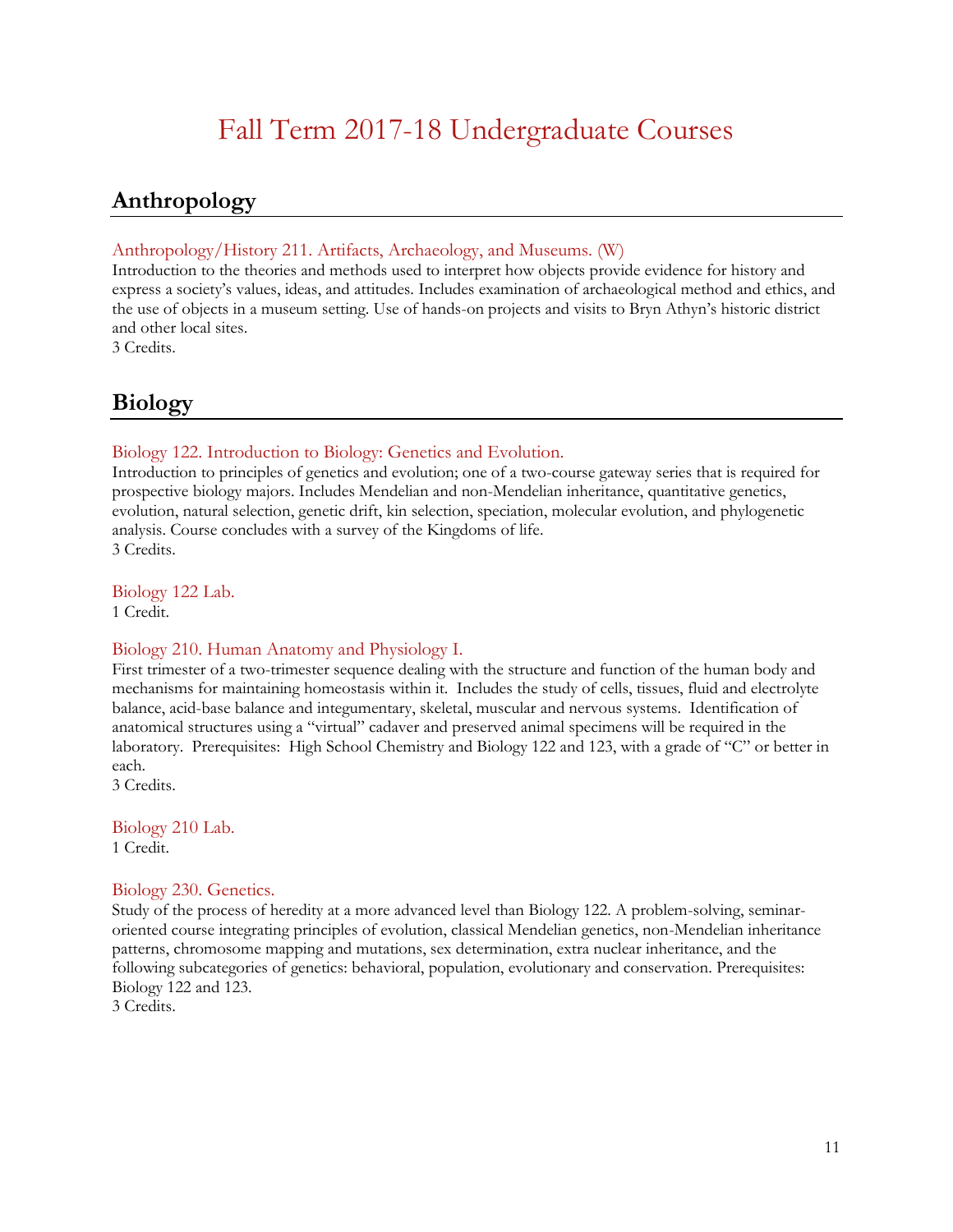#### Biology 490. Biology Seminar I.

Broadened exposure to active areas of biology and reading current literature. Students encouraged to read and present reviews of current literature related to their senior projects. Required of seniors in the biology major and open to seniors in the ID major who are studying biology. 1 Credit.

# **Business**

#### Business 141. Accounting I.

Introduction to basic financial accounting principles, the accounting cycle, the preparation of financial statements, and the use of computer spreadsheets. 3 Credits.

#### Business 254. Principles of Marketing.

Focus on customer behavior, promotion, channels of distribution, product, and pricing, with emphasis on formulating marketing plans and strategies in a global and culturally diverse environment. 3 Credits.

#### Business 267. Introduction to Sports Management.

This course highlights the need for trained sport management professionals by examining the history of sport. This course also provides analysis of effective management strategies and the body of knowledge associated with pursuing a career as a manager in the sport industry. Functional management, strategic planning, decision making, leadership style, managing conflict and change, motivation of a workforce, and career opportunities in different sport environments will be explored. 3 Credits.

#### Business 305. Business Seminar.

A seminar course featuring speakers from a variety of professional backgrounds. Students will be expected to interview and introduce these speakers, and lead follow-up discussions on the material they present. May be repeated for credit.

1.5 Credits.

#### Business 320. Financial Management. (QR)

Introduction to business finance, the role of the chief financial officer, and financial tools used by management. Emphasis on management of revenue and expenses, application of basic financial concepts to the solution of organizational problems, analysis of the short and long-term financial needs of an organization, and selection of most feasible course of action to secure best possible financial outcome and allocation of resources. Topics of present value, stock and bond valuation, capital budgeting, financial forecasting, and capital structures also examined. Prerequisite: Business 141. 3 Credits.

#### Business 493. Senior Literature Review.

General guidance in continuing research and review literature related to the chosen topic for the senior capstone project, Support for crafting a sound and interesting argument, resulting in an outline of main points for the project. Prerequisite: Business 390. 2 Credits.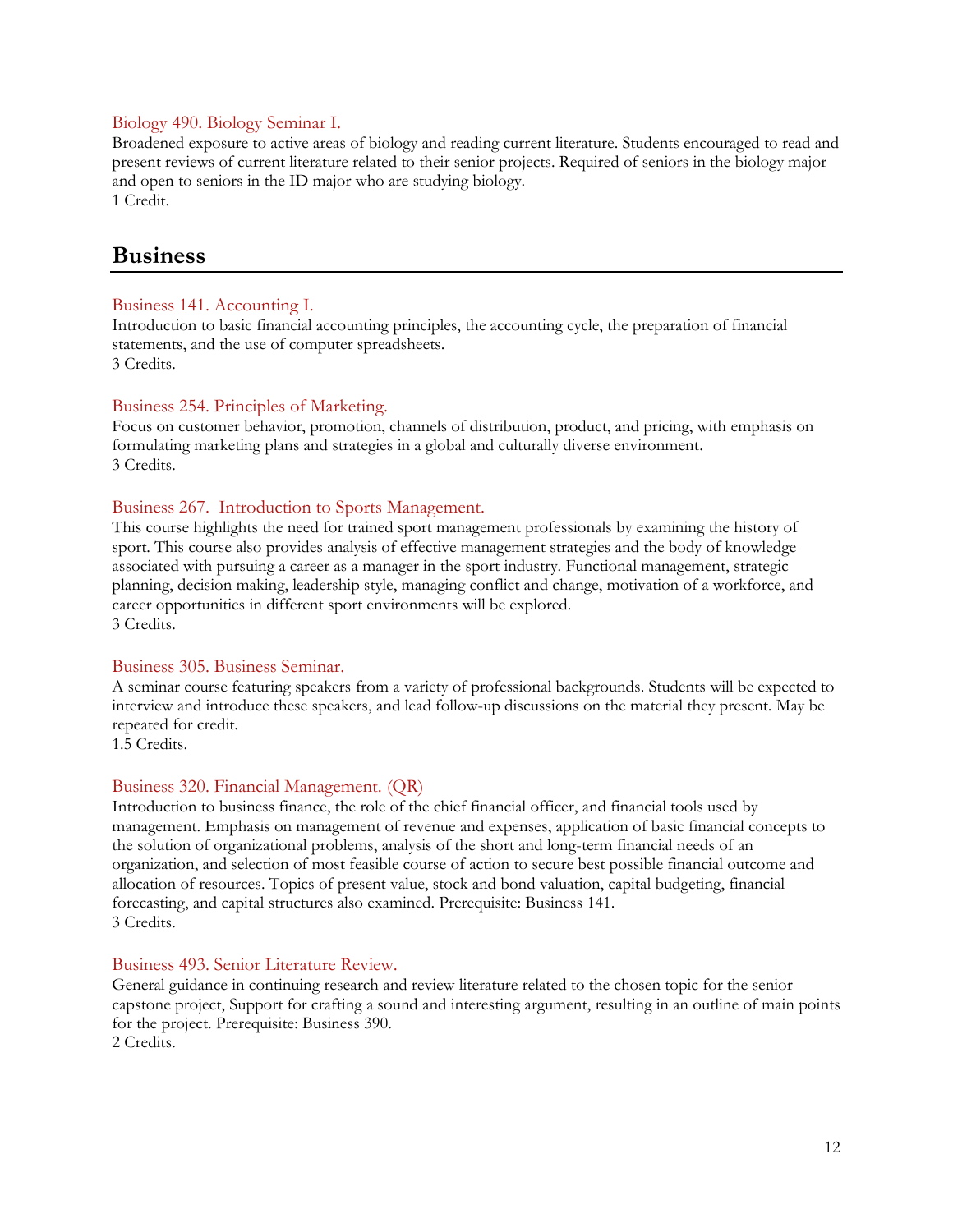#### Business/ID 494. Senior Seminar I.

For seniors in the Business Major. Focus on developing a spiritual perspective on the student's capstone project using Swedenborgian and other principles. Prerequisite: Business 390. 1 Credit.

# <span id="page-12-0"></span>**Chemistry**

#### Chemistry 101. Introduction to Chemistry.

Introduction to college chemistry. Course designed with two audiences in mind-students preparing for general chemistry, and non-science majors. No prior chemical knowledge assumed, but mathematical skills equivalent to Mathematics 100 expected. Topics covered include atomic theory, organization of matter, the mole concept, naming of chemical compounds, chemical bonding and reactions, phases of matter, and kinetics.

3 Credits.

#### Chemistry 210. Organic Chemistry I.

Second year chemistry course for science majors. Topics include molecular orbital and hybrid orbital theory and bonding, chemical energetics, alkanes, alkenes, halo alkanes, alcohols, alkynes, dienes, stereochemistry, and classes of reactions and reaction mechanisms. Laboratory includes basic techniques in organic chemistry and computer based molecular modeling. First half of sequence with Chemistry 211. Prerequisite: Chemistry 111.

3 Credits.

#### Chemistry 210 Lab.

1 Credit.

# <span id="page-12-1"></span>**Communication**

#### Communication 105. Public Speaking. (PP)

Exposure to a variety of speaking situations designed to address inhibitions and develop self-confidence. Class work features impromptu and prepared speeches, as well as oral interpretation of literature and choral speaking. Work on voice and speech improvement as well as command of body language. 3 Credits.

# <span id="page-12-2"></span>**Computer Science**

#### Computer Science 105. Introduction to Computer Systems.

Discussion of how computers and networks work; introduction to web page construction with HTML; introduction to programming with Python; introduction to database design and queries. 3 Credits.

#### Computer Science/Mathematics 235. Discrete Structures.

Mathematical foundations for the analysis of computer systems. Recursive functions, sets, graph theory, and combinatorics. Prerequisite: Computer Science 180 or permission of instructor. 3 Credits.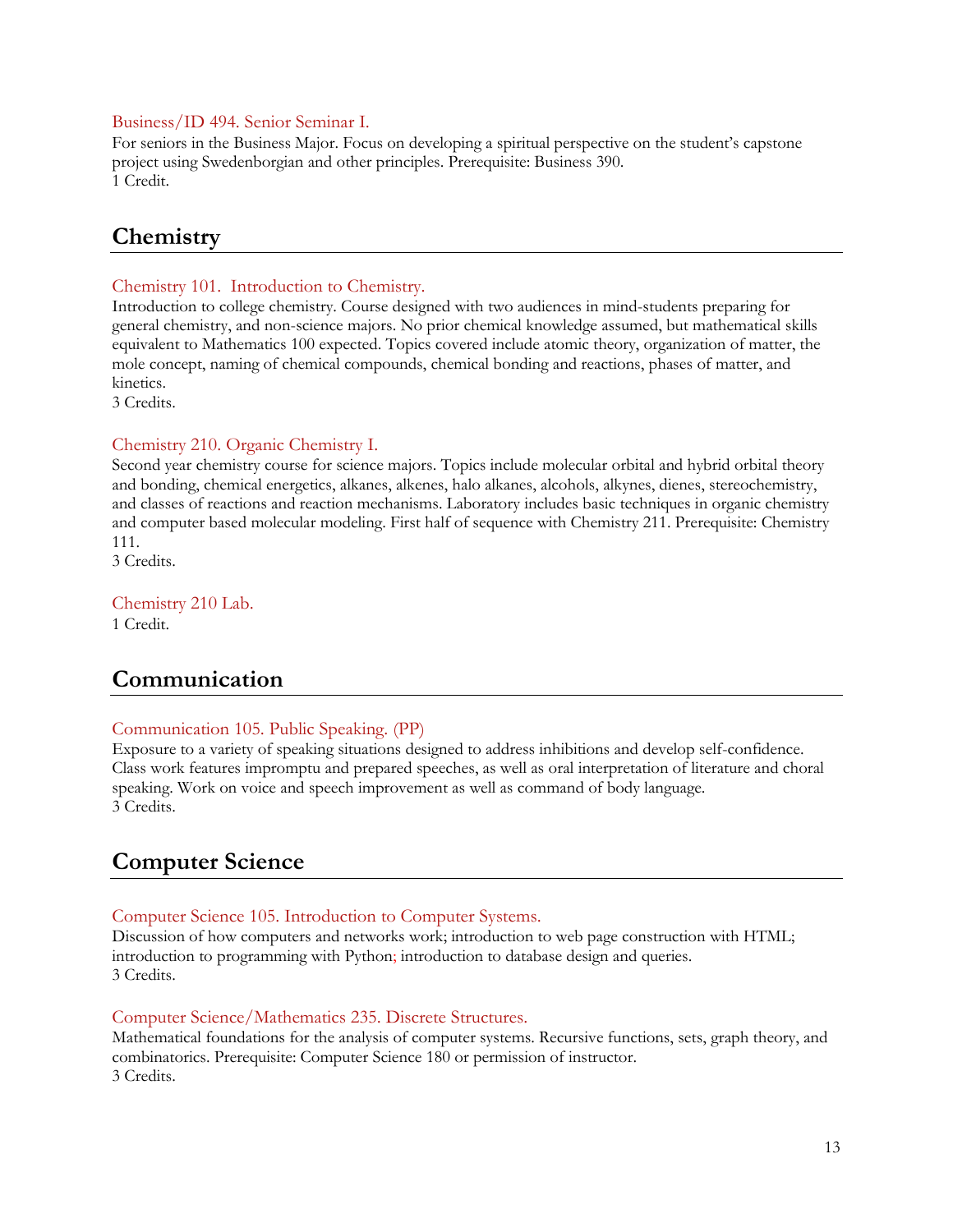# <span id="page-13-0"></span>**Dance**

#### Dance 133/233. Tap Dance. (EEC)

Beginner (Dance 133) and Intermediate (Dance 233) course in tap dance. Introduction to and development of the fundamentals of tap dance technique. Emphasis is given to basic steps and terminology, building combinations, musicality, and coordination, leading to final performance. Course may be repeated once for credit. Prerequisite for Dance 233: Dance 133 or instructor's permission. Also serves as a PE course. 1.5 Credits.

#### Dance 160/260/360. Dance Ensemble. (EEC)

A dance repertory course for the performing artist. Rehearsing and performing pieces choreographed by faculty and guest artists. Styles may include contemporary, jazz, hip-hop, ballet, and/or tap. Each student will be involved in several different pieces of choreography. Course culminates in public performance. Dance 260 includes collaboration on a choreography project or a solo choreography project. Dance 360 involves choreographing and teaching a group piece of choreography to the class to be performed at the end of term concert. Course may be repeated for credit.

1.5 Credits.

#### Dance 240. Creative Movement and the Young Child.

This course will explore ways in which children develop through creative movement activities based on developmentally appropriate practice. Special emphasis will be placed on integrating creative movement with other learning activities. Students will have the opportunity to work on projects that incorporate creative movement with their own areas of interest as potential teachers/caregivers. Students will also explore multicultural elements of dance and movement.

1.5 Credits.

# <span id="page-13-1"></span>**Economics**

#### Economics 131. Macroeconomics. (QR)

Study of the fundamentals of economic analysis with emphasis upon national output, employment, and price levels. Exploration of the monetary and financial system together with problems of economic stability. Special attention given to the role of government fiscal and monetary policy in managing the economy. Consideration of current issues such as economic growth, federal budget deficits, and the role of the Federal Reserve Bank. Course includes student-led seminars. 3 Credits.

### <span id="page-13-2"></span>**Education**

#### Education 217. Language, Literacy, and Numeracy.

This course prepares students for their role in the early childhood classroom. Many opportunities for application of best practices. Includes theories of language development. Special attention given to emergent language and language-rich environments. Includes 1 credit hour of ELL instruction. 3 Credits.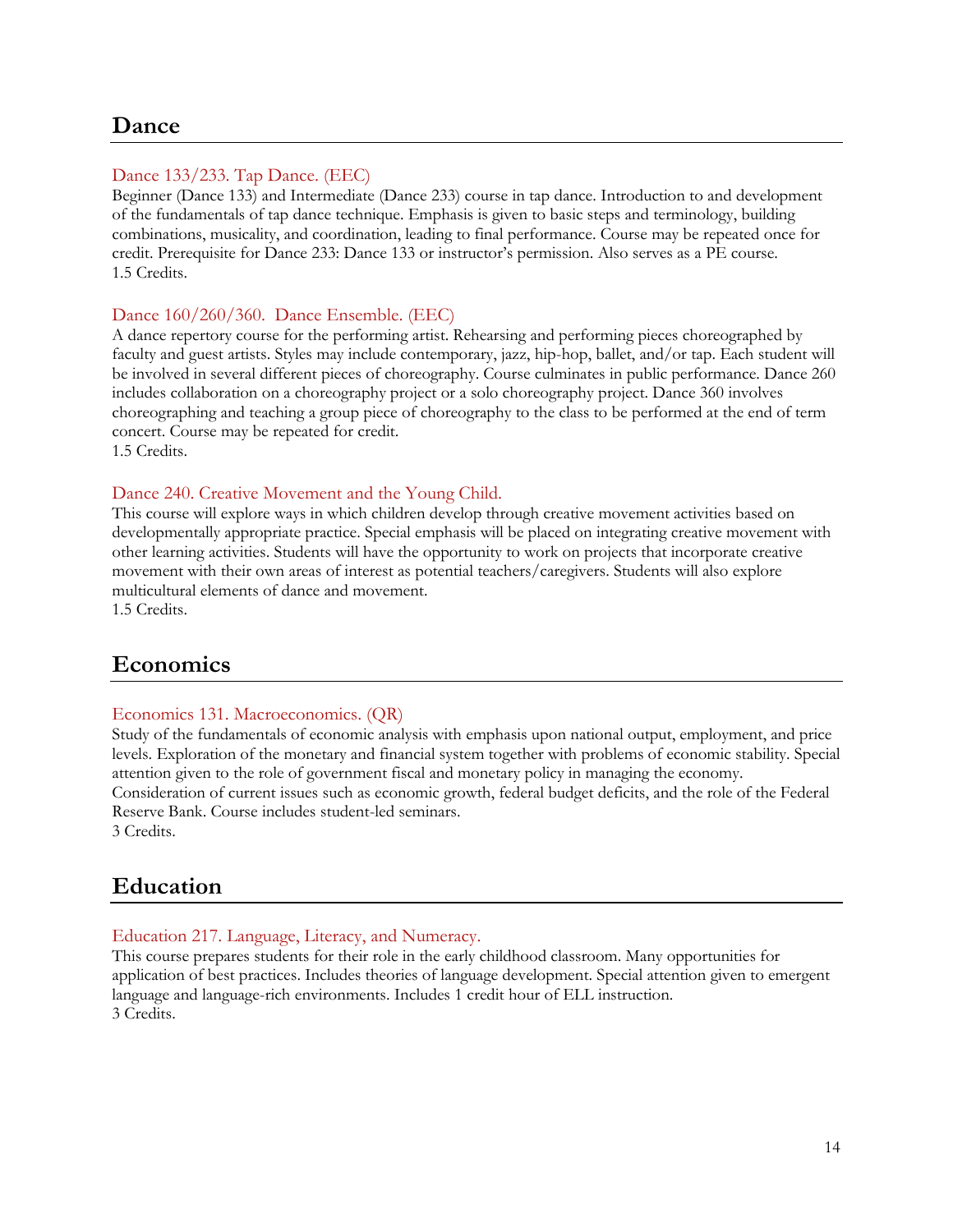#### Education 271. Introduction to Early Childhood Education.

Develop basic knowledge, skills and dispositions in preparing students to teach in early childhood classrooms. Teaching young children from a background of New Church spiritual philosophy, major theories and cultural perspectives. Emphasis on DAP (developmentally appropriate practice); integration of learning goals with children's play; diversity in the classroom; and the process of building a collaborative model with family and community.

3 Credits.

#### Education 322. Social Studies and the Young Child.

Emphasis on the skills and attitudes taught within social studies and developed in early childhood programs. Special attention to state standards as well as New Church competencies through the study of units, multicultural experiences, and the methods and materials for teaching social studies. Open only to 3rd year students. Prerequisites: Education 128 or271. 3 Credits.

#### Education 324. Science and the Young Child.

Students explore a variety of science experiences suitable for young children and compare theories of cognitive development as they relate to science. Emphasis on the nature of science and how young children perceive and conceptualize the world around them. 3 Credits.

#### Field Experience I. Observation.

Students will be assigned to a classroom for guided observation experience that relates to course work during the third year. Open to non-majors with permission from education department chair. 2.5 Credits.

#### Field Experience. Special Education.

This pre-student teaching course provides students the opportunity to observe in a special education setting and apply the knowledge and skills that they have learned in their coursework. Students will gain hands-on experiences with exceptional children, experience the different types and levels of service delivery, and reflect on how, when, and why specific evidence-based practices are implemented. Student will start in the "Observation" phase and gradually take on increased responsibilities throughout the term. Prerequisites: Special Education 111 and permission of the instructor. Not open to non-majors; third- or fourth-year students only.

3 Credits.

#### Special Education 111. Introduction to Special Education.

An overview of key concepts, theories and practices of special education. Course begins with a role-playing game in which students learn about the milestone legislation, IDEA. Attention is given to the social and historical underpinnings of today's special education programming, as well as to the various types of learning needs in any given classroom. Students will learn to view "disabilities" from differing perspectives and gain appreciation for the variety of needs expressed in the human condition. 3 Credits.

#### Special Education 331. Classroom Management and Behavioral Support.

Examination of what it means to lead and manage a differentiated classroom. Addresses classroom management skills of fostering a positive learning environment; planning and delivering assessment-driven instruction; implementing Positive Behavior Intervention and Support (PBIS); and conducting a Functional Behavioral Analysis (FBA).

3 Credits.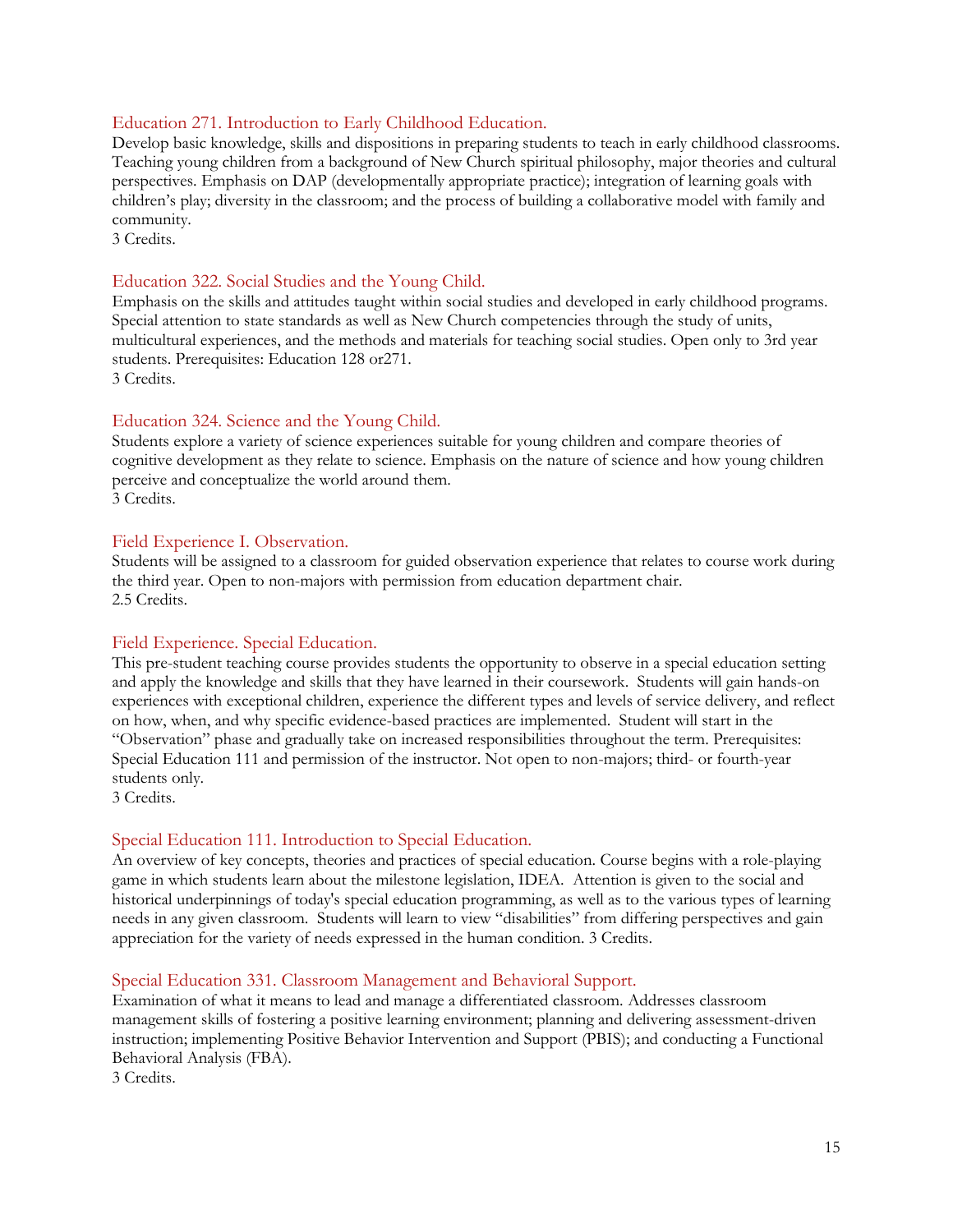#### Special Education 334. Assistive Technology in the Classroom.

This course explores a variety of technologies used to assist persons with a wide range of exceptionalities. Universal Design for Learning is at the core of this course with a goal of adapting technology, instruction, and assessment to meet a range of student needs. Prerequisites: Special Education 111 and permission of the education department chair.

1 Credit.

# <span id="page-15-0"></span>**English**

#### English 221. English Literature Survey II.

Chronological overview of the development of English literature in England from the late  $17<sup>th</sup>$  century through the early 20th century. Lecture, discussion, guest speakers, student reports or projects, research paper on a chosen period or author. Continuation of English 220; English 220 not prerequisite. Prerequisite: Writing 101.

3 Credits.

#### <span id="page-15-1"></span>English 320. The English Language.

Study of the historical development of the language from Anglo-Saxon to Modern English, with focus on the culture and events that have shaped the language, and ways in which English has shaped cultures. Prerequisite: Any 200-level English course. 3 Credits.

#### English 490. English Major Writing Project.

Writing project for the writing track of the English major. Independent work in criticism, fiction, or poetry, guided by an advisor. Involves student over a two-term period of the senior year. 3 Credits.

#### English 495. Senior Seminar: Career Preparation.

The 1-credit English Senior Seminar focuses on professional transition to workplace or graduate school. Guest speakers and faculty present recent trends in English studies and in employment for English majors. Students propose (or present if completed) their capstone work as well as give evidence of facility in the software and technology skills required of BAC English graduates. Students network with alumni at a distance or in town to support an outreach effort requiring communication skills and fostering any aspect of the mission's focus on intellectual, moral, civil, and spiritual development. 1 Credit.

# **Environmental Science**

#### Environmental Science 105. Introduction to Sustainability.

Introductory cross-disciplinary study of the principles of sustainability in the modern world. Topics include: the limits to economic growth, demography and its constraints on economics, ecological implications of human population growth, limits of energy consumption and production, and ecological principles in the modern world.

3 Credits.

#### Environmental Science 105 Lab. Introduction to Sustainability Lab.

<span id="page-15-2"></span>1 Credit.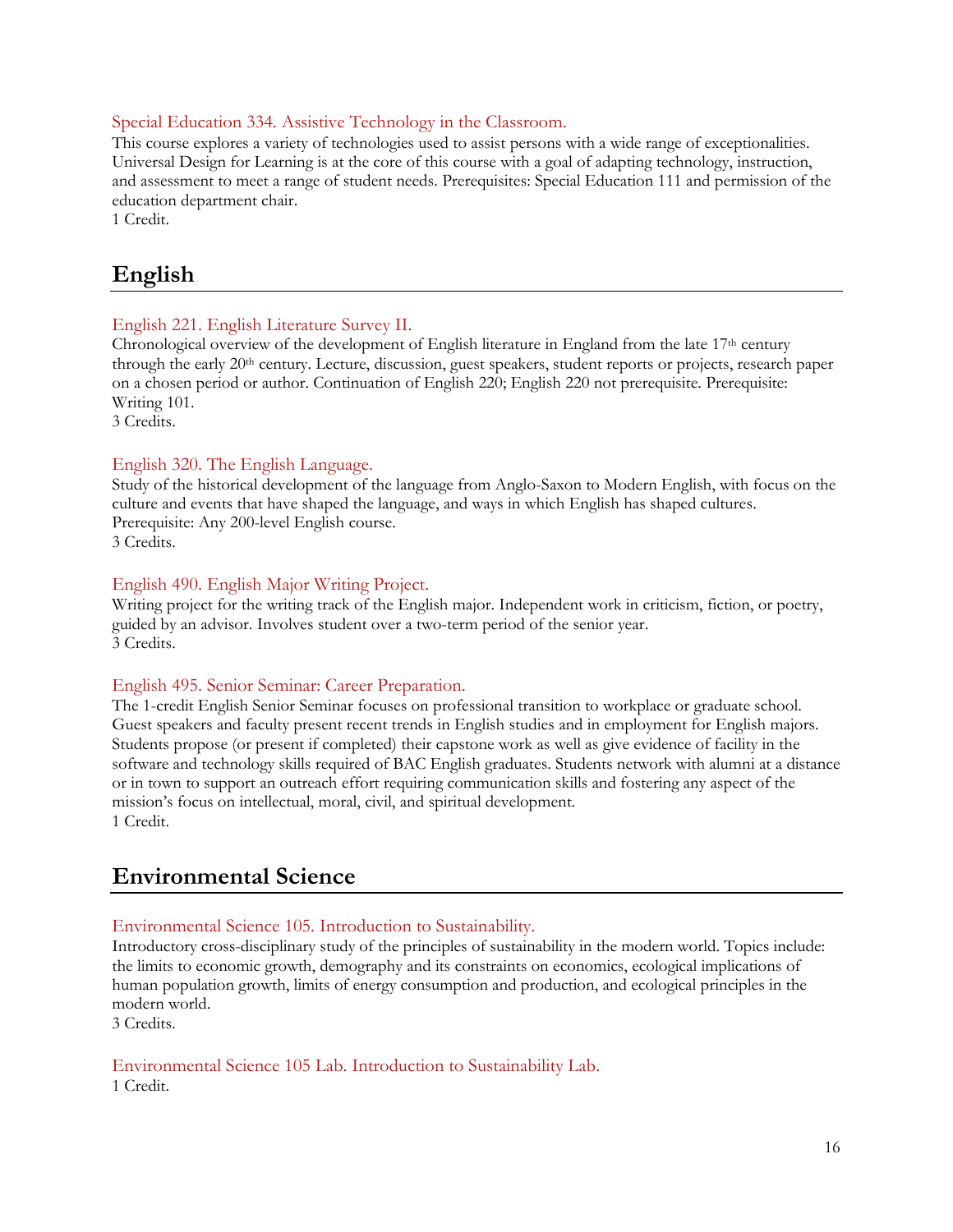# **Experiential Education**

#### First Year Seminar 101.

This seminar is an interactive class promoting engagement in the curricular and co-curricular life of the college. It serves to position students for success at Bryn Athyn College through advancing academic preparedness and social integration. Students who complete this course successfully will be able to make informed and appropriate academic plans and social choices. All fall term first year students are required to take this course.

1 Credit.

# <span id="page-16-0"></span>**Fine Arts**

#### Fine Arts 102. Renaissance and Baroque Art. (IL)

Introductory survey of architecture, sculpture, and painting covering Renaissance, Reformation, and Counter-Reformation art. Includes artists such as Vermeer, Rembrandt, Michelangelo, da Vinci, Bernini, Caravaggio, and others. Trip to Metropolitan Museum of Art in New York. 3 Credits.

#### Fine Arts 140. Drawing and Painting.

Introduction to basic techniques in drawing and painting. Oil painting project. Discussion of the development of the history of painting. 3 Credits.

#### Fine Arts 141. Building Arts Foundation.

Introduction to the Building Arts curriculum by focusing on fundamental design and drawing principles essential to all craft disciplines. Students learn to communicate ideas, design and execute projects through sketches, hand drawings and computer-generated drawings. 3 Credits.

#### Fine Arts 213/313. Topics in Twentieth-Century Architecture: Bryn Athyn's National Historic Landmarks.

Study of the conception of Bryn Athyn Cathedral, Glencairn, Cairnwood, and Cairncrest within the context of architectural developments at the turn of the twentieth century. The course uses resources in the Cathedral, John Pitcairn Archives, Glencairn, and the Raymond and Mildred Pitcairn archives, from which the students do original research on a topic of their choice. 3 Credits.

#### Fine Arts 240. Intermediate Painting.

Introduction of more materials and techniques as well as more advanced use of concepts learned in Fine Arts 140. Prerequisite: Fine Arts 140.

<span id="page-16-1"></span>3 Credits.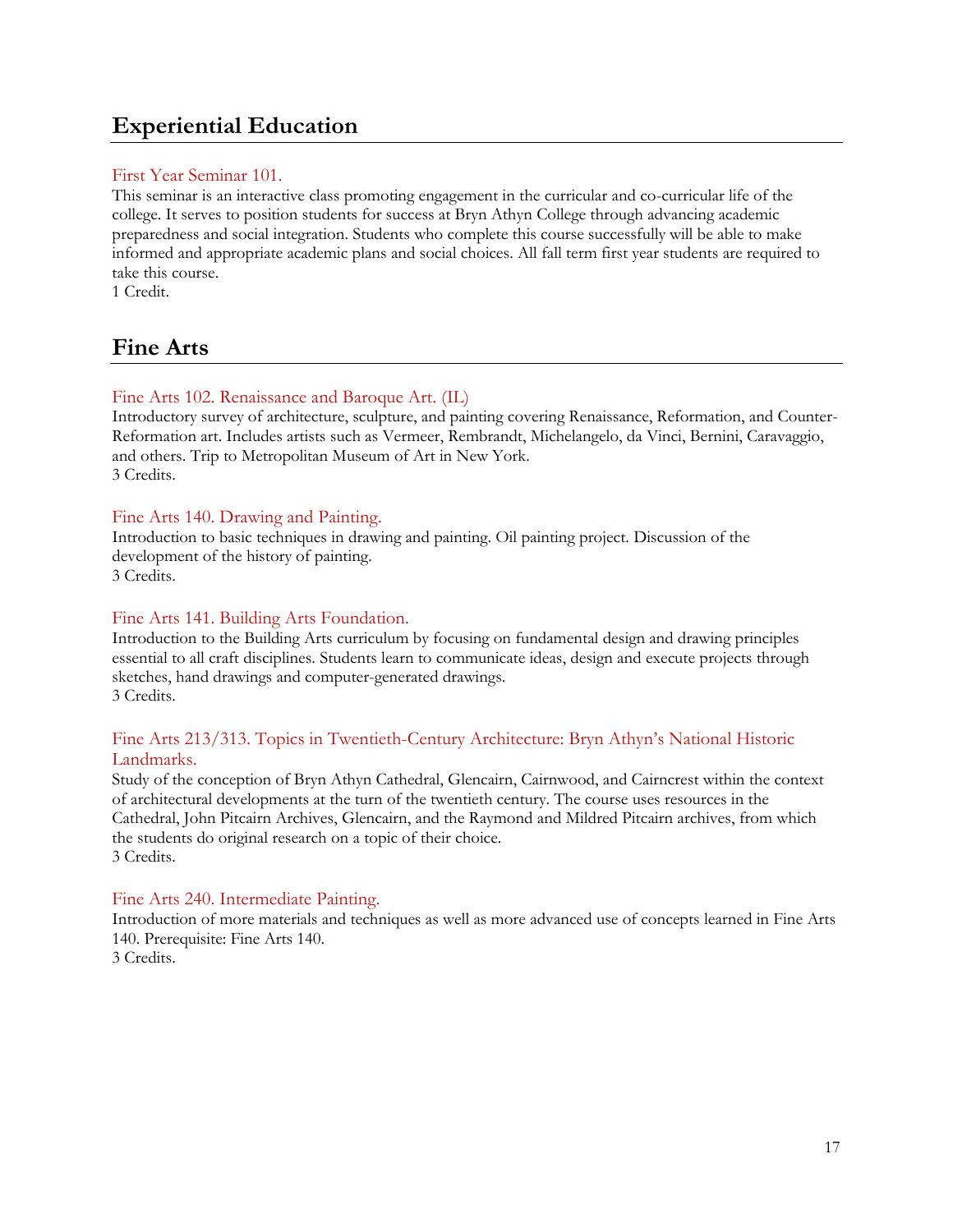# **Geography**

#### Geography 110. World Regional Geography.

Study of world regions with emphasis on the geographic relationships—physical and cultural—that give them their character. Emphasizes the political and cultural formations of human societies. Focus on familiarity with map locations.

3 Credits.

# <span id="page-17-0"></span>**German**

#### German 101. Introductory German I.

Introduction to the German language for students without previous experience.

Emphasis is placed on communication and the foundations of German grammar. German is the language of instruction.

3 Credits.

# <span id="page-17-1"></span>**History**

#### Anthropology/History 211. Artifacts, Archaeology, and Museums. (W)

Introduction to the theories and methods used to interpret how objects provide evidence for history and express a society's values, ideas, and attitudes. Includes examination of archaeological method and ethics, and the use of objects in a museum setting. Use of hands-on projects and visits to Bryn Athyn's historic district and other local sites.

3 Credits.

#### History 248. The Medieval World.

Historical survey of medieval Europe from the fall of Rome through the fourteenth century. Particular focus on religion and the role of the church throughout the middle ages. Use of primary texts and Glencairn Museum's collections.

3 Credits.

#### History 305. Topics in History. Asia.

<span id="page-17-2"></span>Students take part in two historical role-playing games informed by classic texts: the Ming Dynasty succession crisis in 1587 China and the decisions surrounding Indian independence from the British Empire in 1948. Focus on developing skills—speaking, writing, critical thinking, problem solving, leadership, and teamwork in order to prevail in elaborate and complicated simulations. Open to second-year students and above. 3 Credits.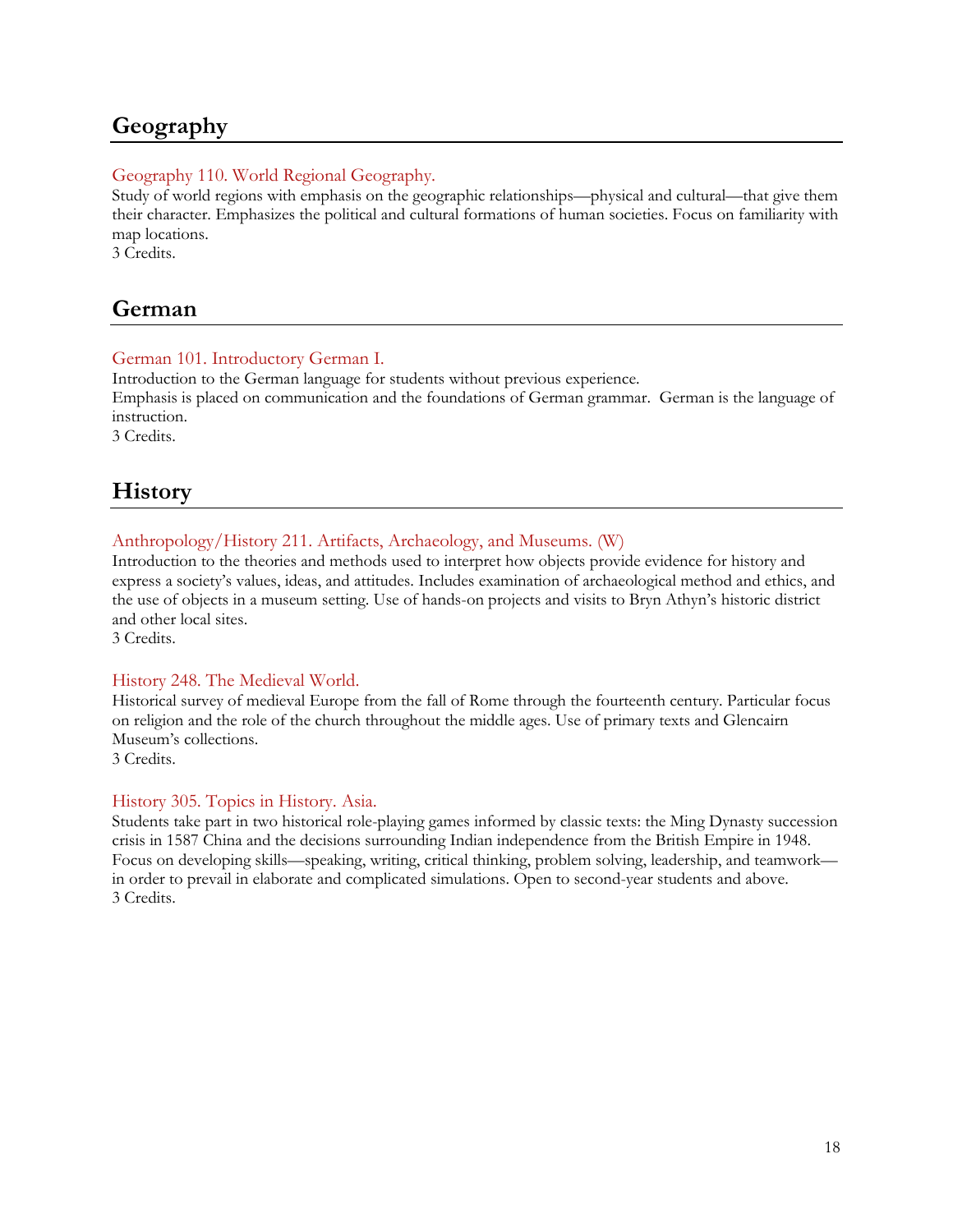# **Human Society**

#### Human Society 401. Capstone Seminar. (IL)

Students in the Human Society major engage in focused research for their capstone projects. The seminar setting provides instruction in related skills and offers a forum for support and the exchange of ideas. As part of the seminar, each student will generate a written research proposal, which will also be presented publicly. Each student also examines in depth a specific New Church concept related to the student's capstone project. Only open to Human Society majors.

3 Credits.

# <span id="page-18-0"></span>**Independent Studies**

In addition to the listed courses, all areas offer independent studies numbered 299 or 399 with variable credit. The purpose of an independent study is to allow well-qualified students to study beyond the regularly offered courses. Students who undertake independent studies must be able to work independently between meetings with the instructor and have completed a minimum of 33 credits with a GPA of at least 2.70. Planning ahead is necessary: independent study proposals, syllabi, and required registration paperwork must be completed well before the term in which the study is to occur. Full details can be found in the undergraduate student handbook.

# <span id="page-18-1"></span>**Mathematics**

#### Mathematics 095. Preparation for Quantitative Reasoning.

This course provides additional support for students enrolled in Math101. Topics include translating expressions, building equations, order of operations, and recognizing context. Credit from this course may not be used to satisfy degree requirements.

1 Credit.

#### Mathematics 101. Introduction to Quantitative Reasoning. (QR)

Introduction to mathematical concepts to improve basic skills in computation, algebra, graphing, and quantitative applications. This course prepares students for other mathematics courses and courses involving quantitative reasoning. Topics include linear modeling, units of measure and currency, and statistical reasoning, and financial topics.

3 Credits.

#### Mathematics 140. Elements of Calculus. (QR)

Derivatives with applications, exponential functions, integration with applications, and functions of several variables. Not recommended for students pursuing a degree in mathematics, engineering, or the physical sciences. Because of duplication of subject matter, students may not receive credit for both Mathematics 140 and Mathematics 150. Mathematics 140 does not fulfill prerequisite requirements for Mathematics 151. Prerequisite: Mathematics 115 or appropriate score on placement test. 3 Credits.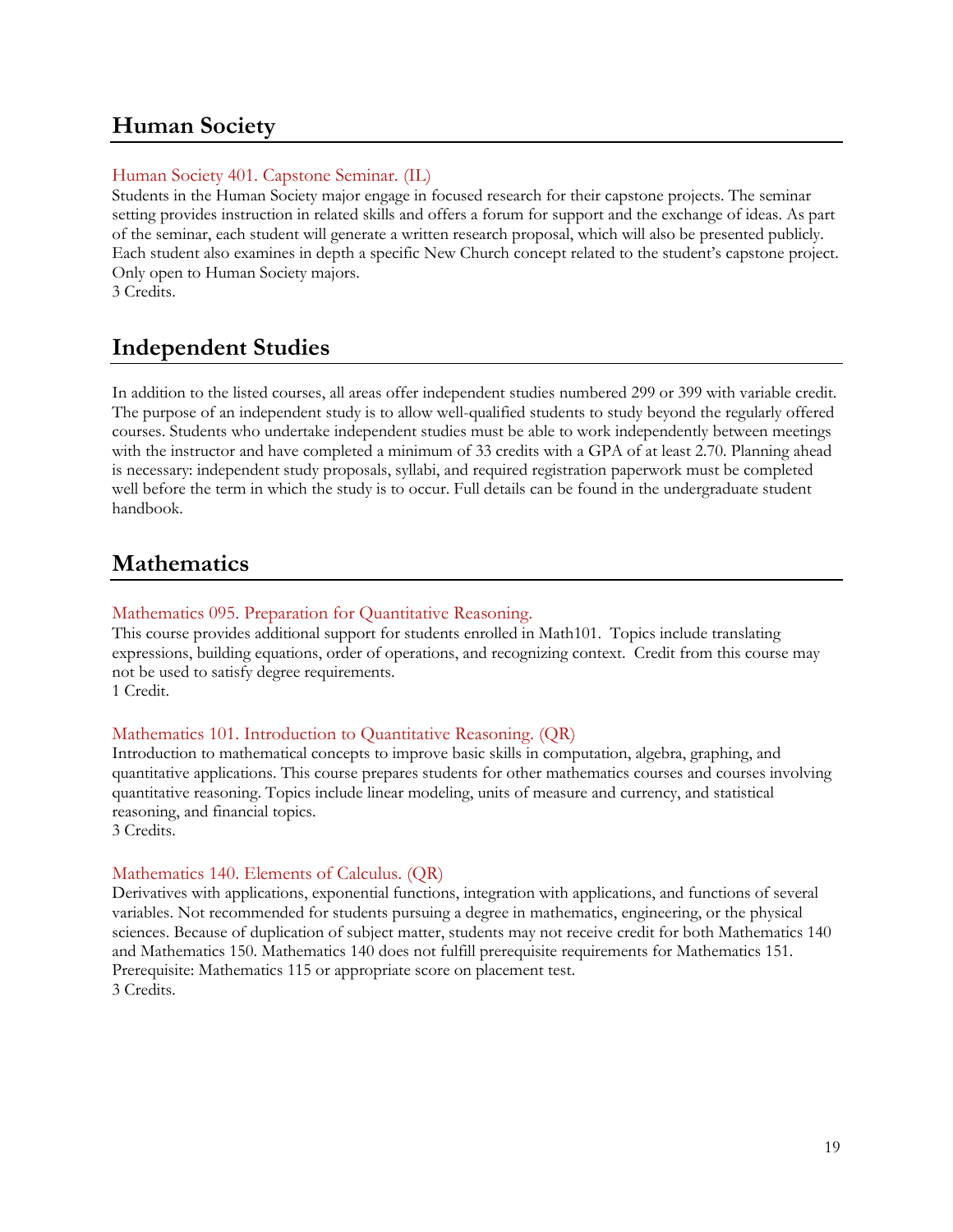#### Mathematics 150. Calculus I.

Limits, differentiation, maxima-minima, integration with applications, transcendental functions. Because of duplication of subject matter, students may not receive credit for both Mathematics 140 and Mathematics 150. Prerequisite: C– or better in Mathematics 120 or Mathematics 124 or appropriate score on placement test.

4 Credits.

#### Computer Science/Mathematics 235. Discrete Structures.

Mathematical foundations for the analysis of computer systems. Recursive functions, sets, graph theory, and combinatorics. Prerequisite: Computer Science 180 or permission of instructor. 3 Credits.

#### Mathematics 330. Introduction to Probability Theory.

Probability spaces, random variables, continuous distributions, joint distributions, correlation, and central limit theorems. This course has a computational component and can be used to fill a requirement in the Computer Science minor or ID area. Prerequisites: Mathematics 151 and Mathematics 240. 3 Credits.

#### Mathematics 493. Senior Literature Review.

General guidance in continuing research and review literature related to the chosen topic for the senior essay. Support for crafting a sound and interesting argument, resulting in an outline of main points for the senior essay. Prerequisite: Interdisciplinary Studies 390. 2 Credits.

#### Mathematics 499. Senior Project.

Independent study toward a mathematics project to be a companion to the Mathematics Interdisciplinary Senior Essay. Limited to and required of mathematics interdisciplinary majors. Credit Variable.

### <span id="page-19-0"></span>**Music**

#### Music 100. College Chorale.

Development and performance of choral repertoire from Renaissance to Modern. Instruction in the development of vocal techniques. Course may be repeated for credit. 1 Credit.

#### Music 210. Music of Christianity.

Examination of the creation and use of sacred music in the context of Christianity, from the earliest church organizations through the numerous and diverse denominations of today. 3 Credits.

### <span id="page-19-1"></span>**Philosophy**

#### Philosophy 102. Introduction to Philosophy. (Worldview)

Survey of some major philosophers and theories in metaphysics, epistemology, and the philosophy of religion.

3 Credits.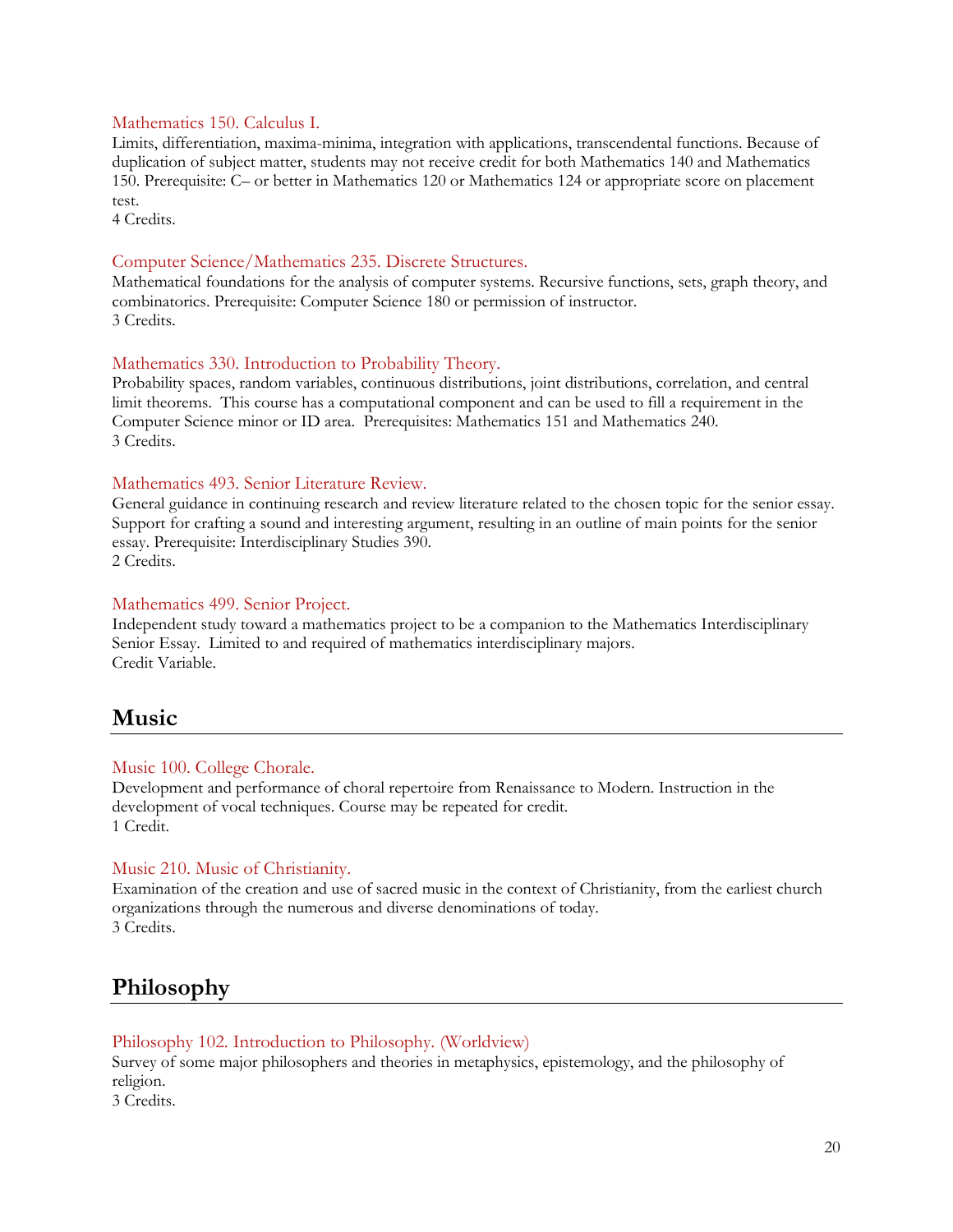#### Philosophy 111. Introduction to Moral Philosophy. (Moral)

Survey of some major philosophers, problems (Euthyphro, relativism, egoism), and theories (aretaic, deontic, utilitarian) in moral philosophy. Strongly recommended: Philosophy 101. Prerequisite: Philosophy 102. 3 Credits.

#### Philosophy/Political Science 220. Political Thought. (Civil)

A consideration of political thinkers and theories, both ancient and modern, along with perennial issues in politics, such as justice, authority, liberty, order, equality, power, law, and forms of government. Strongly recommended: Philosophy 101. Prerequisite: Philosophy 102. 3 Credits.

# <span id="page-20-0"></span>**Physical Education**

#### Physical Education 112. Team Sports for Fun.

A survey of a range of team sports including for example, soccer, volleyball, lacrosse, ultimate, basketball, floor hockey. Student interest accommodated. Course may be repeated once for credit. 1 Credit.

#### Physical Education 180. Foundations of Physical Education.

This course gives the prospective teacher of Health and Physical Education (HPE) insight into this area, including the historical, philosophical, and sociological principles with a survey of the latest research and literature in the field. Lifetime health benefits related to proper nutrition and exercise physiology examined. The course is designed for students who are planning a career in education, health, or physical education. Non-repeatable.

1 Credit.

# <span id="page-20-1"></span>**Political Science**

#### Political Science 211. Comparative Government. (Civil)

Introduction to the comparative study of the politics of nations. Examines the underlying principles, machinery, and effectiveness of selected governments around the world, and ramifications for their societies. 3 Credits.

#### Philosophy/Political Science 220. Political Thought. (Civil)

<span id="page-20-2"></span>A consideration of political thinkers and theories, both ancient and modern, along with perennial issues in politics, such as justice, authority, liberty, order, equality, power, law, and forms of government. Strongly recommended: Philosophy 101. Prerequisite: Philosophy 102. 3 Credits.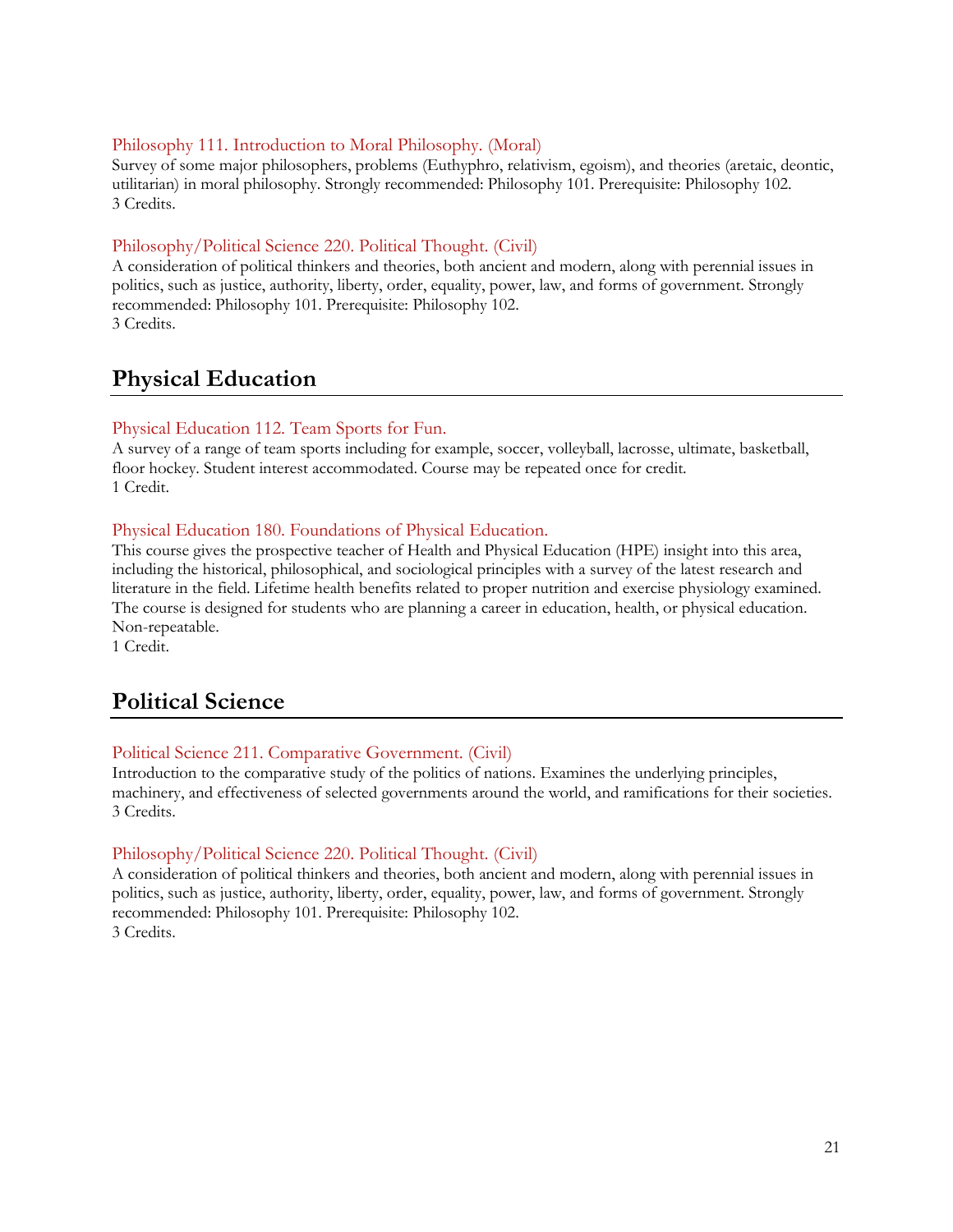# **Psychology**

#### Psychology 101. Introductory Psychology.

Introduction to basic constructs of psychology including scientific methodology, the brain, consciousness, memory, identity, learning, motivation, intelligence, and the nature of mental illness. Relevant New Church doctrines analyzed and compared to secular theories of psychology. 3 Credits.

#### Psychology 201. Abnormal Psychology.

Examination of mental disorders as classified by the medical model, including schizophrenia and other psychotic disorders, mood disorders, anxiety disorders, dissociative disorders, disorders of childhood, eating disorders, and personality disorders. Critical analysis of the principles and philosophy of the medical model, as well as the physiological underpinnings of certain disorders. Alternative views for the conceptualization of mental disorders explored. Prerequisite: Psychology 101 or department chair permission. 3 Credits.

#### Psychology 203. Personality Theory.

Examination of both classical and current theories of personality. Focus on understanding terms and concepts of personality as well as their application to situational contexts. Prerequisite: Psychology 101 or department chair permission.

3 Credits.

#### Psychology 205. Social Psychology. (PP)

Study of behavior and cognition in social contexts. Topics include aggression, altruism, influence, love, prejudice, and conformity. Swedenborgian concepts of love, charity, and obedience analyzed. Public Presentation skills emphasized. Prerequisite: Psychology 101 or department chair permission. 3 Credits.

#### Psychology 341. Human Development: Adult Altruism. (EE, Moral)

Exploration of psychological theories about moral development, character strengths, altruism, optimism, flourishing, flow, generosity and spiritual maturity. Major emphasis on the states of adults over 18 years of age. Examination of Swedenborgian doctrinal principles regarding adult human development: regeneration, opening of the rational mind, developing a new will, acquiring wisdom, and leading a life of useful service to the neighbor. Ethical reasoning skills emphasized. Prerequisite: Two psychology courses. 3 Credits.

#### Psychology 490. Research Methods in Psychology.

First capstone course for the psychology major. The investigation of psychology as a science with a focus on the qualitative and quantitative approaches to research in the area of psychology. It examines strategies for establishing validity in descriptive, relational, and experimental design in the framework of ethical research. Emphasis will be placed on critical reading and analysis of previously published scientific research. Students receive practice in designing, conducting, analyzing, interpreting the results of research studies, and writing reports in APA style. Students prepare proposal for Senior Essay. Prerequisites: Psychology 101, Psychology 320, and Mathematics 130. Students must be accepted psychology majors. 3 Credits.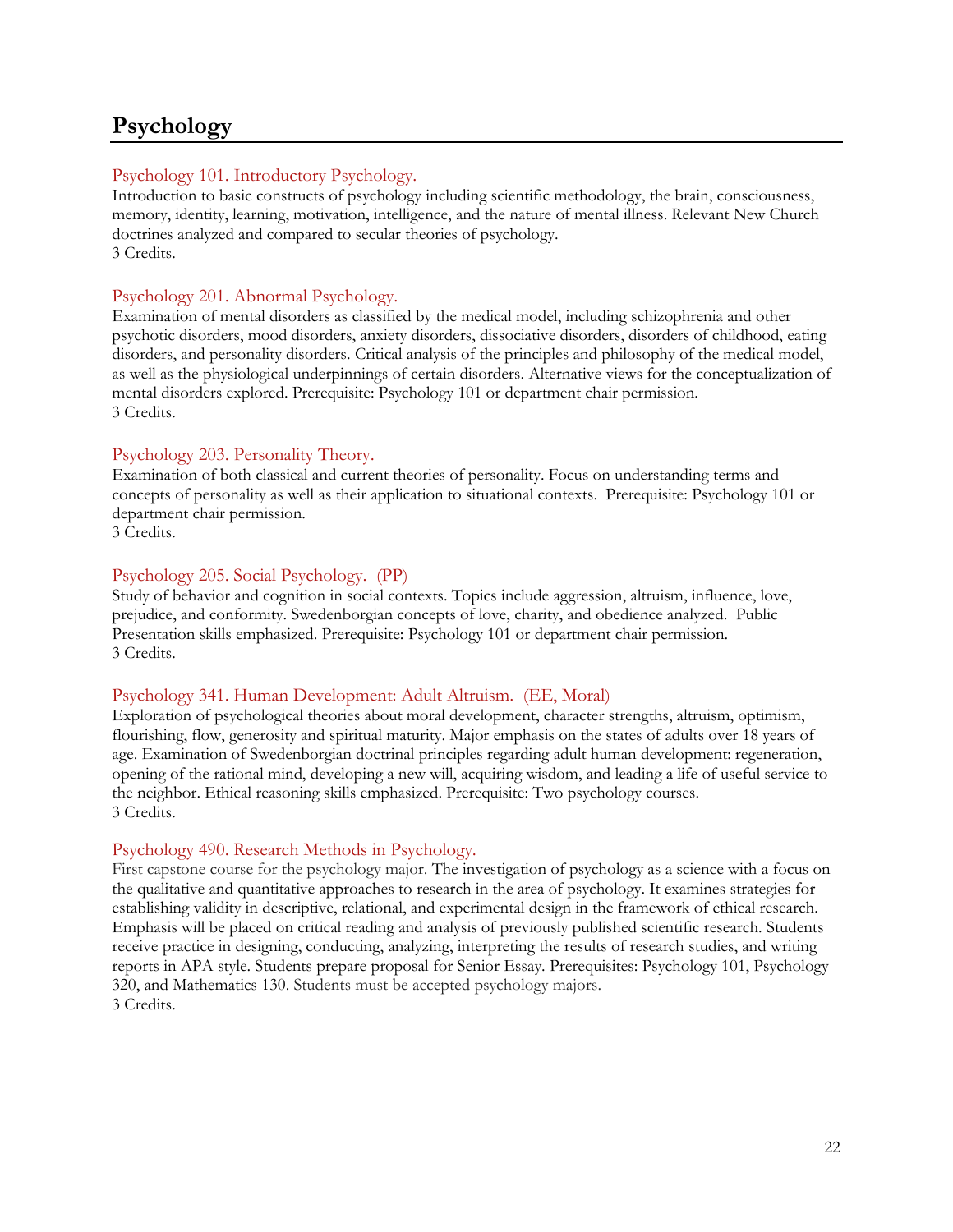# <span id="page-22-0"></span>**Religion**

#### Religion 101. Introduction to New Church Doctrines. (Doctrinal)

Foundation course. Basic survey of the doctrines of the New Church. Presupposes little or no formal background in the study of the doctrines. 3 Credits.

#### Religion 110. Introduction to Systematic Theology. (Doctrinal)

A comprehensive overview of New Church doctrine. Emphasis on core doctrines of the Lord, faith and charity, the Word, the afterlife, the mind, Divine providence, judgment, and marriage. Presupposes a moderate familiarity with New Church teachings. 3 Credits.

#### Religion 220. The Torah. (Scriptural)

Detailed study of Genesis to Deuteronomy in their historical and cultural context. Discussion of translations, certain critical theories, and other related ideas. Treatment of the literal meaning in relation to its higher meanings and other doctrinal considerations. 3 Credits.

#### Religion 283. Pre-Christian Religious History. (Comparative)

Survey of the history of pre-Christian religions emphasizing the rise, development, and fall of religions from ancient times to Biblical Israel. Topics include the character of revelation and the response to it in each successive religion, the origin of mankind, the origin of evil, and the rise of monogamy and polygamy, of monotheism and polytheism, and of idolatry in the ancient world. 3 Credits.

#### Religion 320. Judgment, Providence, and Human Society. (PP, Doctrinal, Applied)

Study of the spiritual process of judgment, both personal and societal, and the roles human choice and Divine Providence play in judgment. Attention given to the role of judgment in human history, the judgments that have occurred, and the changes judgment brings. The books of the Heavenly Doctrines Last Judgment and Continuation of the Last Judgment will be read in full. 3 Credits.

#### Religion 380. History of New Church Doctrine. (IL, Doctrinal)

Seminar in the development of doctrinal thought in the history of the New Church. Considerations of various and divergent interpretations. The evolution of ideas and their impact on the Church. Reflection on the intellectual heritage of the Church from an historical perspective. Extensive research in New Church collateral literature.

3 Credits.

# **Sociology**

#### Sociology 110. Introductory Sociology.

Introduction to the discipline of sociology and a sociological perspective for understanding human behaviors and the structure of human societies. Discussions apply a sociological perspective to topics such as social class, gender, race and ethnicity, culture, work, and social movements in order to understand how individual lives and social groups are shaped by social structures, cultural understandings and distributions of power. 3 Credits.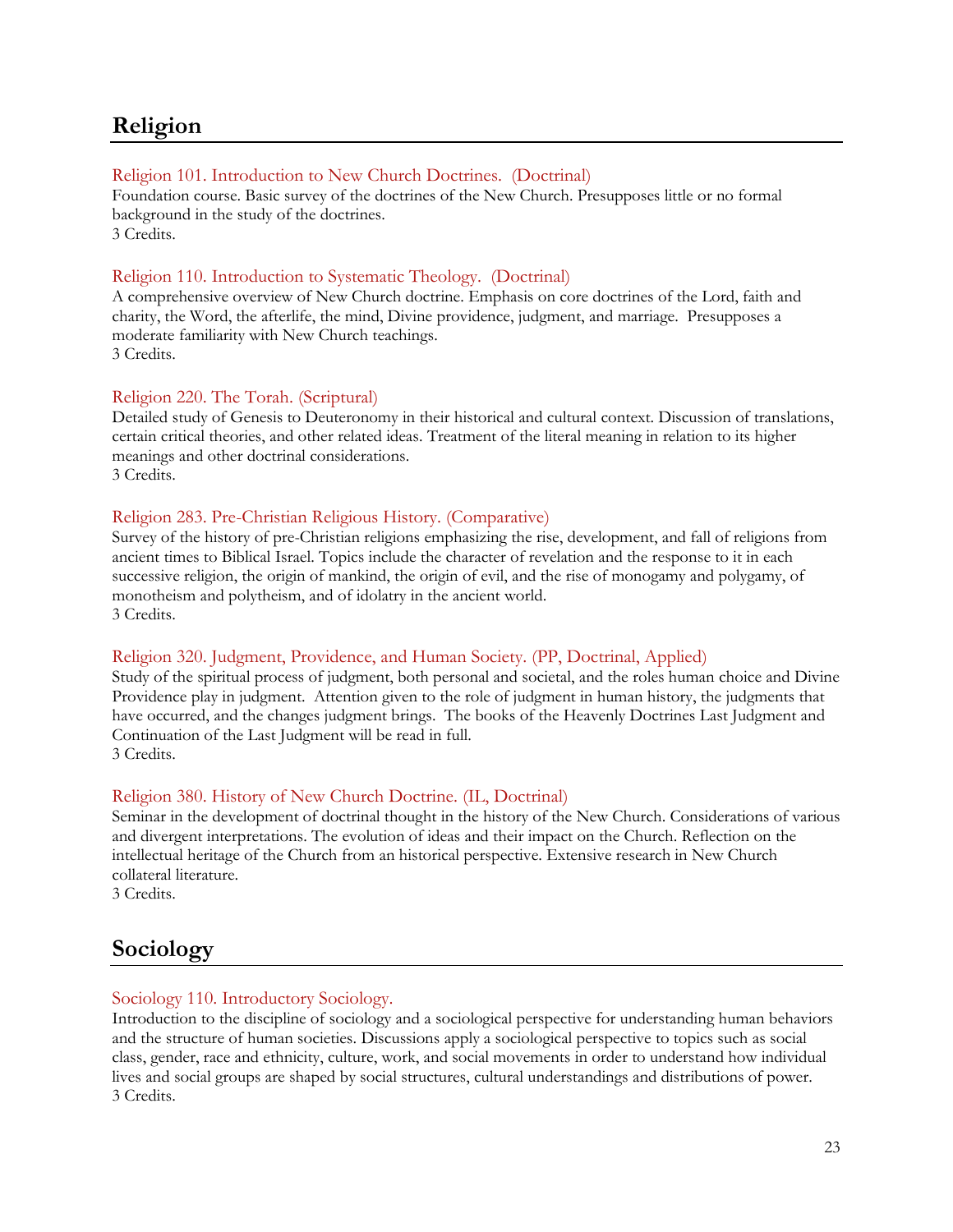# <span id="page-23-0"></span>**Spanish**

#### Spanish 101. Introductory Spanish I.

Introduction to the Spanish language for students without previous experience. Emphasis is placed on communication and the foundations of Spanish grammar. Spanish is the language of instruction. 3 Credits.

# <span id="page-23-1"></span>**Theater**

#### Theater 110. Introduction to Performance Arts.

Study and practice of elementary acting, movement, and voice skills. Students examine verbal and nonverbal communication in solo and group performance, along with scene and script analysis. Improvisation and work on studied pieces, leading to a final performance. Study of the history and philosophy of performance styles from the ancient Greeks to the Elizabethans and modern theorists (Stanislavski, Artaud, Brecht, et. al.). 3 Credits.

#### Theater 120. Set Design and Production. (EE)

Hands-on introduction to scene design and production. Overview of the elements of scene design with emphasis on the process of designing a set. Research, sketching, drafting, model building, color application, and actual set construction within a budget. Students required to understand and use all of the equipment in the theater as it pertains to the design and will work with the play's director using the Mitchell Performing Arts Center as the classroom and will participate as a member of the run-crew for the winter Bryn Athyn College production. Final project involves the construction of the actual set. Course may be repeated once for credit.

3 Credits.

# <span id="page-23-2"></span>**Writing**

#### Writing 100. Academic Writing.

Development of academic writing skills in preparation for Writing 101. Intensive grammar, spelling, and punctuation instruction and practice, in conjunction with an introduction to the structure and process of academic writing. Required only for provisionally admitted freshmen before advancement to Writing 101. 3 Credits.

#### Writing 101. Expository Writing. (W)

Development of informative, critical, and persuasive writing. Emphases on grammatical control, precision of language, consideration of audience, rhetorical strategies, revision, information literacy, and articulation, development, and support of thesis. Three to five formal essays total, including substantial revision. Individual conferences with instructor to discuss student's writing. Required of first year students. Non-native speakers of English may take Writing 101 sophomore year. 3 Credits.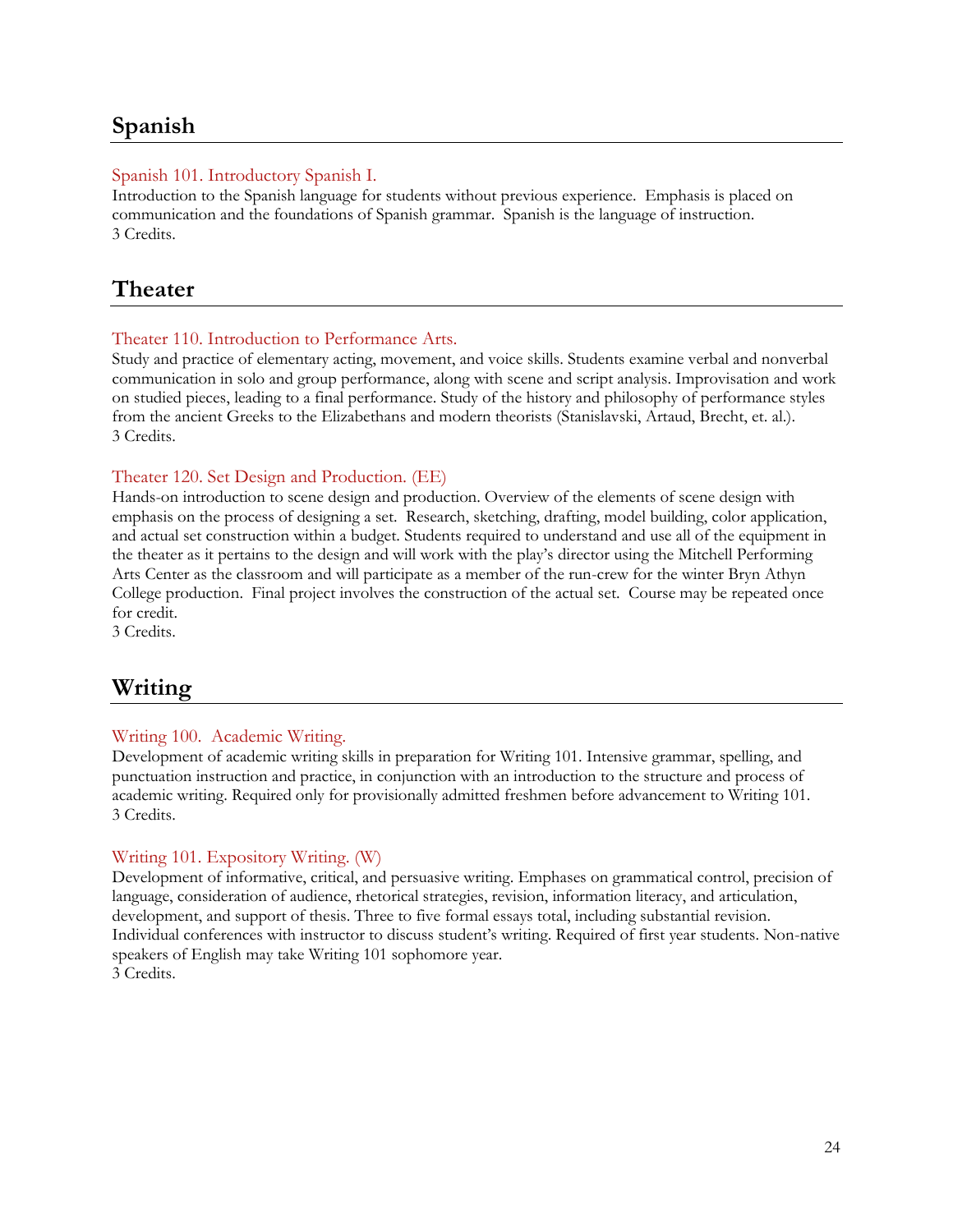#### Writing 202. Writing About Literature. (W, IL)

Analytic study of literary genres—drama, short fiction, and poetry—with emphases on writing and research. Assumes basic skills in writing and information literacy covered in Writing 101. Three papers, including substantial revision. One longer paper and its research process require locating, evaluating, and incorporating multiple secondary sources. Individual conferences with instructor to discuss student's writing. Required of sophomores. Prerequisite: Writing 101.

3 Credits.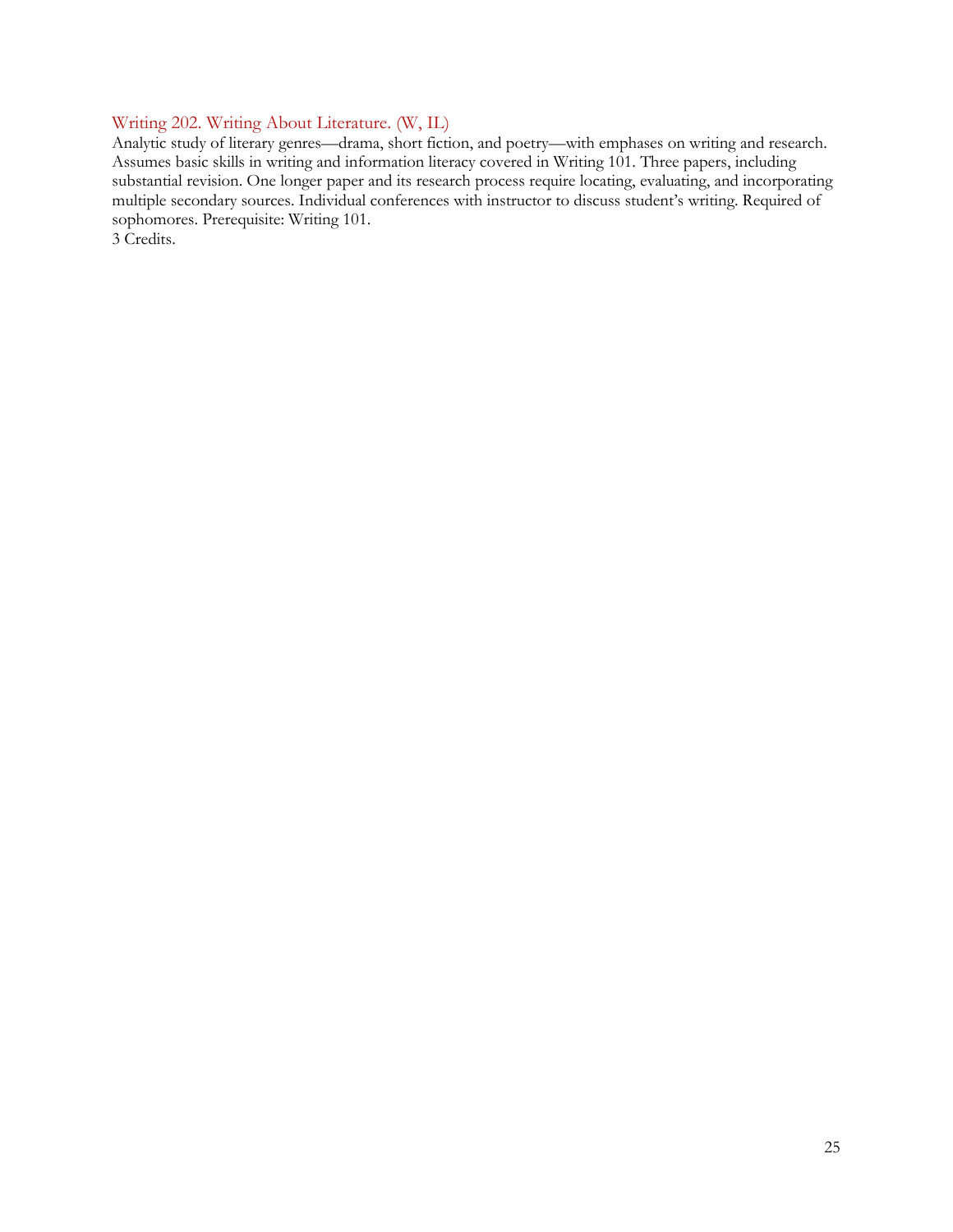# <span id="page-25-0"></span>Winter Term 2017-18 Undergraduate Course List

| <b>BLOCK</b>            | <b>COURSE</b>       | <b>TITLE</b>                                   | <b>CREDITS</b> | <b>INSTRUCTOR</b> |
|-------------------------|---------------------|------------------------------------------------|----------------|-------------------|
| 6                       | Anth <sub>320</sub> | Genocide                                       | 3              | A. Yardumian      |
| 4                       | <b>Bio123</b>       | Introduction to Biology: Molecular Biology     | 3              | A.F. Bryntesson   |
| 22                      | Bio123L_0           | Introduction to Biology: Molecular Biology Lab | $\mathbf{1}$   | G. McMackin       |
| 24                      | Bio123L_1           | Introduction to Biology: Molecular Biology Lab | $\mathbf{1}$   | G. McMackin       |
| 6                       | <b>Bio124</b>       | Introductory Biology for Nursing Students      | 3              | A.F. Bryntesson   |
| $\boldsymbol{6}$        | <b>Bio220</b>       | Human Anatomy and Physiology II                | 3              | E. Higgins        |
| 22                      | Bio220L             | Human Anatomy and Physiology II Lab            | $\mathbf{1}$   | E. Higgins        |
| $\overline{\mathbf{4}}$ | <b>Bio235</b>       | Ecology                                        | 3              | E.R. Potapov      |
| 24                      | Bio235L             | Ecology Lab                                    | $\mathbf{1}$   | E.R. Potapov      |
| 3                       | <b>Bio495</b>       | Senior Project                                 | $\mathfrak{Z}$ | A.F. Bryntesson   |
| 15                      | Bus/Wrt220          | <b>Business Communications</b>                 | $\mathfrak{Z}$ | K. King           |
| 12                      | Bus264              | Sports Marketing                               | 3              | D. Shute          |
| 6                       | Bus301_0            | <b>Business Ethics</b>                         | 3              | E.S. King         |
| 3                       | Bus301_1            | <b>Business Ethics</b>                         | 3              | E.S. King         |
| 8                       | <b>Bus327</b>       | International Financial Management             | $\mathfrak{Z}$ | Staff             |
| 7                       | <b>Bus495</b>       | Senior Capstone Project                        | $\overline{2}$ | E. Rogers         |
| 4                       | $Chem110_0$         | General Chemistry I                            | $\mathfrak{Z}$ | E. Higgins        |
| 3                       | Chem110_1           | General Chemistry I                            | 3              | Staff             |
| 21                      | $Chem10L_0$         | General Chemistry I Lab                        | $\mathbf{1}$   | S.R. Evans        |
| 23                      | Chem110L_1          | General Chemistry I Lab                        | $\mathbf{1}$   | S.R. Evans        |
| 21                      | Chem110L_2          | General Chemistry I Lab                        | $\mathbf{1}$   | G. McMackin       |
| 23                      | Chem110L_3          | General Chemistry I Lab                        | $\mathbf{1}$   | G. McMackin       |
| 5                       | $Comm105_0$         | Public Speaking                                | 3              | S.V. Bernhardt    |
| 4                       | $Comm105_1$         | Public Speaking                                | 3              | S.V. Bernhardt    |
| 16                      | CSci206             | Introduction to Data Science                   | 3              | N. Simonetti      |
| 12                      | Dan134/234          | <b>Ballet</b>                                  | 1.5            | J.L. Bostock      |
| 5                       | Econ132             | Microeconomics                                 | $\mathfrak{Z}$ | E.S. King         |
| $\mathbf{1}$            | Ed201               | Foundations of Education                       | $\mathfrak{Z}$ | N.G. Phillips     |
| 14                      | Ed202               | Moral Education                                | $\mathfrak{Z}$ | A.N. Rose         |
| 3                       | Ed218               | Literacy Instruction for Young Learners I      | 3              | N.G. Phillips     |
| $\mathbf{3}$            | Ed272               | Child Development: Birth to Age Nine           | $\mathfrak{Z}$ | A.N. Rose         |
| 5                       | Ed323               | Math and the Young Child                       | 3              | A.N. Rose         |
| Special                 | Ed402               | <b>Student Teaching</b>                        | 12             | N.G. Phillips     |
| $\overline{\mathbf{4}}$ | Eng220              | English Literature Survey I                    | $\mathfrak{Z}$ | R.S. Cooper       |

As of 7/1/17. (Independent Study and Internship courses not listed).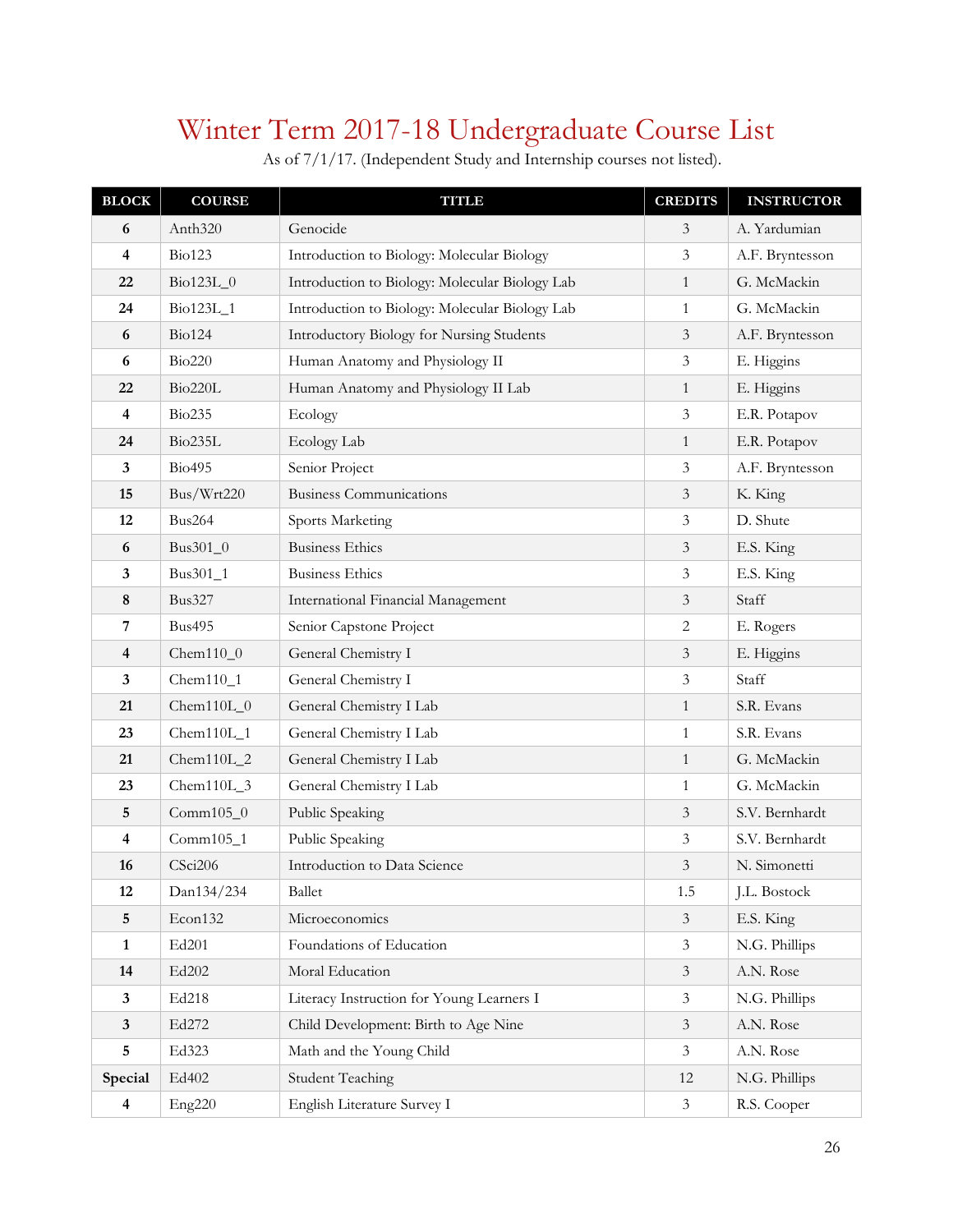| 11               | Eng360          | Victorian Literature                    | $\mathfrak{Z}$              | K. King          |
|------------------|-----------------|-----------------------------------------|-----------------------------|------------------|
| Special          | Eng491          | English Major Writing Project           | $\mathfrak{Z}$              | K. King          |
| 15               | FA130           | Ceramics                                | $\mathfrak{Z}$              | C.K. Orthwein    |
| 15               | FA230           | <b>Intermediate Ceramics</b>            | $\mathfrak{Z}$              | C.K. Orthwein    |
| 16               | FA232           | Computer Assisted Design                | $\mathfrak{Z}$              | Staff            |
| 7                | FA241           | Building Arts Foundation II             | $\mathfrak{Z}$              | S. Hartley       |
| Special          | FA495           | Senior Essay                            | $\overline{2}$              | M. Gyllenhaal    |
| 21               | FE <sub>2</sub> | Field Experience II: Exploration        | 3                           | N.G. Phillips    |
| 3                | Germ102         | Introductory German II                  | $\mathfrak{Z}$              | S.B. Lawing      |
| 4                | Hist114         | The Classical World                     | $\mathfrak{Z}$              | W.E. Closterman  |
| 14               | HSoc402         | Capstone Seminar II                     | $\mathfrak{Z}$              | S.B. Lawing      |
| 5                | Lat110          | Beginning Latin I                       | $\mathfrak{Z}$              | W.E. Closterman  |
| 12               | Math095         | Preparation for Quantitative Reasoning  | $\mathbf{1}$                | M.T. Genzlinger  |
| 6                | Math101         | Introduction to Quantitative Reasoning  | $\mathfrak{Z}$              | Staff            |
| 5                | Math102         | Understanding Mathematics in Society    | $\mathfrak{Z}$              | N. Simonetti     |
| 4                | Math115         | College Algebra                         | $\mathfrak{Z}$              | M.T. Genzlinger  |
| 2                | Math130_0       | Introduction to Statistics              | $\mathfrak{Z}$              | C.B. Bongers     |
| 5                | Math130_1       | Introduction to Statistics              | $\mathfrak{Z}$              | C.B. Bongers     |
| 11               | Math130L_0      | Introduction to Statistics Lab          | $\mathbf{1}$                | C.B. Bongers     |
| 12               | Math130L_1      | Introduction to Statistics Lab          | $\mathbf{1}$                | C.B. Bongers     |
| 14               | Math130L_2      | Introduction to Statistics Lab          | $\mathbf{1}$                | C.B. Bongers     |
| 2                | Math151         | Calculus II                             | $\mathfrak{Z}$              | N. Simonetti     |
| 14               | Math151L        | Calculus II Lab                         | $\mathbf{1}$                | N. Simonetti     |
| Special          | Math495         | Senior Essay                            | $\overline{2}$              | N. Simonetti     |
| Special          | Mus100          | College Chorale                         | $\mathbf{1}$                | G. Bier          |
| 12               | Mus113          | Music Theory I                          | $\mathfrak{Z}$              | G. Zuber         |
| 11               | <b>PE103</b>    | Life and Health                         | 1                           | H.J. Bryntesson  |
| 7                | <b>PE133</b>    | Yoga                                    | $\mathbf{1}$                | A. Irwin         |
| 4                | Phil101         | Critical Thinking                       | $\mathfrak{Z}$              | D.A. Synnestvedt |
| $\mathbf{3}$     | Phil102         | Introduction to Philosophy              | $\mathfrak{Z}$              | D.A. Synnestvedt |
| Special          | Phil495         | Senior Essay                            | $\mathfrak{Z}$              | D.A. Synnestvedt |
| 5                | Phys180         | General Physics I: Mechanics            | $\mathfrak{Z}$              | J. Ward          |
| 21               | Phys180L        | General Physics I: Mechanics Lab        | $\mathbf{1}$                | J. Ward          |
| $\boldsymbol{2}$ | PSci101_0       | Introduction to Politics and Governance | $\mathfrak{Z}$              | D.G. Rose        |
| $\mathbf{3}$     | $PSci101_1$     | Introduction to Politics and Governance | $\ensuremath{\mathfrak{Z}}$ | D.G. Rose        |
| 6                | PSci101_2       | Introduction to Politics and Governance | $\mathfrak{Z}$              | D.G. Rose        |
| $12\,$           | PSci232         | Issues in American Foreign Policy       | $\mathfrak{Z}$              | D.G. Rose        |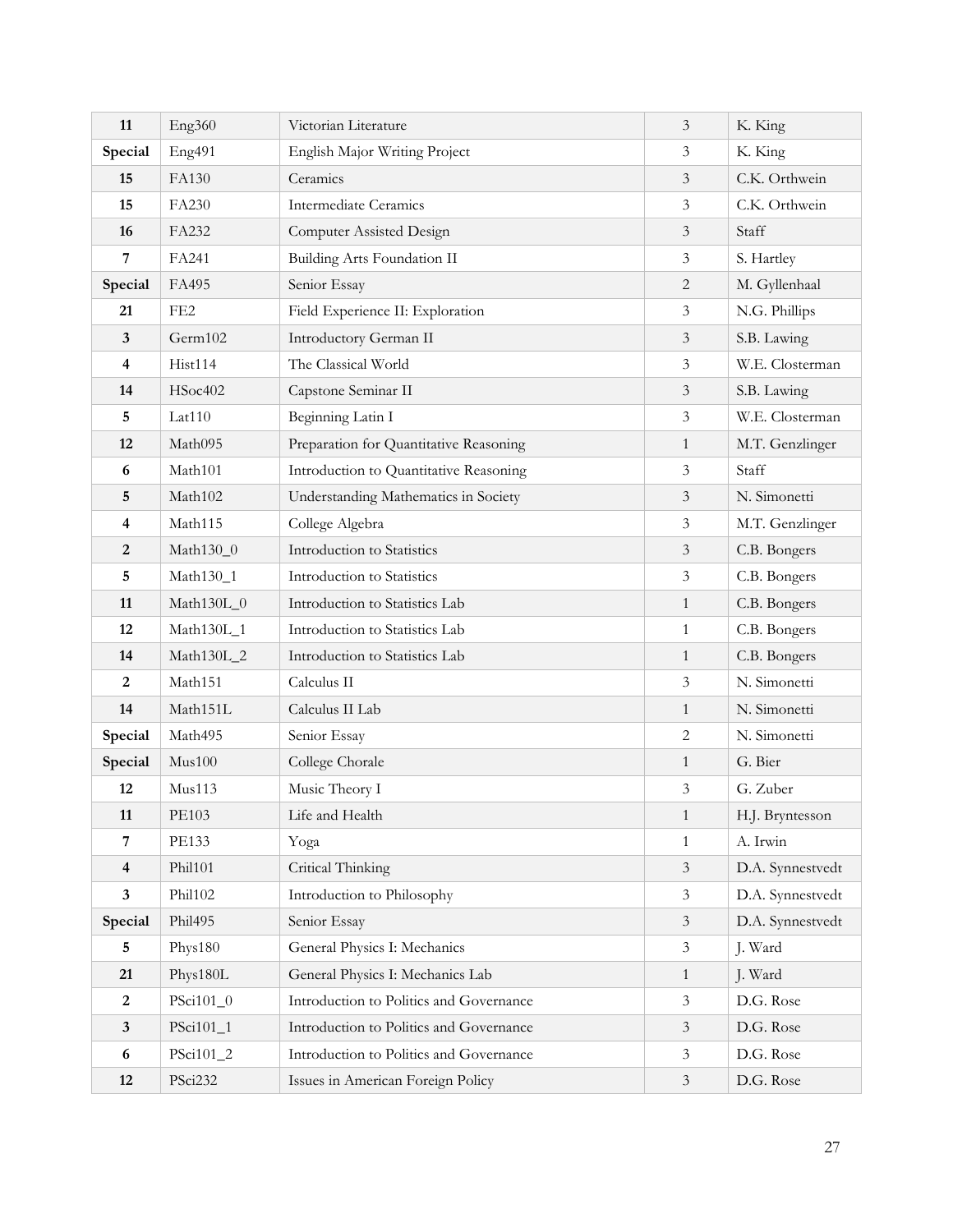| $\overline{\mathbf{4}}$ | Psyc102       | Worldviews and History of Psychology                       | $\overline{3}$ | K.K. Rogers        |
|-------------------------|---------------|------------------------------------------------------------|----------------|--------------------|
| 12                      | Psyc230       | Psychology and Spirituality                                | $\mathfrak{Z}$ | E. Goldblatt Hyatt |
| 8                       | Psyc305       | Physiological Psychology                                   | $\mathfrak{Z}$ | F. Cavallo         |
| $\boldsymbol{2}$        | Psyc491       | Senior Research Seminar                                    | 3              | E. Goldblatt Hyatt |
| 12                      | Rel101_0      | Introduction to New Church Doctrines                       | 3              | R.J. Silverman     |
| 6                       | Rel101_1      | Introduction to New Church Doctrines                       | 3              | G. Schnarr         |
| 3                       | Rel101_2      | Introduction to New Church Doctrines                       | $\mathfrak{Z}$ | C. Glenn           |
| 5                       | <b>Rel115</b> | Introduction to New Church Doctrine on Life After<br>Death | $\mathfrak{Z}$ | S.I. Frazier       |
| 6                       | <b>Rel125</b> | The Holy Scripture                                         | $\mathfrak{Z}$ | S.D. Cole          |
| $\overline{2}$          | <b>Rel205</b> | God, Man, and Creation                                     | $\mathfrak{Z}$ | K.H. Asplundh      |
| 5                       | Rel210        | Divine Providence and Human Prudence                       | $\mathfrak{Z}$ | A.M.T. Dibb        |
| 6                       | Rel215        | The Lord                                                   | 3              | G.H. Odhner        |
| 14                      | Rel272        | Advanced Religious Ethics                                  | $\mathfrak{Z}$ | R.J.Silverman      |
| 8                       | Rel305        | Universal Doctrines of the New Church                      | $\mathfrak{Z}$ | S.I. Frazier       |
| 5                       | Rel335W       | The Human Mind                                             | 3              | S.D. Cole          |
| 3                       | <b>Rel490</b> | Religion Senior Project I                                  | $\mathfrak{Z}$ | S.I. Frazier       |
| 14                      | Span102       | Introductory Spanish II                                    | $\mathfrak{Z}$ | M. Nunez           |
| 6                       | SpEd212       | Supporting Students with Disabilities                      | $\mathfrak{Z}$ | S. Wong            |
| 7                       | SpEd312       | <b>Classroom Assessments</b>                               | $\mathfrak{Z}$ | L. Synnestvedt     |
| 11                      | Thea130       | Set Design and Production                                  | $\mathbf{1}$   | N. Haus-Roth       |
| 16                      | Thea150       | Dramatic Performance                                       | $\overline{3}$ | J.L. Bostock       |
| 2                       | Writ100       | Academic Writing                                           | $\mathfrak{Z}$ | A. Nash            |
| 14                      | $Writ101_0$   | <b>Expository Writing</b>                                  | $\mathfrak{Z}$ | M.E. Latta         |
| 15                      | Writ101_1     | <b>Expository Writing</b>                                  | $\mathfrak{Z}$ | M.E. Latta         |
| 4                       | Writ202_0     | Writing About Literature                                   | 3              | A. Nash            |
| 3                       | Writ202_1     | Writing About Literature                                   | $\mathfrak{Z}$ | C. Hoffman         |
| 14                      | Writ213       | Advanced Rhetoric and Composition                          | $\mathfrak{Z}$ | T.P. Glenn         |

+This course is offered on multiple levels. All students must register on the 100 level.

\*This course requires a lab fee.

*The College administration will make every effort to offer the courses listed, but reserves the right to cancel courses if necessary.*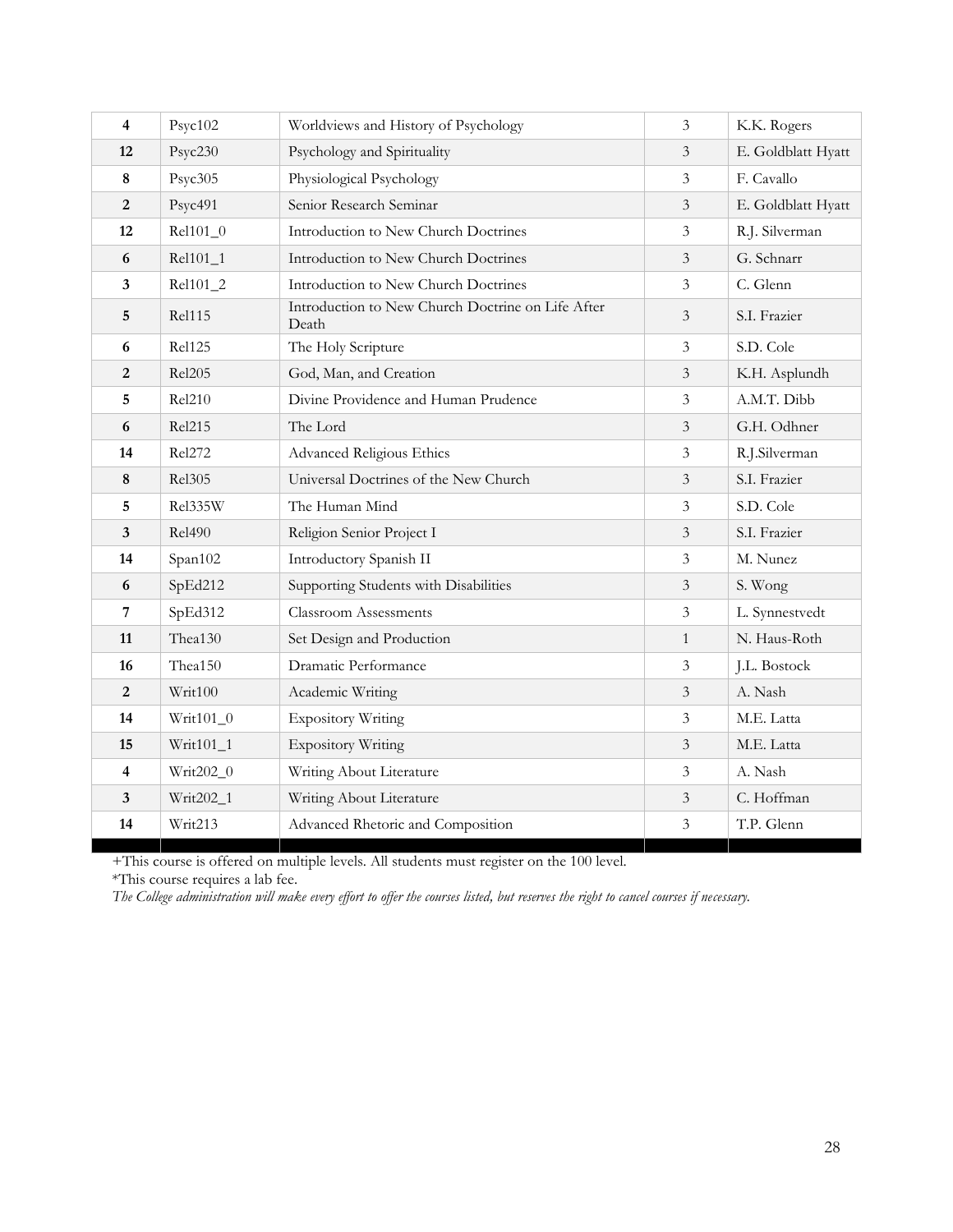# Winter Term 2017-18 Undergraduate Courses

# <span id="page-28-1"></span><span id="page-28-0"></span>**Anthropology**

#### Anthropology 320. Genocide.

Seminar course on genocides in the 20th century. Focuses primarily on the cases of Ottoman Armenia, The Holocaust, and Rwanda. Through primary and secondary literature, examines the cultural context, historical background and legal frameworks, denialist projects, and memorializations. Political and psychological ramifications in the descendant communities of victims and victimizers are considered, as well as reparation processes. Prerequisite: Anthropology 110 or any history class, or instructor permission. 3 Credits.

# <span id="page-28-2"></span>**Biology**

#### Biology 123. Introduction to Biology: Molecular Biology.

The second of a two-course gateway series that is required for prospective biology majors. Biological concepts are illustrated by means of molecular biology, from storage and maintenance of biological information necessary for life to its expression in the organism to diverse applications in health, medicine and food production. Topics include a general introduction to the cell and its components, cell division and the cell cycle, DNA structure and synthesis, chromosome structure and organization, mutations and their repair, genetic engineering, transcription and its regulation, the genetic code, and translation of genetic information to proteins. Prerequisite: Chemistry 101L or High School Chemistry. 3 Credits.

#### Biology 123 Lab. Introduction to Biology: Molecular Biology Lab.

This course requires a lab fee. 1 Credit.

#### Biology 124. Introductory Biology for Nursing Students.

Introductory biology course for students accepted into the nursing program. The course provides an introduction to cell biology focusing on the structure and function of the plasma membrane and cellular organelles, the fundamentals of Mendelian and non-Mendelian inheritance, and the structure and function of the genetic material DNA, with an emphasis on the genetic code and how it is expressed into RNA and protein.

3 Credits.

#### Biology 220. Human Anatomy and Physiology II.

Continuation of the study of the structure and function of the human body and the mechanisms for maintaining homeostasis within it. Includes the study of the endocrine, cardiovascular, lymphatic, respiratory, digestive, urinary and reproductive systems, as well as the concepts of development and metabolism. Identification of anatomical structures using a "virtual" cadaver and preserved animal specimens will be required in the laboratory. Some hands-on dissection. Prerequisite: Biology 210 with a grade of "C" or better. 3 Credits.

Biology 220 Lab. Human Anatomy and Physiology II Lab.

This course requires a lab fee. 1 Credit.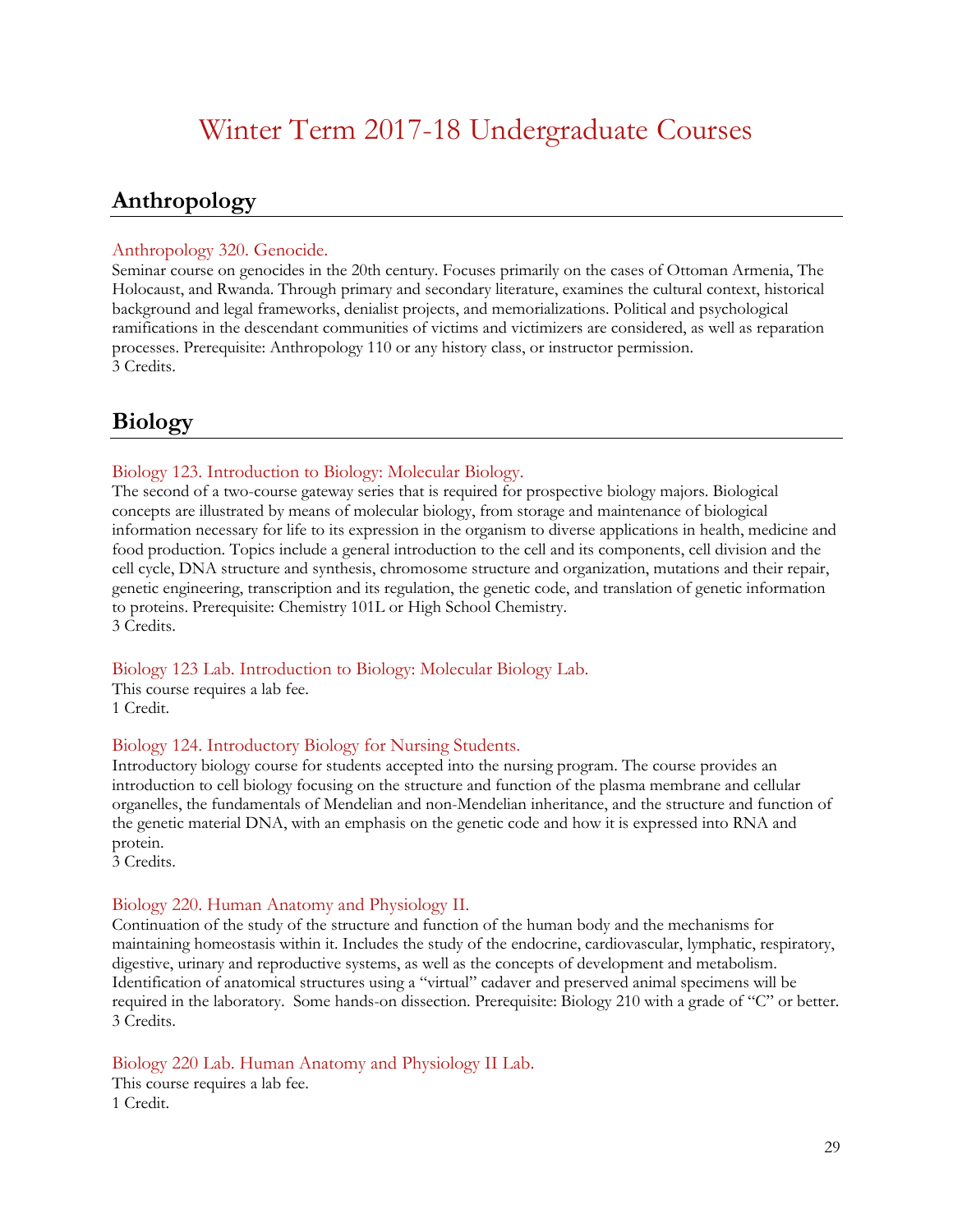#### Biology 235. Ecology.

Study of the physical, chemical, and biological processes that determine the distribution and abundance of plants, animals, and microbial life. Energy flow, food webs, adaptation of species, population dynamics, species interactions, nutrient cycling, and ecological succession. Prerequisites: Biology 122 and 123. 3 Credits.

Biology 235 Lab. Ecology Lab. 1 Credit.

#### Biology 495. Senior Project.

Independent research project or scholarly study under the supervision of faculty members. Topic chosen by mutual agreement between student and supervisor. Limited to and required of biology majors. Senior project proposals are required in the spring of junior year. 3 Credits.

# <span id="page-29-0"></span>**Business**

#### Business/Writing 220. Business Communications. (W)

Business Communications is a workplace-oriented course designed to help students develop and refine the written and oral skills necessary to communicate effectively in professional settings. Students will review the purpose and style of business writing and complete a variety of focused writing exercises based on work settings and scenarios. Students will plan, compose, and analyze letters, memoranda, and electronic messages. They will also prepare and deliver brief oral presentations, collaborate with others, and revise business communication. Prerequisite: Writing 101.

3 Credits.

#### Business 264. Sports Marketing.

This course will study the marketing efforts within the sports industry, including the understanding of the sports customer, and promotional and marketing strategies. Topics include fan behavior, ticketing, advertising, sponsorship, licensing, endorsements, public relations, hospitality, social media, and event management. Prerequisite: any economics course. Bus254 and Bus267 recommended. 3 Credits.

#### Business 301. Business Ethics. (Moral, PP)

The analysis of moral principles and their application to decision making in business. Includes an overview of philosophical and theological ethical theories, including New Church ethics. Major focus on the analysis of ethical concerns in actual case studies from business, involving issues such as downsizing, whistle-blowing, competition vs. cooperation, and social responsibility. Communication 105 or any other public presentation course is recommended before taking this course. 3 Credits.

#### Business 327. International Financial Management.

This course provides an overview of international financial markets as well as presenting key challenges often faced in international financial management. Topics include import and export financing, measuring and managing foreign exchange exposure, international financial markets and banking, issues with raising capital internationally, insurance and taxation issues.

3 Credits.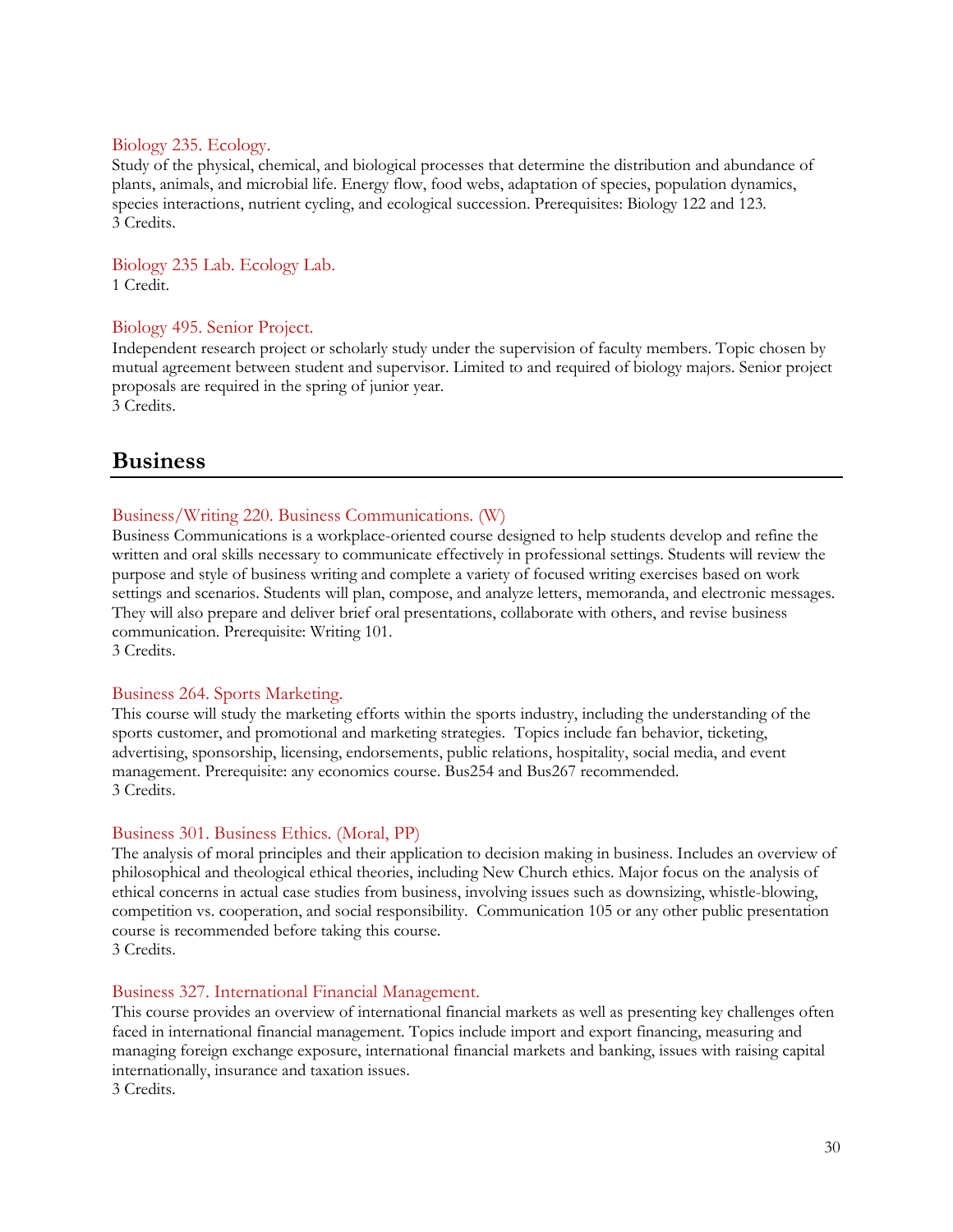#### Business 495. Senior Capstone Project.

Capstone experience for the Interdisciplinary Major. Writing of the senior project based on the research and outline produced in Business 493. Prerequisites: Business 493 and Business 494. 2 Credits.

### <span id="page-30-0"></span>**Chemistry**

#### Chemistry 110. General Chemistry I.

First year chemistry course for science majors. Topics include atomic structure, quantum mechanics, electron configuration, chemical bonding, molecular geometry, and the periodic table, classifications of matter, stoichiometry, and reactions in solution, gases, and thermochemistry. First half of sequence with Chemistry 111. Prerequisite: One year of high school chemistry with a grade of C or better or Chemistry 101 or Earth Science 110. 3 Credits.

#### Chemistry 110 Lab. General Chemistry I Lab.

This course requires a lab fee. 1 Credit.

# <span id="page-30-1"></span>**Communication**

#### Communication 105. Public Speaking. (PP)

<span id="page-30-2"></span>Exposure to a variety of speaking situations designed to address inhibitions and develop self-confidence. Class work features impromptu and prepared speeches, as well as oral interpretation of literature and choral speaking. Work on voice and speech improvement as well as command of body language. 3 Credits.

# **Computer Science**

#### Computer Science 206. Introduction to Data Science.

Skills and tools in acquiring, organizing, parsing, manipulating, and preparing data for statistical analysis. Skills include classifying unstructured data, cleaning data, identifying useful questions, and simple analysis. Tools include Excel, *R*, and Microsoft Business Intelligence software packages. Prerequisite: Any Computer Science course.

3 Credits.

### <span id="page-30-3"></span>**Dance**

#### Dance 134/234. Ballet. (EEC)

Beginner (Dance 134) and Intermediate (Dance 234) course in ballet technique. Introduction to and development of the fundamentals of ballet technique and vocabulary, emphasizing alignment, stretching and strengthening, flexibility, kinesthetic awareness, line and movement phrases. This course culminates in a public performance at the end-of-term concert. Course may be repeated once for credit. Prerequisite for Dance 234: Dance 134 or instructor's permission. Also serves as a PE course. 1.5 Credits.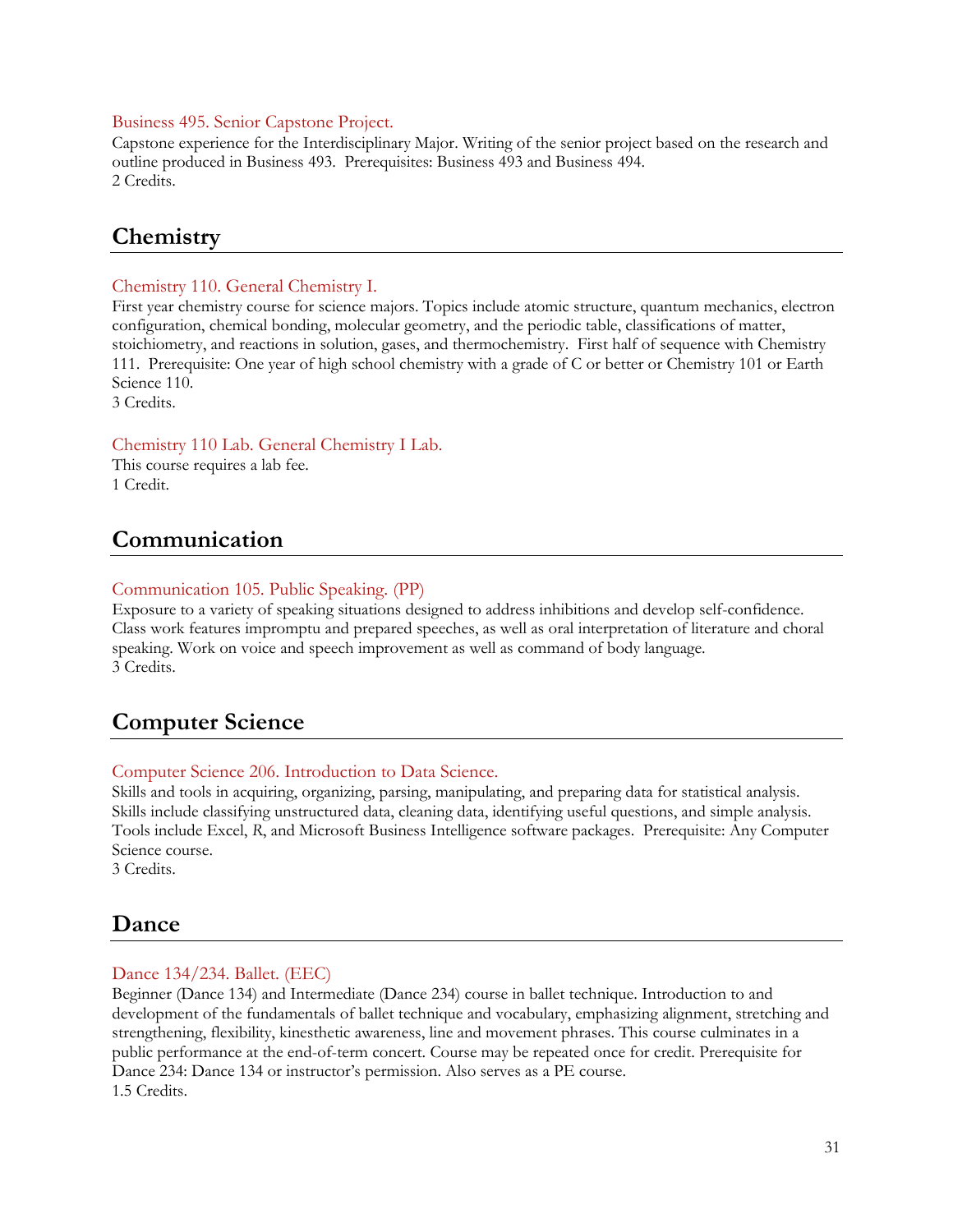# <span id="page-31-0"></span>**Economics**

#### Economics 132. Microeconomics. (QR)

Study of the fundamentals of economic analysis with particular emphasis upon consumer demand behavior and the output and pricing decisions of business firms under various market structures. Special attention given to the role of ethics in the behavior of business executives and consumers. Consideration of current issues such as health care, energy policy, and government intervention in the market. Course includes studentled seminars and group projects.

3 Credits.

# <span id="page-31-1"></span>**Education**

#### Education 201. Foundations of Education. (Worldviews)

Study of world views and associated theories that impact education. Examination of questions such as: What is the nature of reality? How do we know what we know? How do we determine what is worth knowing? What is of value? Focus on how a New Church philosophy of education affects teachers and students. 3 Credits.

#### Education 202. Moral Education. (Moral)

Students will learn methods for teaching respect and responsibility and their derivative values. Special attention will be given to the role of storytelling in moral education. Topics include sex education, bullying, and conflict resolution.

3 Credits.

#### Education 218. Literacy Instruction for Young Learners I.

Exposes students to theory and practice in literacy instruction, pre-kindergarten through grade 4. Emphasis on emergent literacy, techniques and skills of teaching reading and language arts, evaluation and assessment. Includes 1 credit hour of ELL. Prerequisite: Education 128 or Education 217. 3 Credits.

#### Education 272. Child Development: Birth - Nine Year Olds.

Teachings about human development from the theology of Swedenborg are compared with major theories of child development. Emphasis on the sensory needs of early childhood and how to create a nurturing environment for physical, mental, and socio-emotional health. 3 Credits.

#### Education 323. Math and the Young Child.

Exploration of the content and methods of teaching mathematics Pre-K to 4th grade. Emphasis on a problem-solving approach to the teaching of math within the context of a developmentally appropriate curriculum. Students learn how to engage children in the subject through imaginative, musical, rhythmic, athletic, and artistic activities. This course is about how to teach math so it makes sense. 3 Credits.

#### Education 402. Student Teaching. (EE)

Includes at least 12 weeks of combined observation and teaching in an early childhood education classroom setting, supervised by a teacher from Bryn Athyn College Education Department and by a classroom teacher in the cooperating school. Open only to seniors in the education major. 3-12 Credits.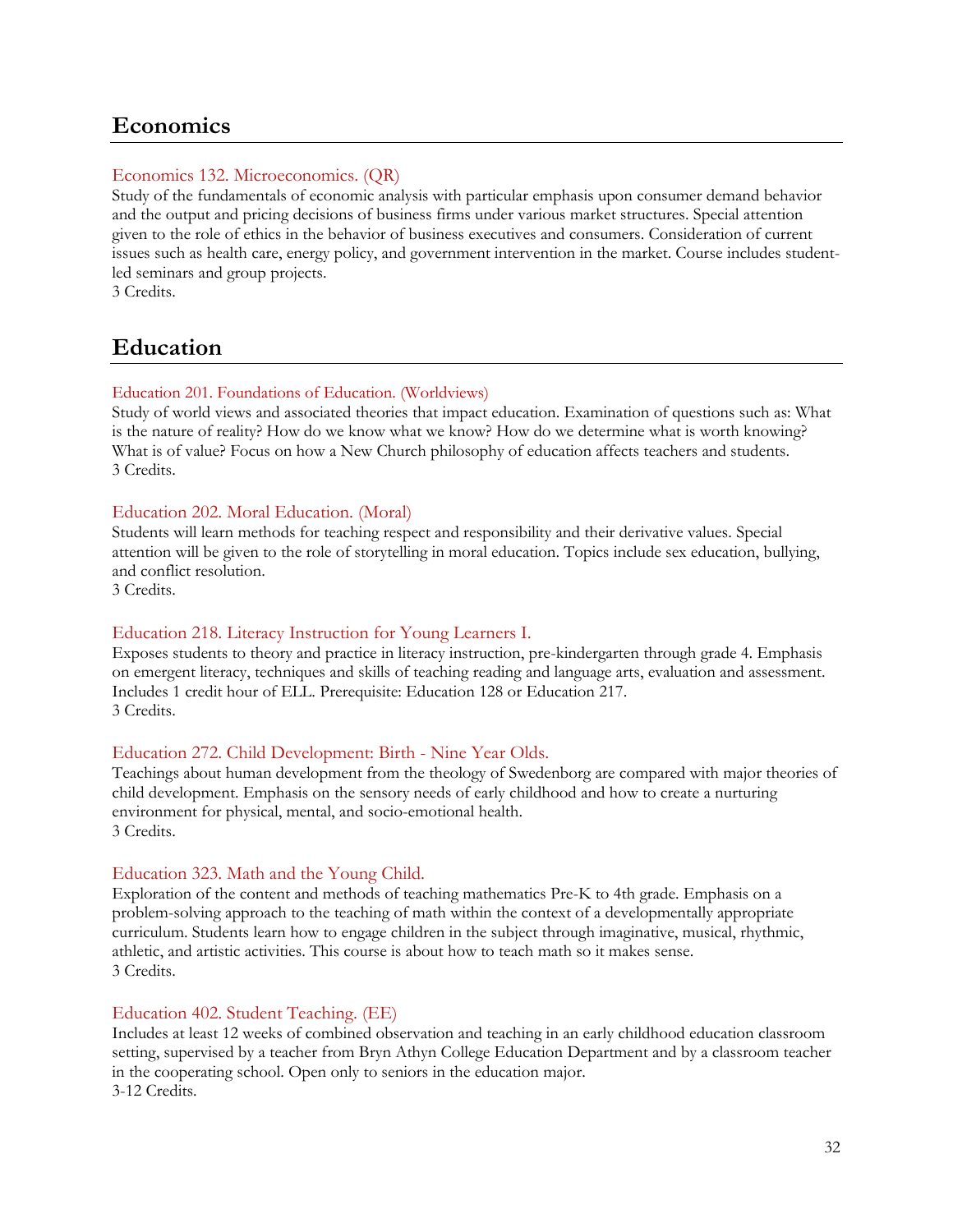#### Field Experience II. Exploration.

Students work under a classroom teacher's supervision tutoring children, facilitating small group conversations, supervising outdoor play, and monitoring classroom routines and procedures. FE II is taken in conjunction with all winter term courses of the third year and provides students with 120 hours of observation and practice teaching. FE II occurs every Tuesday and Thursday of the term. Not open to nonmajors; third-year students only. 3 Credits.

Special Education 212. Supporting Students with Disabilities.

This course examines the characteristics and needs of students who are identified under the 13 federally defined categories of disabilities. Emphasis is on investigating the complexity of these needs and the specially designed instruction that meets them. Research-based frameworks such as UDL, as well as inclusionary practices within the life of the classroom will be addressed. Prerequisite: Special Education 111. 3 Credits.

#### Special Education 312. Classroom Assessments.

This course addresses the competencies and skills needed to accommodate and adapt instruction for all students, including those with disabilities and various learning needs, in an inclusive setting. How to effectively use various assessment and evaluative tools in the classroom, in order to meet the learning needs and goals. Learn to identify, administer, interpret and plan instruction based on the assessment of student learning, as well as consider problem solving, and classroom management as part of this process. Prerequisite: Special Education 111 and permission of the education department chair. 3 Credits.

# <span id="page-32-0"></span>**English**

#### English 220. English Literature Survey I.

Chronological overview of the development of English literature in England from the early medieval period through the mid-17th century. Lecture and discussion on such authors as Chaucer, Shakespeare, Marlowe, Donne, Jonson, and more. Prerequisite: Writing 101. 3 Credits.

#### English 360. Victorian Literature. (IL)

Study of selected literary figures of England from 1830 to 1900, with emphasis on trends in religion, philosophy, and science, and on the literary form of the novel. Prerequisite: Any 200-level English course. 3 Credits.

#### English 491. English Major Writing Project.

<span id="page-32-1"></span>Completion of the senior writing project. 3 Credits.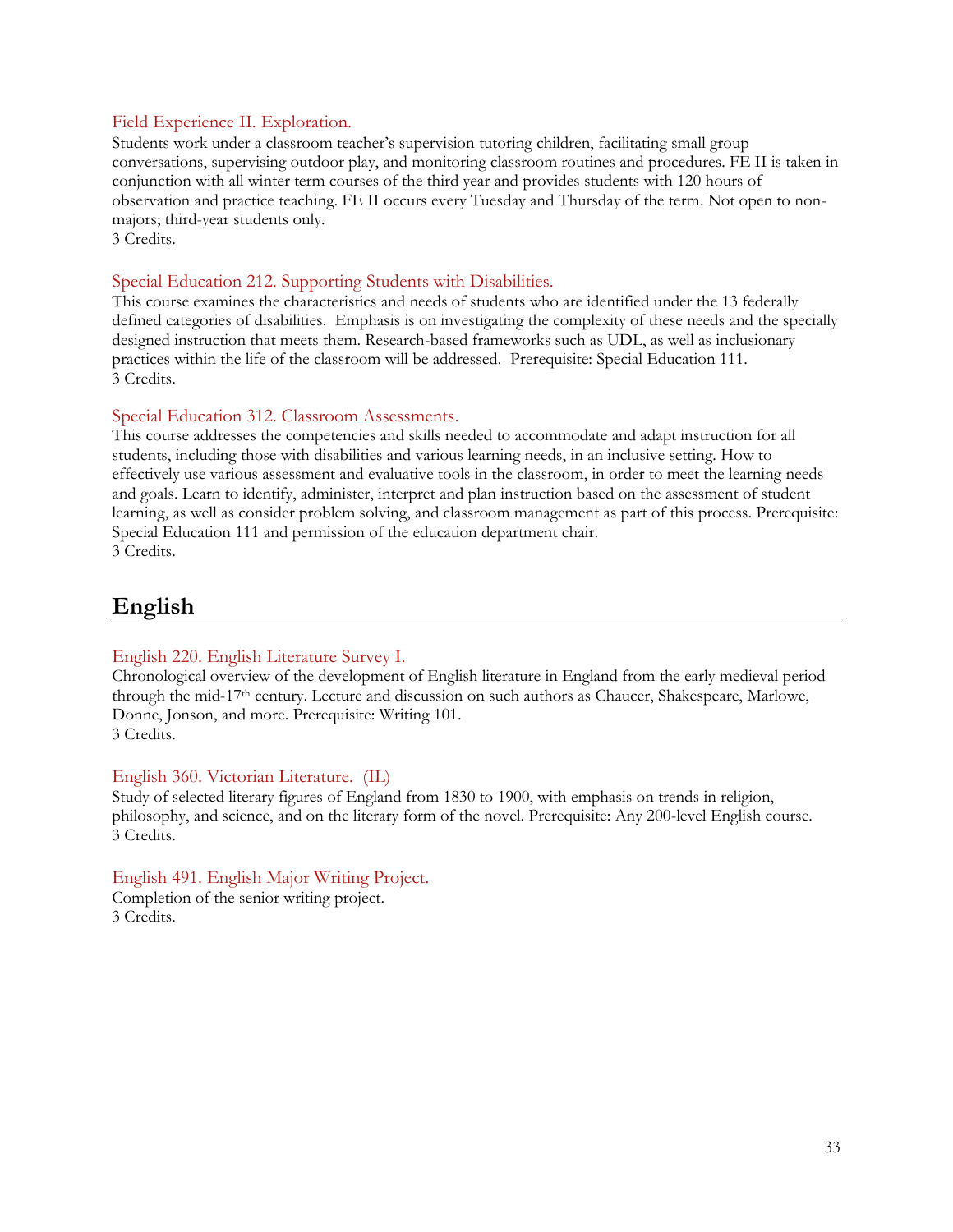# **Experiential Education**

#### Experiential Education 198/298. Internship. (EE)

The internship course is open to students with a 2.7 GPA or above. It is a supervised, pre-professional experience with clear links to a student's academic program. It is conducted primarily or totally outside a regular course classroom, and for which a student earns academic credit. It is organized primarily around an assignment in a work-place situation in which students working under the direction of a supervisor learn hands-on professional skills.

The internship course requires a learning plan, reflective component, and an analytical component (e.g., essay, paper, or presentation). Individual learning plans are retained in the office of Internship. This course satisfies the EE requirement.

Course may be repeated for academic credit by arrangement. Credit variable.

#### Service Project 1xx.

Students who participate in a Bryn Athyn College approved service project may apply to receive an EE credit waiver.

<span id="page-33-0"></span>1 Credit.

# **Fine Arts**

#### Fine Arts 130. Ceramics.

Introduction to clay work including hand building, wheel throwing, slip casting, glazing, and firing processes. Also form function and representation.

3 Credits.

#### Fine Arts 230. Intermediate Ceramics.

Further development of individual skills and sensitivities in the medium of clay. Prerequisite: Fine Arts 130. 3 Credits.

#### Fine Arts 232. Computer Assisted Design.

An introduction to two-dimensional computer aided drawing using AutoCAD and three-dimensional drawing using SketchUp. The course covers basic commands, file maintenance, creation of 2D drawings, isometric views and plotting. Student acquire the skills necessary to draw basic mechanical parts and architectural diagrams.

3 Credits.

#### Fine Arts 241. Building Arts Foundation II.

This course builds upon skills acquired in FA 221 Building Arts Foundation I and provides opportunities to practice design principles while further developing the hand skills essential to all craft disciplines. Students are presented with visual problems to solve that relate to various lecture topics. Students use preparatory drawings and models to communicate ideas then execute projects in a variety of materials. Students work independently and in groups to solve design challenges. Emphasis is placed on teamwork, accuracy, and craftsmanship. The collections and models in the Glencairn Museum support these endeavors. 3 Credits.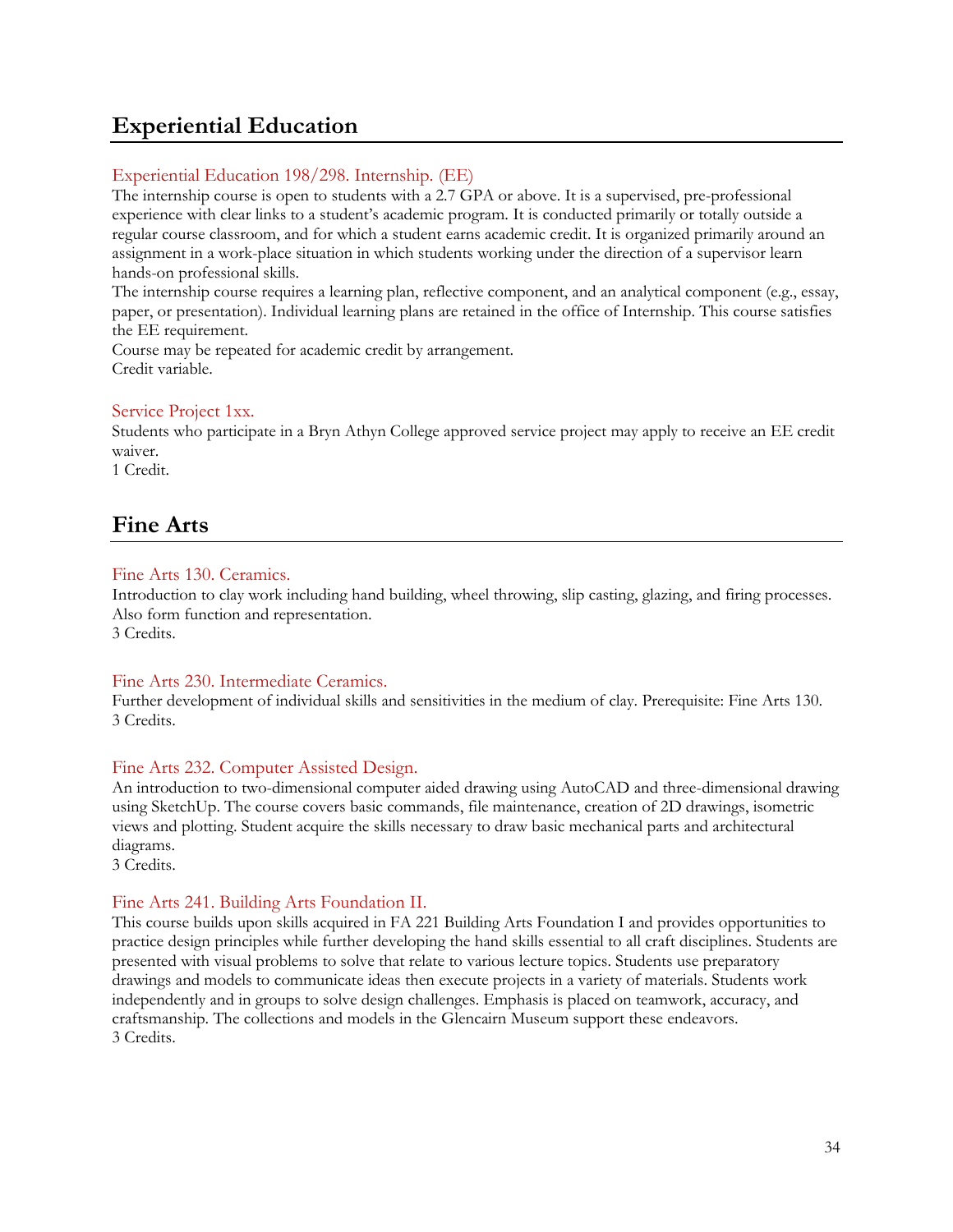#### Fine Arts 495. Senior Essay.

Capstone experience for the Interdisciplinary Major. Writing of the senior essay based on the research and outline produced in Fine Arts 493. Prerequisites: Fine Arts 493 and Interdisciplinary Studies 494. 2 Credits.

### <span id="page-34-0"></span>**German**

#### German 102. Introductory German II.

Continuing introduction to the German language. Prerequisite: German 101 or equivalent as determined by placement test. German is the language of instruction. 3 Credits.

<span id="page-34-1"></span>**History**

#### History 114. The Classical World. (IL)

Historical survey of ancient Greece and Rome from Mycenaean civilization to the fall of the Roman Empire in the west. Particular attention to political trends and the role of religion in Greek and Roman societies. Examination of textual and archaeological evidence. Guided development of a research paper. 3 Credits.

# <span id="page-34-2"></span>**Human Society**

#### Human Society 402. Capstone Seminar II.

Students in the Human Society major write their capstone projects. The seminar setting provides instruction in related skills and offers a forum for support and the exchange of ideas. As part of the seminar, students present the results of their research publically and design posters. Only open to Human Society majors. Prerequisite: HSoc 401.

<span id="page-34-3"></span>3 Credits.

# **Independent Studies**

In addition to the listed courses, all areas offer independent studies numbered 299 or 399 with variable credit. The purpose of an independent study is to allow well-qualified students to study beyond the regularly offered courses. Students who undertake independent studies must be able to work independently between meetings with the instructor and have completed a minimum of 33 credits with a GPA of at least 2.70. Planning ahead is necessary: independent study proposals, syllabi, and required registration paperwork must be completed well before the term in which the study is to occur. Full details can be found in the undergraduate student handbook.

# <span id="page-34-4"></span>**Latin**

#### Latin 110. Beginning Latin I.

Introduction to the elements of Latin grammar and syntax to be used in translating classical authors and Swedenborg. 3 Credits.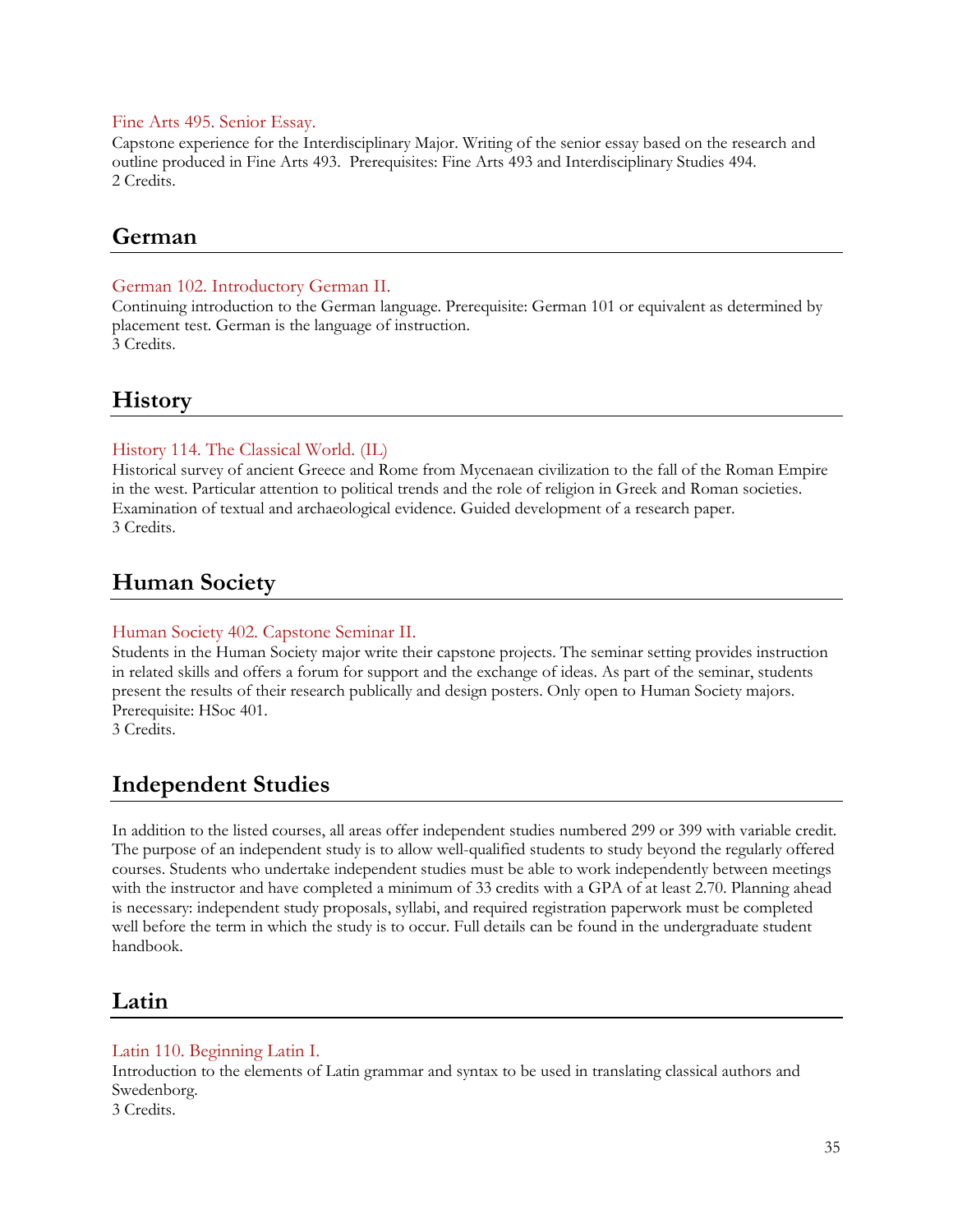# <span id="page-35-0"></span>**Mathematics**

#### Mathematics 095. Preparation for Quantitative Reasoning.

This course provides additional support for students enrolled in Math101. Topics include translating expressions, building equations, order of operations, and recognizing context. Credit from this course may not be used to satisfy degree requirements. 1 Credit.

#### Mathematics 101. Introduction to Quantitative Reasoning. (QR)

Introduction to mathematical concepts to improve basic skills in computation, algebra, graphing, and quantitative applications. This course prepares students for other mathematics courses and courses involving quantitative reasoning. Topics include linear modeling, units of measure and currency, and statistical reasoning, and financial topics.

3 Credits.

#### Mathematics 102. Understanding Mathematics in Society. (QR)

Review of mathematical topics with an emphasis on understanding why certain patterns appear. Topics include sets, number systems, geometry, and basic statistics and probability. Recommended for students in education and philosophy. Prerequisite: Math 101 or appropriate score on placement test. 3 Credits.

#### Mathematics 115. College Algebra. (QR)

Algebraic topics designed to assist in the use of mathematics in science courses. Topics include exponents and radicals, rational expressions, inequalities, complex numbers, polynomial analysis and advanced factoring, rational functions and asymptotes, and quantitative reasoning applications. Because of duplication of subject matter, students may not receive credit for both Mathematics 115 and Mathematics 120. Prerequisite: Mathematics 101 or appropriate score on placement test. 3 Credits.

#### Mathematics 130. Introduction to Statistics. (QR)

Introduction to data analysis, random variables and their distributions, and statistical inference. Statistical software used for graphing and data analysis. Independent research project. Recommended for students of business or the social and natural sciences. Prerequisite: Mathematics 101 or appropriate score on placement test.

4 Credits.

#### Mathematics 151. Calculus II.

Methods and applications of integration, improper integrals, infinite series, Taylor polynomials, and parametric equations. Prerequisite: Mathematics 150. 4 Credits.

#### Mathematics 495. Senior Essay.

<span id="page-35-1"></span>Capstone experience for the Interdisciplinary Major. Writing of the senior essay based on the research and outline produced in Mathematics 493. Prerequisites: Mathematics 493 and Interdisciplinary Studies 494. 2 Credits.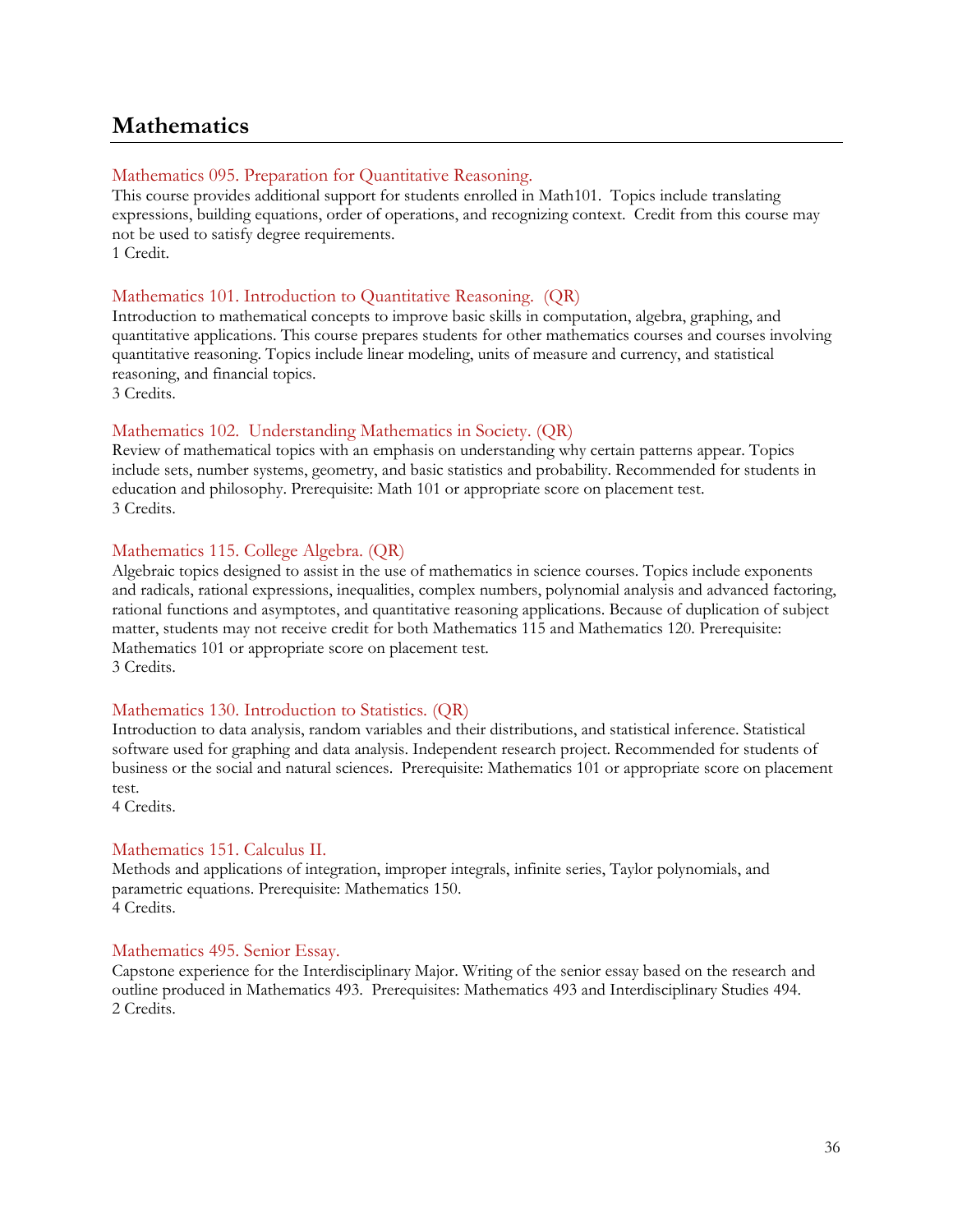# **Music**

#### Music 100. College Chorale.

Development and performance of choral repertoire from Renaissance to Modern. Instruction in the development of vocal techniques. Course may be repeated for credit. 1 Credit.

#### Music 113. Music Theory I. (QR)

Study of music theory and harmony, progressing from basic notation to advanced musical structures. Includes styles from the 18th-20th centuries. 3 Credits.

# <span id="page-36-0"></span>**Philosophy**

#### Philosophy 101. Critical Thinking.

Development of students' reasoning skills through analysis and evaluation of arguments. Diagraming arguments, identifying mistakes in reasoning, and writing arguments. Emphasis on issues encountered in everyday experience and in courses across the curriculum, primarily through classical deductive logic. 3 Credits.

#### Philosophy 102. Introduction to Philosophy. (Worldview)

Survey of some major philosophers and theories in metaphysics, epistemology, and the philosophy of religion.

3 Credits.

#### Philosophy 495. Senior Essay.

Capstone experience for the Interdisciplinary Major. Writing of the senior essay based on the research and outline produced in Philosophy 493. Prerequisites: Philosophy 493 and Interdisciplinary Studies 494. 3 Credits.

# <span id="page-36-1"></span>**Physical Education**

#### Physical Education 103. Life and Health.

Introduction to personal and social health problems we all face today. This course provides information that helps the student understand and investigate these health problems further. Scientific knowledge is presented from a variety of disciplines, such as, medicine, psychology, physiology, and sociology. Non-repeatable. 1 Credit.

#### Physical Education 133. Yoga.

<span id="page-36-2"></span>Introduction to yoga course. Variety of yoga (poses) including standing poses, twists and forward bends, arm-balancing, back bending and inversions. Open to all abilities. Course may be repeated once for credit. 1 Credit.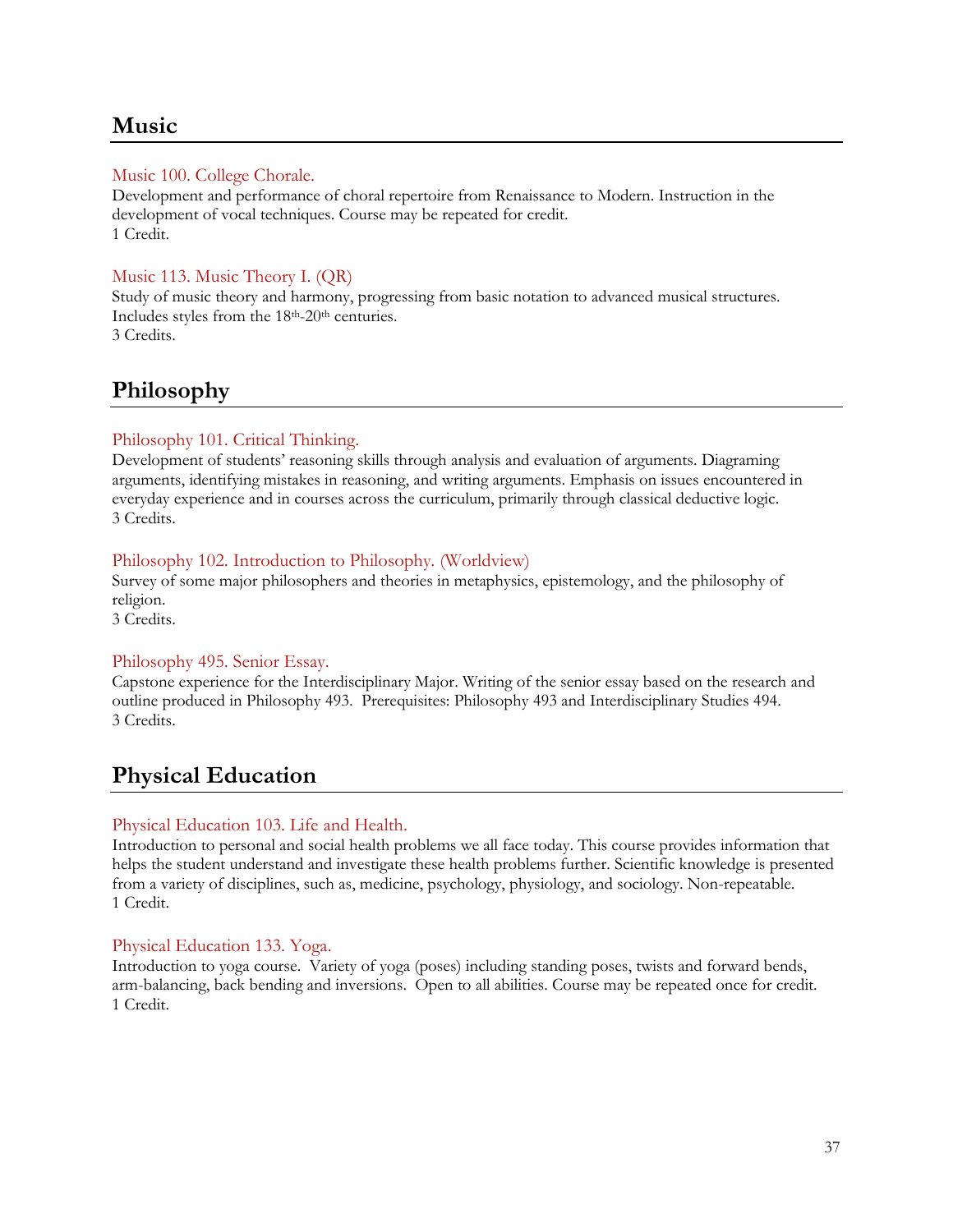# **Physics**

#### Physics 180. General Physics I: Mechanics. (QR)

An algebra and trigonometry-based physics course that provides an overview of mechanics, thermodynamics and vibrations, primarily for students interested in majoring in biology (including pre-med), psychology or chemistry, rather than engineering or mathematics. Emphasis is on examples and applications rather than derivations. Credit is only awarded for one of Physics 180 or Physics 210. Pre-requisite: Math 125 or equivalent.

3 Credits.

<span id="page-37-0"></span>Physics 180 Lab. General Physics I: Mechanics Lab. 1 Credit.

# **Political Science**

#### Political Science 101. Introduction to Politics and Governance. (Civil)

Examines the discipline of political science and the concepts involved in the study of politics and governance. Surveys regime types and the role and function of political institutions and organizations. Focus on the potential for thinking about civic and political issues from a religiously-informed perspective. 3 Credits.

#### Political Science 232. Issues in American Foreign Policy. (W)

Consideration of American foreign policy through an examination of dominant themes and a series of case studies highlighting both levels of analysis and decision-making theories. Prerequisites: Political Science 101, History 117, or instructor permission.

<span id="page-37-1"></span>3 Credits.

# **Psychology**

#### Psychology 102. Worldviews and History of Psychology. (Worldview)

Survey of six major psychological worldviews. Analysis of worldviews in terms of their history, key people, main concepts, and major contributions to the field of psychology in modern times. Three themes addressed for each worldview: "What is the good life?", "What remedies are available when things go wrong for human beings?", and "Is this a Theistic worldview?" 3 Credits.

# Psychology 230. Psychology and Spirituality.

Examinations of psychological research and theories about people's attitudes, motivations, behaviors, thoughts and feelings in a variety of spiritual settings. Investigations of how therapists address spiritual matters in counseling sessions. Consideration of the psychological experience of the Swedenborgian belief in the afterlife, regeneration, charity, conscience, and the relationship between God and humans. Prerequisite: Psychology 101 or department chair permission.

3 Credits.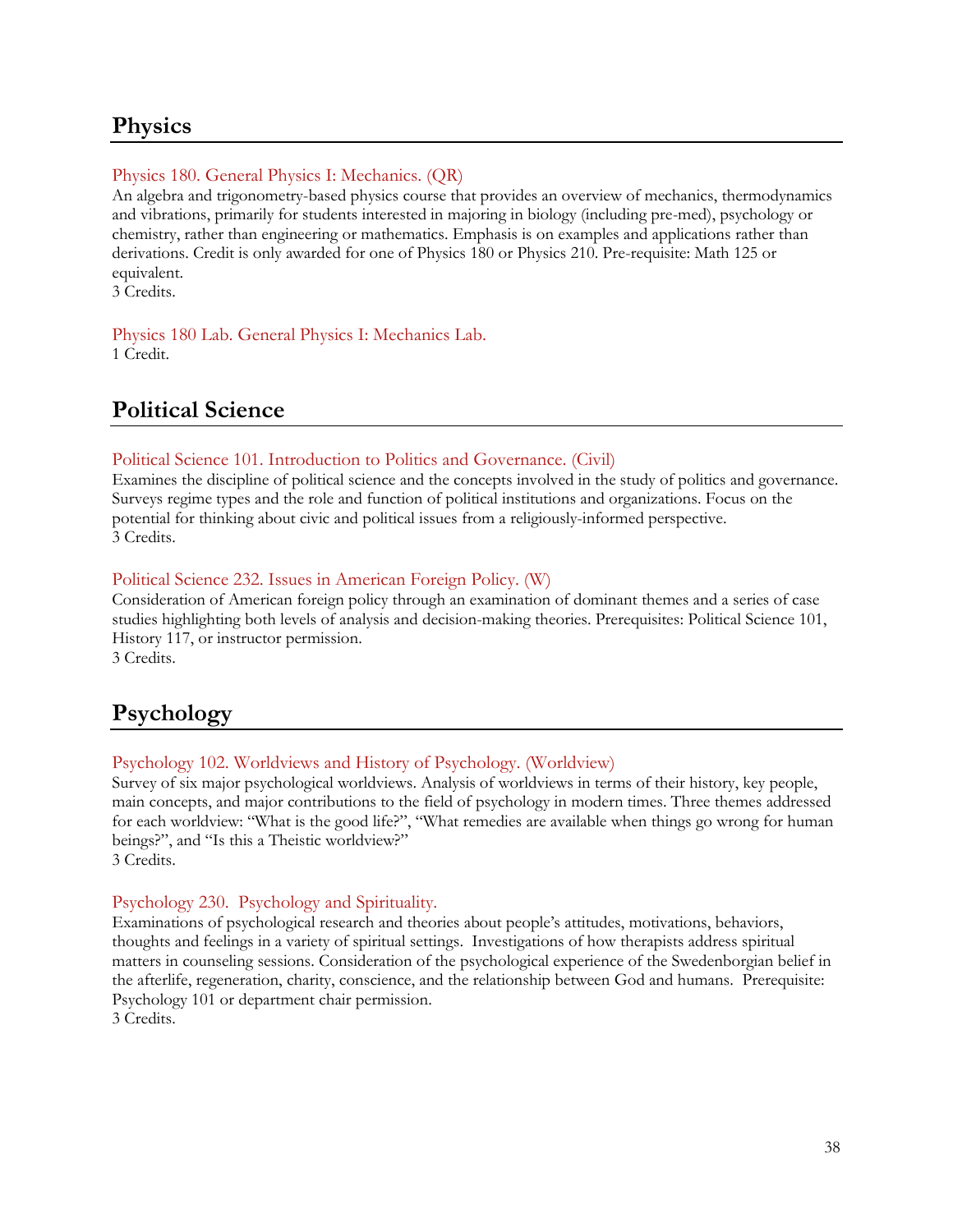#### Psychology 305. Physiological Psychology. (IL)

Exploration of the neural basis of behavior and motivation. Emphasis on the structure, functions and disorders. Topics include memory, emotion, learning, addictions, conscience, states of mind, and selfregulation. Consideration of Swedenborgian view of the brain, mind, and the soul. Information Literacy skills emphasized. Prerequisite: Psychology 101 and either Biology 122 or department chair permission. 3 Credits.

#### Psychology 491. Senior Research Seminar.

<span id="page-38-0"></span>Capstone for seniors in the psychology major. Independent work on Senior Essay guided by an advisor. Information Literacy and Writing Skills emphasized. 3 Credits.

**Religion**

#### <span id="page-38-1"></span>Religion 101. Introduction to New Church Doctrines. (Doctrinal)

Foundation course. Basic survey of the doctrines of the New Church. Presupposes little or no formal background in the study of the doctrines.

3 Credits.

#### Religion 115. Introduction to New Church Doctrine on Life after Death. (Doctrinal)

New Church teachings on the life after death studied in their own context and the context of the near-death experience and the history of eschatology. Text: *Heaven and Hell.* 3 Credits.

#### Religion 125. The Holy Scripture. (Doctrinal)

The symbolic nature of the Word and the spiritual meaning within. The importance of the literal meaning and its interpretation. The Word in heaven and the church. Dual expressions in the Word. Heresies. The Lord and the Word. The Word in very ancient times. The universal church. The necessity of revelation. Illustrations drawn throughout from the Old and New Testaments. Text: *The Doctrine of the Sacred Scripture*. 3 Credits.

#### Religion 205. God, Man, and Creation. (Doctrinal)

Study of how the Lord created the spiritual and natural worlds, with emphasis on humans as the purpose of creation. Vital relationships between the Creator and His creation, with the special role played by humans. Focus on teaching about form, order, degrees, influx, and conjunction. Text: *Divine Love and Wisdom*. 3 Credits.

#### Religion 210. Divine Providence and Human Prudence. (Doctrinal)

The laws and fundamental principles by which the Lord governs creation. How the Lord removes evil from people while preserving their freedom. How the Lord brings good out of evil. Eternal life as the goal of providence. How providence uses natural conditions to serve this end. Why providence operates in secret. Text: *Divine Providence*.

3 Credits.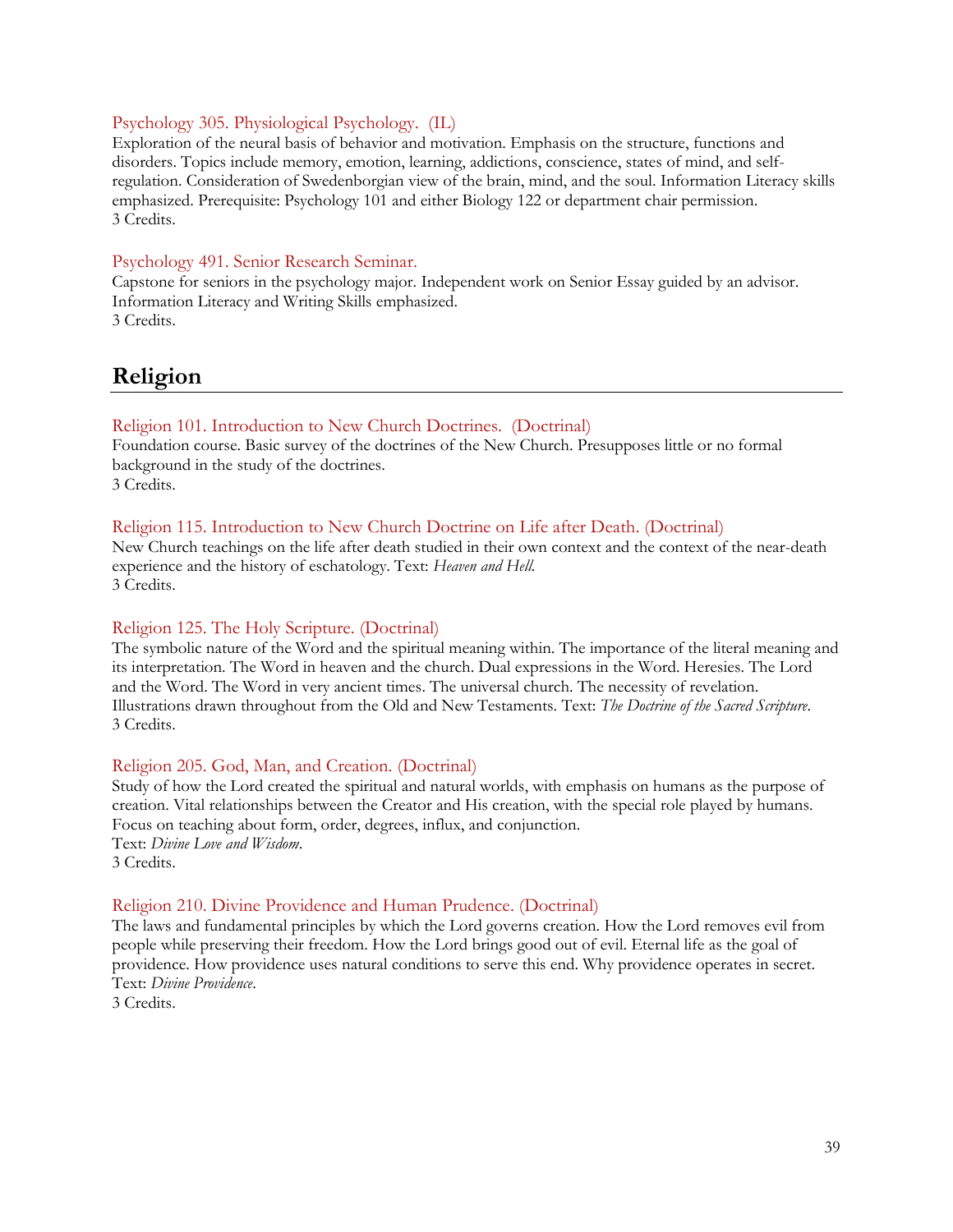#### Religion 215. The Lord. (Doctrinal)

Introduction to New Church teachings about the Lord. Who is the God of the Biblical testaments? What was Jesus Christ's life on earth about? Special focus on seeing the Lord in the Scriptures, in scholarship, and in the teachings for a New Church.

3 Credits.

#### Religion 272. Advanced Religious Ethics. (Applied)

Advanced study of the Ten Commandments as they appear in the religious writings of Hinduism, Buddhism, Judaism, Christianity, Islam, and other world faiths. Study of the literal and spiritual level of each commandment using selected texts from sacred and secular sources. Students encouraged to draw connections between the various levels of the commandments and their own lives. 3 Credits.

#### Religion 305. Universal Doctrines of the New Church I. (Doctrinal)

Systematic survey of the universal theology of the New Church: God the Creator, the Lord the Redeemer, the Holy Spirit, the Holy Scripture and Ten Commandments, and Faith. Text: *True Christian Religion*. 3 Credits.

#### Religion 335. The Human Mind. (Rel335 W is W, Doctrinal)

Study of what the doctrines of the New Church teach about the structure and function of the human mind and how it relates to the brain. The discrete degrees of the mind. The faculties of will and understanding, their relationship and interplay.

3 Credits.

#### Religion 490. Religion Senior Project I.

For religion majors. One term is required. May be repeated for a second term with the consent of the division head.

3 Credits.

# **Spanish**

#### Spanish 102. Introductory Spanish II

Continuing introduction to the Spanish language. Prerequisite: Spanish 101 or equivalent as determined by placement test. Spanish is the language of instruction. 3 Credits.

### <span id="page-39-0"></span>**Theater**

#### Theater 130. Set Design and Production. (EE)

Continuation of Theater 120: building and dressing the set from the designer drawings and elevations created in the fall. Finalizing of the design, including color elevations and prop design. Students required to understand and use all of the equipment in the theater as it pertains to the design and will work with the play's director using the Mitchell Performing Arts Center as the classroom and will participate as a member of the run-crew for the winter Bryn Athyn College production. Final project involves the construction of the actual set. Course may be repeated once for credit. 1 Credit.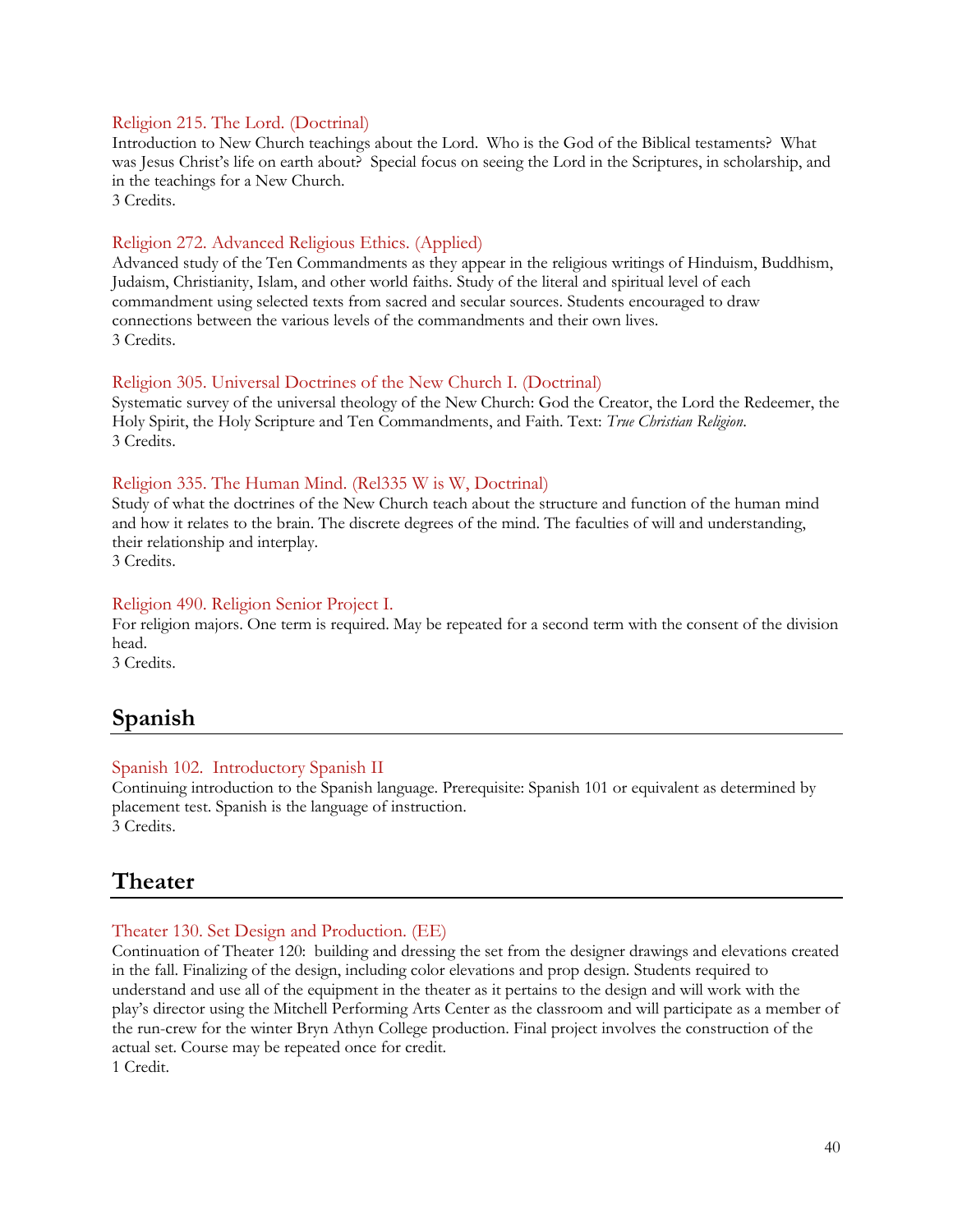#### Theater 150. Dramatic Performance. (EEC)

Students involved in the casts or technical aspects of certain dramatic productions may sign up for this course. Exposure to a variety of acting techniques, including the specialized work needed for productions that might range from Shakespeare's plays, to foreign plays in translation, to musicals. Script analysis, oral interpretation of character, performance movement, dance, and vocal techniques. Variable credit based on the student's involvement. 5-12 hours weekly in rehearsals/classes leading to a finished production. Course may be repeated once for credit.

<span id="page-40-0"></span>3 Credits.

# **Writing**

#### Writing 100. Academic Writing.

Development of academic writing skills in preparation for Writing 101. Intensive grammar, spelling, and punctuation instruction and practice, in conjunction with an introduction to the structure and process of academic writing. Required only for provisionally admitted freshmen before advancement to Writing 101. 3 Credits.

#### Writing 101. Expository Writing. (W)

Development of informative, critical, and persuasive writing. Emphases on grammatical control, precision of language, consideration of audience, rhetorical strategies, revision, information literacy, and articulation, development, and support of thesis. Three to five formal essays total, including substantial revision. Individual conferences with instructor to discuss student's writing. Required of first year students. Non-native speakers of English may take Writing 101 sophomore year. 3 Credits.

#### Writing 202. Writing About Literature. (W, IL)

Analytic study of literary genres—drama, short fiction, and poetry—with emphases on writing and research. Assumes basic skills in writing and information literacy covered in Writing 101. Three papers, including substantial revision. One longer paper and its research process require locating, evaluating, and incorporating multiple secondary sources. Individual conferences with instructor to discuss student's writing. Required of sophomores. Prerequisite: Writing 101.

3 Credits.

#### Writing 213. Advanced Rhetoric and Composition. (W)

<span id="page-40-1"></span>Intensive study of writing for students interested in developing rhetorical skills in composition. Attention both to concepts of classical rhetoric and to issues arising in the context of contemporary cultural environments and communications practices. Prerequisite: Writing 101. 3 Credits.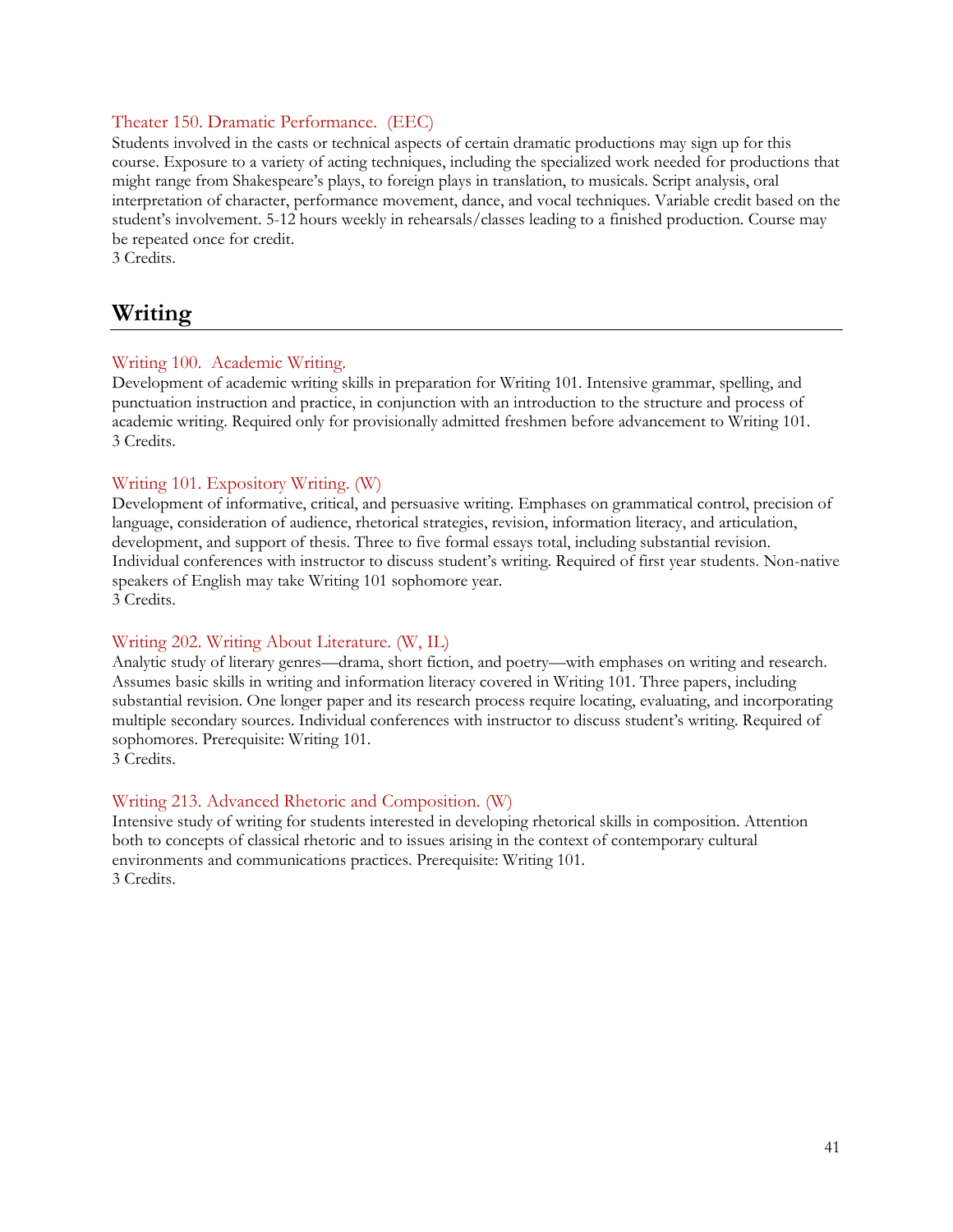# Spring Term 2017-18 Undergraduate Course List

| <b>BLOCK</b>            | <b>COURSE</b>      | <b>TITLE</b>                                        | <b>CREDITS</b> | <b>INSTRUCTOR</b> |
|-------------------------|--------------------|-----------------------------------------------------|----------------|-------------------|
| 14                      | Anth110_0          | An Introduction to Cultural Anthropology            | 3              | A. Yardumian      |
| 16                      | Anth110_1          | An Introduction to Cultural Anthropology            | $\mathfrak{Z}$ | A. Yardumian      |
| 6                       | Bio232             | Cell Structure and Function                         | $\mathfrak{Z}$ | A.F. Bryntesson   |
| $\boldsymbol{2}$        | <b>Bio250</b>      | Microbiology                                        | $\mathfrak{Z}$ | E. Higgins        |
| 24                      | Bio250L            | Microbiology Lab                                    | $\mathbf{1}$   | E. Higgins        |
| $\overline{\mathbf{4}}$ | <b>Bio355</b>      | Cancer Biology                                      | 3              | A.F. Bryntesson   |
| 12                      | Bio373_0           | Biological Laboratory Techniques: Molecular Biology | $\overline{2}$ | S.R. Evans        |
| 11                      | Bio373_1           | Biological Laboratory Techniques: Molecular Biology | $\overline{c}$ | S.R. Evans        |
| $\mathbf{3}$            | <b>Bio380</b>      | Research Seminar                                    | $\mathbf{1}$   | E. Higgins        |
| 3                       | Bio492             | <b>Biology Seminar III</b>                          | $\mathbf{1}$   | E.R. Potapov      |
| $\bf 8$                 | <b>Bus142</b>      | Accounting II                                       | $\overline{3}$ | C. Waltrich       |
| 7                       | <b>Bus257</b>      | Principles of Management                            | 3              | W.B. Jungé        |
| 5                       | <b>Bus272</b>      | Drone Applications in Business and Science          | $\mathfrak{Z}$ | E.S. King         |
| 4                       | <b>Bus290</b>      | Internship Preparation Seminar                      | $\mathbf{1}$   | L.C. Nash         |
| 15                      | <b>Bus302</b>      | Corporate Social Responsibility                     | $\overline{3}$ | W.B. Jungé        |
| 14                      | <b>Bus351</b>      | Introduction to Business Law                        | $\mathfrak{Z}$ | <b>B.</b> Buick   |
| $\overline{2}$          | <b>Bus390</b>      | <b>Business Seminar</b>                             | $\overline{2}$ | E.S. King         |
| $\boldsymbol{2}$        | Bus/ID496          | Senior Seminar III                                  | $\mathbf{1}$   | L.C. Nash         |
| $\mathbf{3}$            | $Chem111_0$        | General Chemistry II                                | $\overline{3}$ | Staff             |
| $\boldsymbol{2}$        | $Chem111_1$        | General Chemistry II                                | 3              | Staff             |
| 23                      | $Chem111L_0$       | General Chemistry II Lab                            | $\mathbf{1}$   | S.R. Evans        |
| 21                      | $Chem111L_1$       | General Chemistry II Lab                            | $\mathbf{1}$   | G. McMackin       |
| 23                      | $Chem111L_2$       | General Chemistry II Lab                            | $\mathbf{1}$   | G. McMackin       |
| 5                       | $Comm105_0$        | Public Speaking                                     | 3              | S.V. Bernhardt    |
| 6                       | $Comm105_1$        | Public Speaking                                     | $\mathfrak{Z}$ | S.V. Bernhardt    |
| $\sqrt{7}$              | Comm130            | Foundations of Graphic Design                       | $\mathfrak{Z}$ | Staff             |
| 16                      | CS/Math230         | Statistics and Data Mining                          | $\mathfrak{Z}$ | A. Burke          |
| 7                       | CS/Math235         | <b>Discrete Structures</b>                          | $\mathfrak{Z}$ | N. Simonetti      |
| 12                      | Dan132/232         | Jazz Dance                                          | 1.5            | J.L. Bostock      |
| 16                      | Dan160/260/<br>360 | Dance Ensemble                                      | 1.5            | J.L. Bostock      |
| $\mathbf{3}$            | Dan332             | Choreography and Composition                        | $\mathfrak{Z}$ | J.L. Bostock      |

As of 7/1/17. (Independent Study and Internship courses not listed).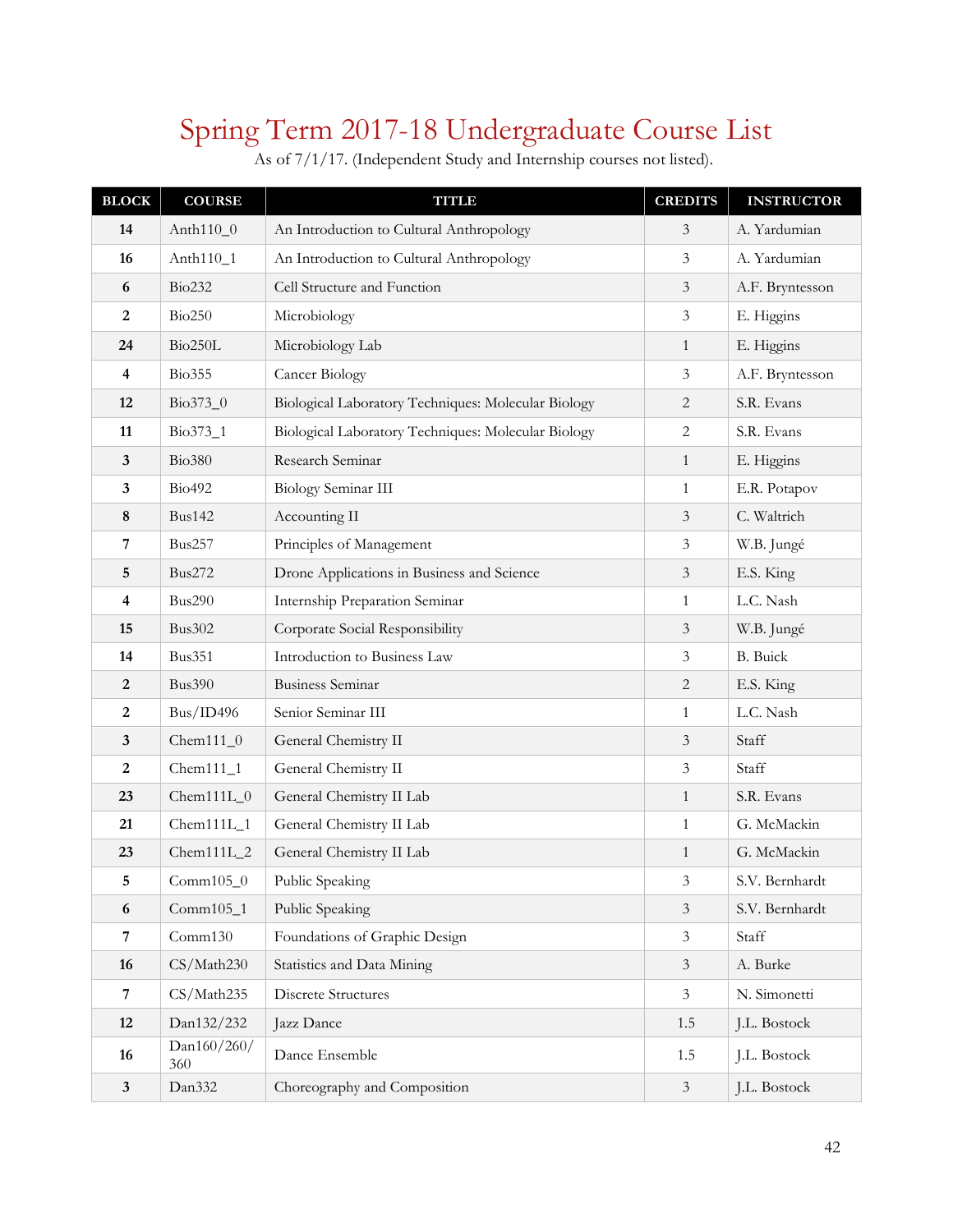| 4                       | Econ132            | Microeconomics                                                   | 3              | E.S. King       |
|-------------------------|--------------------|------------------------------------------------------------------|----------------|-----------------|
| 5                       | Ed128              | Introduction to the Theory and Practice of Education             | 3              | A.N. Rose       |
| 7                       | Ed219              | Literacy for Young Learners II                                   | $\mathfrak{Z}$ | A.N. Rose       |
| $\mathbf 5$             | Ed274              | Adolescent Growth and Development Ages 8-18                      | 3              | N.G. Phillips   |
| Special                 | Ed402              | <b>Student Teaching</b>                                          | 12             | N.G. Phillips   |
| $\boldsymbol{2}$        | Eng 105            | Our Own Voices: Discovering Diversity in Contemporary<br>Fiction | 3              | A. Nash         |
| $\overline{\mathbf{4}}$ | Eng <sub>235</sub> | Shakespeare                                                      | $\mathfrak{Z}$ | R.S. Cooper     |
| $\mathbf{3}$            | EnSci105           | Introduction to Sustainability                                   | $\mathfrak{Z}$ | E.R. Potapov    |
| 22                      | EnSci105L          | Introduction to Sustainability Lab                               | $\mathbf{1}$   | E.R. Potapov    |
| 14                      | FA122              | Metal Forging                                                    | $\mathfrak{Z}$ | W. Holzman      |
| 15                      | FA125              | Photography                                                      | $\mathfrak{Z}$ | C.K. Orthwein   |
| 15                      | FA128_0            | Glass Painting                                                   | $\mathfrak{Z}$ | J.K. Leap       |
| 16                      | FA128_1            | Glass Painting                                                   | $\mathfrak{Z}$ | J.K. Leap       |
| 6                       | FA251              | Integrating Art into a Child's Early Years                       | $\mathfrak{Z}$ | M. Gyllenhaal   |
| 15                      | FA228_0            | Intermediate Stained Glass Painting                              | $\mathfrak{Z}$ | J.K. Leap       |
| 16                      | FA228_1            | Intermediate Stained Glass Painting                              | $\mathfrak{Z}$ | J.K. Leap       |
| 6                       | FA251              | Integrating Art Into a Child's Early Years                       | 1.5            | M. Gyllenhaal   |
| 21                      | FE3                | Field Experience III                                             | $\mathfrak{Z}$ | N.G. Phillips   |
| 5                       | Hist117            | The Contemporary World                                           | $\overline{3}$ | D.G. Rose       |
| $\overline{\mathbf{4}}$ | Hist217            | Nazi Germany                                                     | $\mathfrak{Z}$ | S.B. Lawing     |
| $\mathbf{3}$            | Hist311            | Vengeance and Justice in Medieval Europe                         | 3              | S.B. Lawing     |
| $\bf 8$                 | ID390              | Research Seminar                                                 | $\sqrt{2}$     | S. Gardam       |
| 6                       | Lat111             | Beginning Latin II                                               | $\mathfrak{Z}$ | W.E. Closterman |
| 11                      | Lead130            | Introduction to Leadership                                       | 3              | L.C. Nash       |
| 12                      | Math095            | Preparation for Quantitative Reasoning                           | $\mathbf{1}$   | M.T. Genzlinger |
| $\mathbf{3}$            | Math101            | Introduction to Quantitative Reasoning                           | $\mathfrak{Z}$ | Staff           |
| $\overline{\mathbf{4}}$ | Math115            | College Algebra                                                  | $\mathfrak{Z}$ | M.T. Genzlinger |
| 14                      | Math124            | <b>Transcendental Functions</b>                                  | 1.5            | N. Simonetti    |
| 5                       | Math130            | Introduction to Statistics                                       | $\mathfrak{Z}$ | C.B. Bongers    |
| 12                      | Math130L_0         | Introduction to Statistics Lab                                   | $\mathbf{1}$   | C.B. Bongers    |
| 14                      | Math130L_1         | Introduction to Statistics Lab                                   | $\mathbf{1}$   | C.B. Bongers    |
| $\mathbf{3}$            | Math250            | Calculus III                                                     | $\mathfrak{Z}$ | M. Blair        |
| 14                      | Math250L           | Calculus III Lab                                                 | $\mathbf{1}$   | M. Blair        |
| Special                 | ${\rm Mus}100$     | College Chorale                                                  | $\mathbf{1}$   | G. Bier         |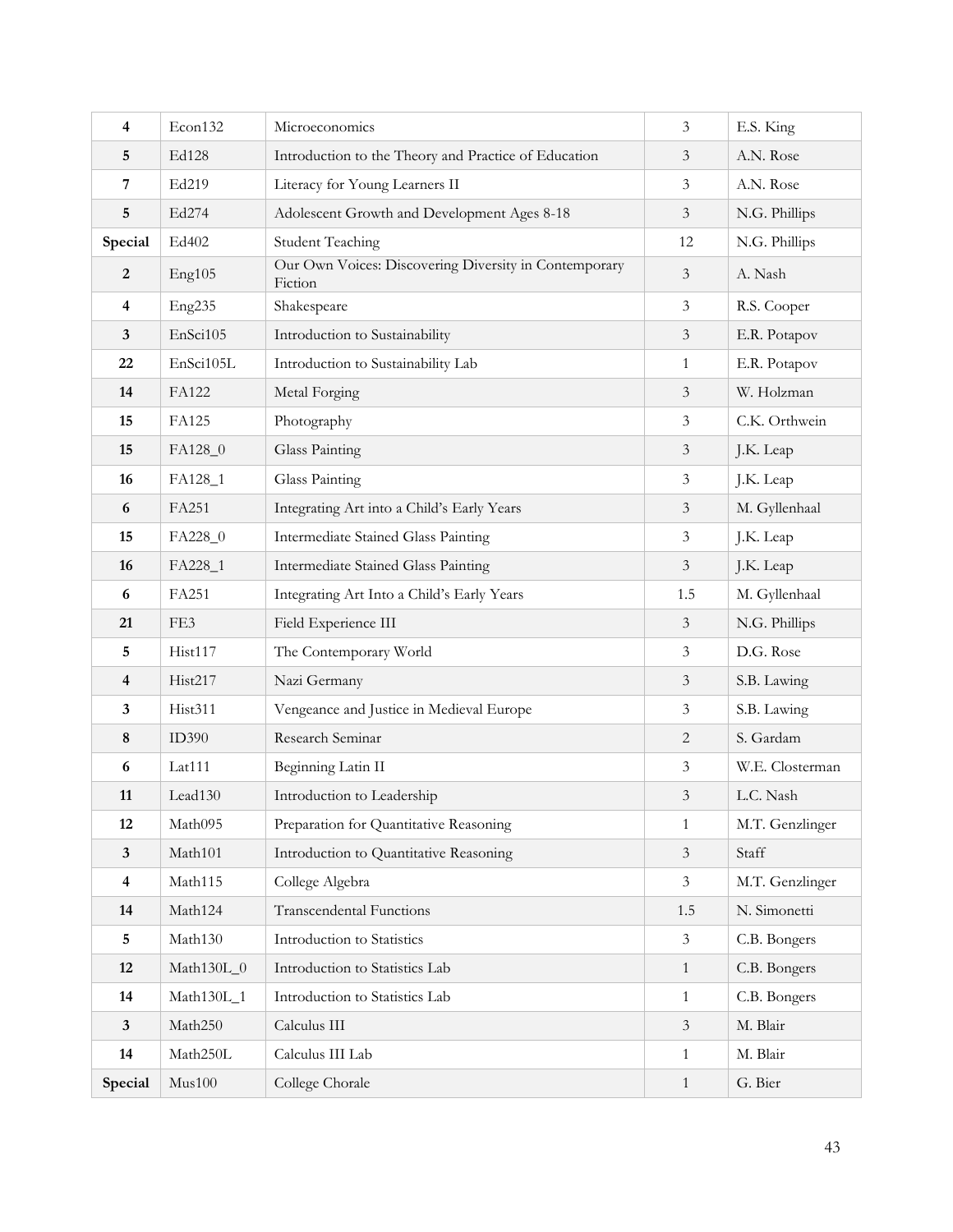| 5                       | Nutr110             | Principles of Nutrition                                 | $\mathfrak{Z}$ | S. Nelson       |
|-------------------------|---------------------|---------------------------------------------------------|----------------|-----------------|
| $\boldsymbol{2}$        | <b>PE120</b>        | Physical Fitness For You                                | $\mathbf{1}$   | H.J. Bryntesson |
| 5                       | <b>PE127</b>        | Kickboxing and Self Defense                             | $\mathbf{1}$   | R. Furry        |
| $\boldsymbol{6}$        | Phil101             | Critical Thinking                                       | $\mathfrak{Z}$ | S.D. Cole       |
| 5                       | Phil102             | Introduction to Philosophy                              | $\mathfrak{Z}$ | S.D. Cole       |
| 11                      | Phil111             | Introduction to Moral Philosophy                        | $\mathfrak{Z}$ | M.E. Latta      |
| 16                      | Phil <sub>340</sub> | Bioethics                                               | $\mathfrak{Z}$ | M.E. Latta      |
| $\mathbf{3}$            | PSci101             | Introduction to Politics and Governance                 | $\mathfrak{Z}$ | D.G. Rose       |
| 7                       | PSci260             | Law and American Society                                | 3              | E. Rogers       |
| 12                      | Psyc101             | <b>Introductory Psychology</b>                          | $\mathfrak{Z}$ | K.K. Rogers     |
| $\overline{\mathbf{4}}$ | Psyc204             | Human Development: Lifespan                             | $\mathfrak{Z}$ | K.K. Rogers     |
| 14                      | Psyc301             | Counseling and Clinical Psychology                      | $\mathfrak{Z}$ | K.K. Rogers     |
| $\bf 8$                 | Psyc320             | Introduction to Experiments in Psychology               | $\mathfrak{Z}$ | F. Cavallo      |
| $\overline{\mathbf{3}}$ | Psyc492             | Senior Seminar                                          | $\mathbf{1}$   | L.C. Nash       |
| 12                      | Rel110              | Introduction to Systematic Theology                     | $\mathfrak{Z}$ | <b>B.</b> Buick |
| $\mathbf{3}$            | Rel115_0            | Introduction to New Church Doctrine on Life After Death | $\mathfrak{Z}$ | G. Schnarr      |
| $\overline{\mathbf{4}}$ | Rel115_1            | Introduction to New Church Doctrine on Life After Death | $\mathfrak{Z}$ | G. Schnarr      |
| 6                       | Rel115_2            | Introduction to New Church Doctrine on Life After Death | $\mathfrak{Z}$ | S.I. Frazier    |
| 3                       | Rel205              | God, Man, and Creation                                  | 3              | S.I. Frazier    |
| $\overline{2}$          | <b>Rel222</b>       | The Gospels                                             | $\mathfrak{Z}$ | S.I. Frazier    |
| 12                      | Rel273W             | Religion and Marriage                                   | $\mathfrak{Z}$ | R.J. Silverman  |
| 15                      | Rel296              | Eastern Religious Thought/Hinduism                      | $\mathfrak{Z}$ | R.J. Silverman  |
| 12                      | <b>Rel306</b>       | Universal Doctrines of the New Church                   | $\mathfrak{Z}$ | T.P. Glenn      |
| 6                       | Rel335W             | The Human Mind                                          | $\mathfrak{Z}$ | J. Simons       |
| 5                       | SpEd213             | Family and Community Partnership                        | 3              | S. Wong         |
| $\overline{7}$          | SpEd313             | Research-Based Interventions                            | $\mathfrak{Z}$ | K.M. Ballard    |
| $\boldsymbol{6}$        | $Writ101_0$         | <b>Expository Writing</b>                               | $\mathfrak{Z}$ | R.S. Cooper     |
| $\overline{2}$          | $Writ101_1$         | <b>Expository Writing</b>                               | $\mathfrak{Z}$ | C. Hoffman      |
| $\overline{\mathbf{4}}$ | Writ202_0           | Writing About Literature                                | $\mathfrak{Z}$ | D. Harrison     |
| $\mathbf{3}$            | Writ202_1           | Writing About Literature                                | $\mathfrak{Z}$ | D. Harrison     |
|                         | Writ212             | Creative Non-Fiction Writing                            | $\mathfrak{Z}$ | C. Hoffman      |

+This course is offered on multiple levels. All students must register on the 100 level.

\*This course requires a lab fee.

*The College administration will make every effort to offer the courses listed, but reserves the right to cancel courses if necessary.*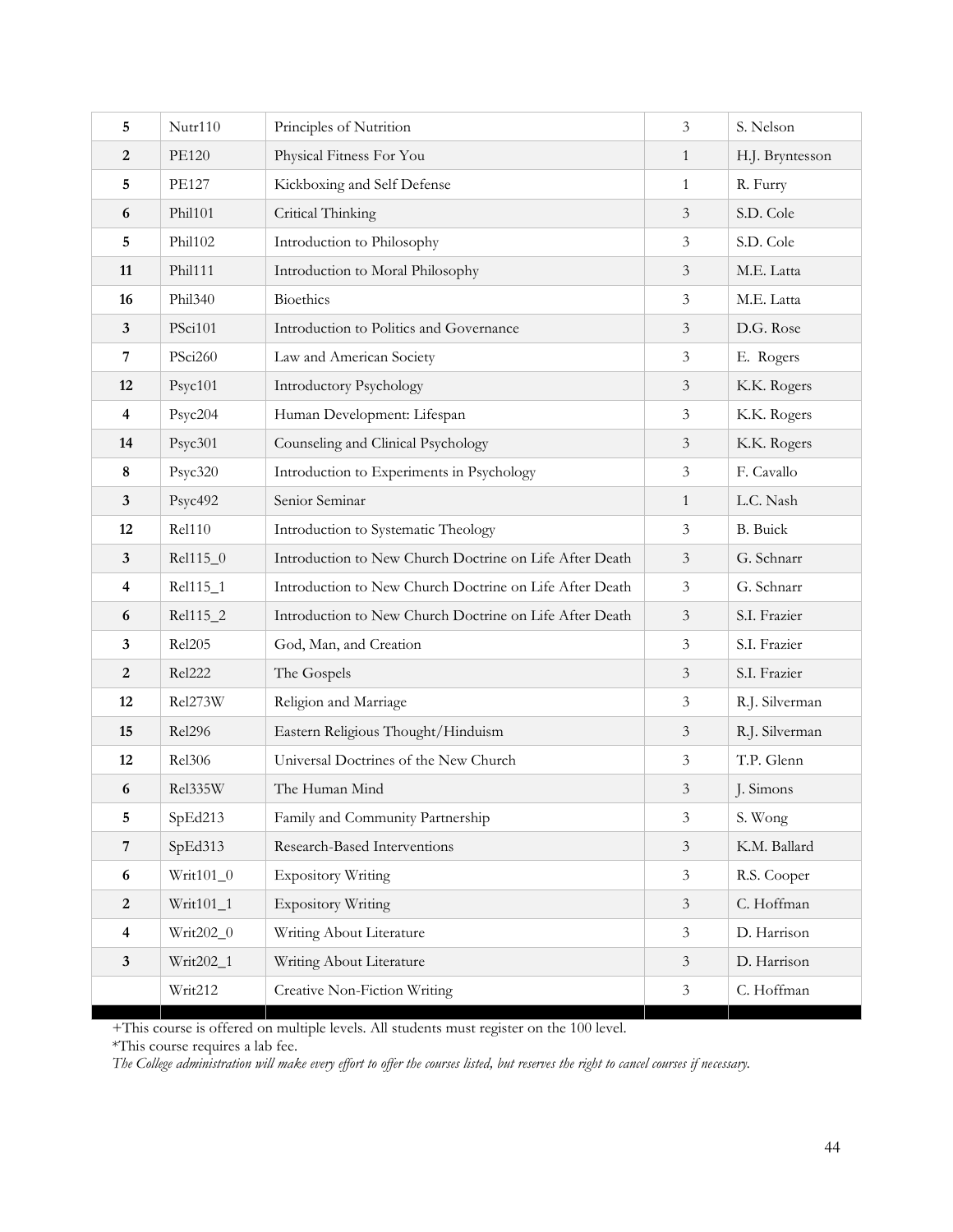# Spring Term 2017-18 Undergraduate Courses

# <span id="page-44-1"></span><span id="page-44-0"></span>**Anthropology**

#### Anthropology 110. An Introduction to Cultural Anthropology.

Introduction to the theories and methods of cultural anthropology, and to the concept of culture. Though not a world cultures course, focuses on the basic institutions of culture such as ritual, technology, and progress as predicates for modern human society. 3 Credits.

# <span id="page-44-2"></span>**Biology**

#### Biology 232. Cell Structure and Function. (PP)

Study of the structure-function relationship in cells. Illustration of molecular principles upon which cellular structure and function depend. Foundation course for all other molecular biology courses. Prerequisites: Biology 122 and 123 and Chemistry 110. 3 Credits.

#### Biology 250. Microbiology.

Introduction to the morphology, physiology, genetics, and ecology of bacteria and fungi, as well as the structure and replication of viruses. Overview of microorganisms, with emphasis on those organisms involved in the natural history of human disease. Prerequisites: Biology 122 and 123. 3 Credits.

Biology 250 Lab. Microbiology Lab. 1 Credit.

#### Biology 355. Cancer Biology.

Focus on how cells and organs interact via biochemical signaling mechanisms. Special attention to the mechanisms that govern the cell cycle and how a disrupted cell causes cancer. Cancer and various treatments discussed. Prerequisites: Biology 230 and Biology 232. 3 Credits.

#### Biology 373. Biological Laboratory Techniques: Molecular Biology.

Junior level biology laboratory course supporting Biology 230, 232, 310, 315, and 355. A mixture of theoretical and practical experience in techniques used in molecular biology, including PCR and cell-based cloning, nucleic acid hybridization, genomic structure analysis, proteomics, bioinformatics, protein expression and analysis, and culturing and identifying microbiological organisms. Laboratory reports and scientific writing skills integral. Co-requisite or prerequisite: Biology 230 and Biology 232. 2 Credits.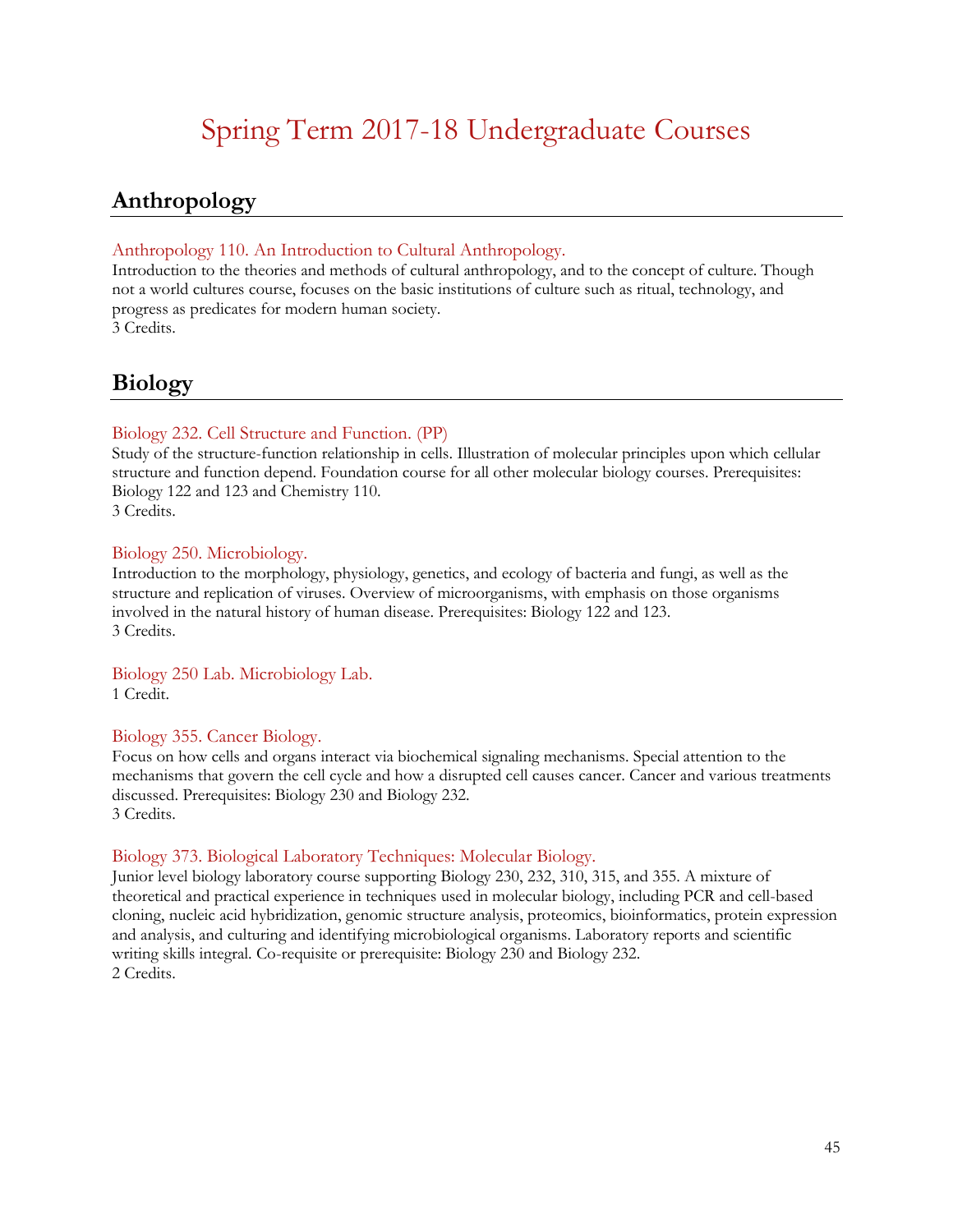#### Biology 380. Research Seminar

Exploration of the breadth of biology career paths and research options. Guest speakers from various biological and medical fields present their work and educational background. Students choose topics for senior project proposals and research methods for discipline specific literature searches. Senior project proposals with references are due by end of term. Discipline-specific resumes and C.V. developed. Course is pass/fail for biology majors.

1 Credit.

#### Biology 492. Biology Seminar III.

Public presentation of undergraduate biological research. Required of seniors in the biology major and open to seniors in the ID major who are studying biology. 1 Credit.

### <span id="page-45-0"></span>**Business**

#### Business 142. Accounting II.

Interpretation of financial statements and the use of accounting information as a tool for making business management decisions. Use of computer spreadsheets emphasized. Prerequisite: Business 141. 3 Credits.

#### Business 257. Principles of Management.

Fundamentals of management including the contributions of F.W. Taylor, Peter F. Drucker, and W. Edwards Deming. Special attention to business ethics, leadership, the Quality Movement, and ISO Teamwork 9000 certification. Group projects, business seminars. 3 Credits.

#### Business/Environmental Science 272. Drone Applications in Business and Science.

Principles of applications of new technology in all possible fields, taking advantage of new FAA rule 107 provisions. The course explores current legislation and FAA rules, current innovation in drone use, limits of current off-the-shelf technologies, creative problem solving and business plan development. 3 Credits.

#### Business 290. Internship Preparation Seminar.

This course will introduce the requirements for internships, including the learning plan, journal entries, final projects, and relation to academic study. Students will learn employment related skills including: networking, interviewing, resume creation, attendance requirements, professional appearance, professional conduct, confidentiality, and maintaining ongoing relationships. 1 Credit.

#### Business 302. Corporate Social Responsibility.

This course includes application of New Church/Swedenborgian ethical responsibility in business strategic planning and management. Particular focus on corporate leaders who are using an ethical worldview when partnering with government regulators, donating to non-profits through foundations, or managing sustainable supply chains. Students will strengthen their teamwork skills in various class projects. Ethical reasoning theories are drawn from psychology and theology to explain the socially responsible actions of corporate leaders.

3 Credits.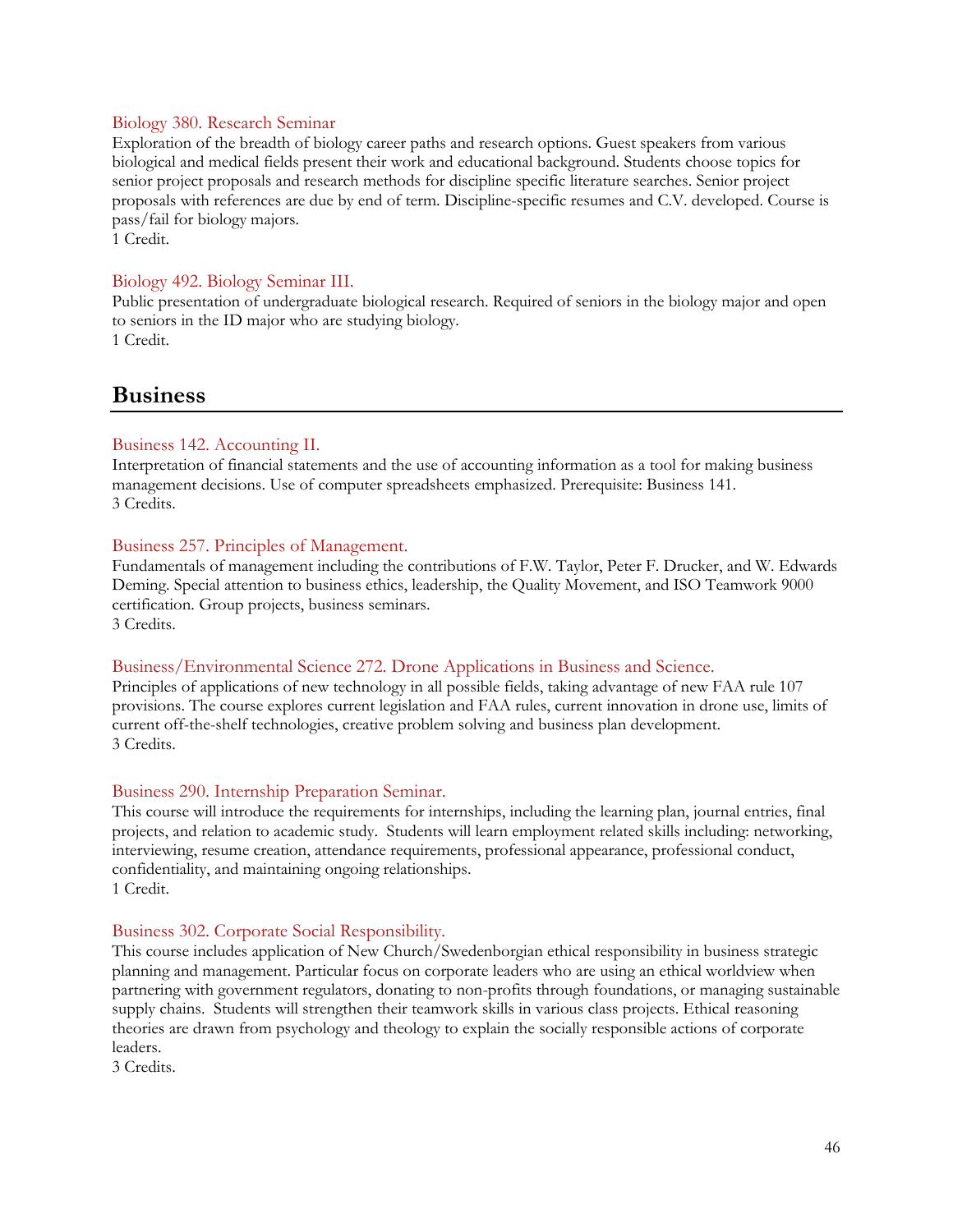#### Business 351. Introduction to Business Law.

Legal enforcement of obligations and the function of law in modern business. The establishment and enforcement of contractual obligations. The establishment of an agency relationship and its effect on third parties.

3 Credits.

#### Business 390. Research Seminar. (IL)

For juniors in the Business Major. Focus on preparing to do the senior capstone project. Explore topics and research questions. Research scholarly sources related to a chosen topic. Formulate draft thesis statement based on interest and research. 2 Credits.

#### Business/ID 496. Senior Seminar II. (PP)

For seniors in the Business Major. Public presentation of senior project. Career planning and portfolio development. Pass/Fail. Prerequisite: C– or better in Business 495. 1 Credit.

#### <span id="page-46-0"></span>**Chemistry**

#### Chemistry 111. General Chemistry II. (QR)

Continuation of Chemistry 110. Topics include intermolecular forces, physical properties of solutions, chemical kinetics, chemical equilibrium, acids and bases, solubility, thermodynamics, and electrochemistry. Prerequisite: Chemistry 110.

3 Credits.

<span id="page-46-1"></span>Chemistry 111 Lab. General Chemistry II Lab. 1 Credit.

### **Communication**

#### Communication 105. Public Speaking. (PP)

Exposure to a variety of speaking situations designed to address inhibitions and develop self-confidence. Class work features impromptu and prepared speeches, as well as oral interpretation of literature and choral speaking. Work on voice and speech improvement as well as command of body language. 3 Credits.

#### Communication 130. Foundations of Graphic Design.

Introductory study of how to create and communicate graphic ideas effectively. Covers elements of design, spatial relationships, typography, and imagery as they apply to graphic communication for print and web. Students will develop graphic design skills (the ability to solve visual communication problems) by integrating Adobe Creative Suite software skills and foundational design concepts. Software instruction in basics of such programs as Photoshop and InDesign.

<span id="page-46-2"></span>3 Credits.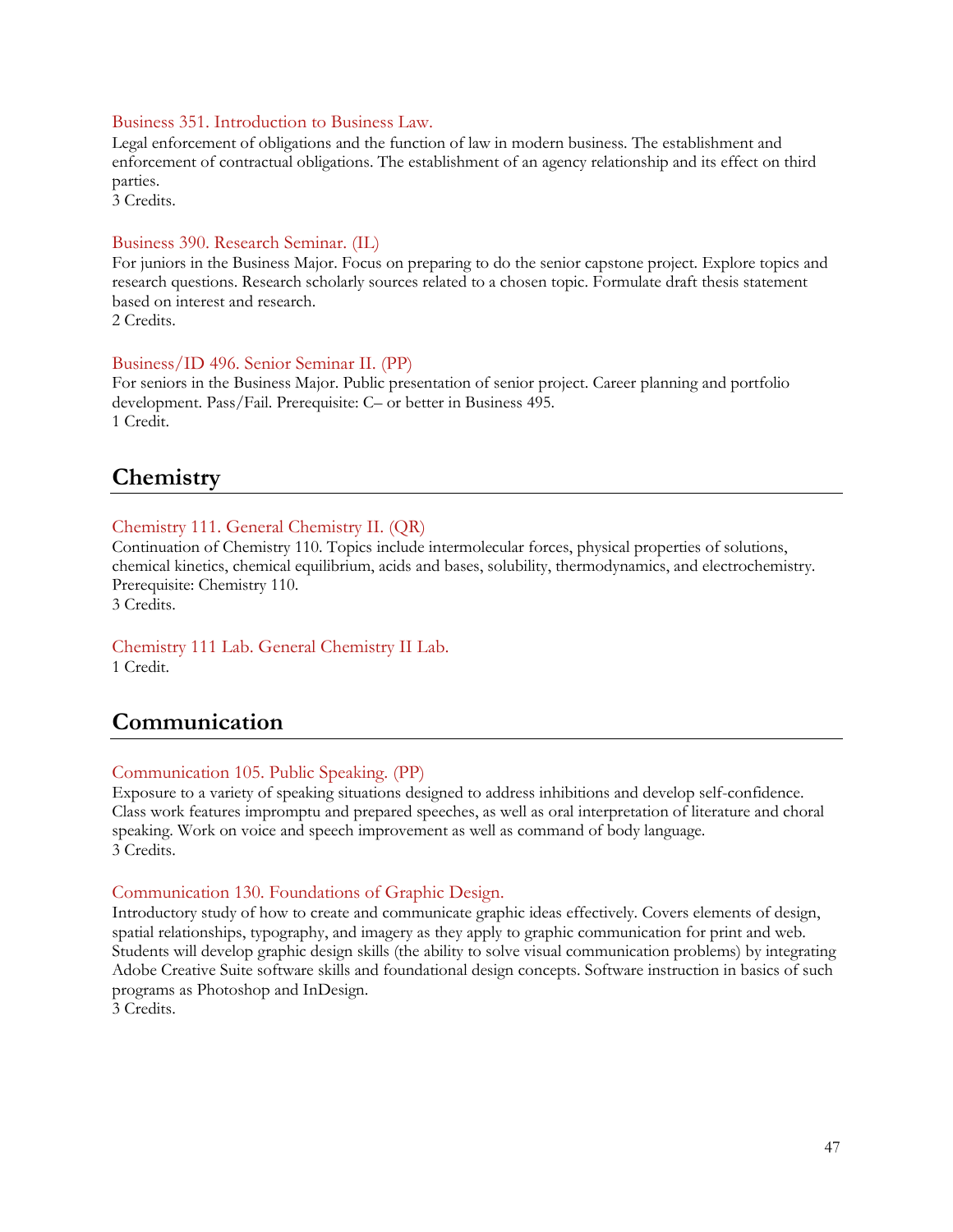# **Computer Science**

#### Computer Science/Mathematics 230. Statistics and Data Mining.

This project-based course builds on what was learned in Mathematics 130 with an eye on big data sets. Topics include regression analysis, least squares, and decision-making based on inference. Special cases of the regression model, analysis of variance (ANOVA) and covariance (ANCOVA), and logistic regression models will be covered. Attention will be given to conditioning data sets for analysis and summarizing data and conclusions efficiently and effectively. Throughout the course, the programming language *R* will be used. Prerequisites: Mathematics 130.

3 Credits.

#### Computer Science/Mathematics 235. Discrete Structures.

Mathematical foundations for the analysis of computer systems. Recursive functions, sets, graph theory, and combinatorics. Prerequisite: Computer Science 180 or permission of instructor. 3 Credits.

# <span id="page-47-0"></span>**Dance**

#### Dance 132/232. Jazz Dance. (EEC)

Beginner (Dance 132) and Intermediate (Dance 232) course in Jazz dance technique. Students learn jazz dance technique and develop creativity, flexibility, coordination, and rhythm. Dan 232 includes choreography projects, and both levels culminate in a public performance at the end-of-term concert. Course may be repeated once for credit. Prerequisite for Dance 232: Dance 132 or instructor's permission. Also serves as a PE course.

1.5 Credits.

#### Dance 160/260/360. Dance Ensemble. (EEC)

A dance repertory course for the performing artist. Rehearsing and performing pieces choreographed by faculty and guest artists. Styles may include contemporary, jazz, hip-hop, ballet, and/or tap. Each student will be involved in several different pieces of choreography. Course culminates in public performance. Dance 260 includes collaboration on a choreography project or a solo choreography project. Dance 360 involves choreographing and teaching a group piece of choreography to the class to be performed at the end of term concert. Course may be repeated for credit. 1.5 Credits.

#### Dance 332. Choreography & Composition. (EEC)

<span id="page-47-1"></span>Focuses on the process of creating original dance compositions. Explores the elements necessary to dance composition, such as time, space, energy, form, design, and dynamics through improvisational exercises, the manipulation of movement, and the development of critical and analytical thinking. Students will write extensively throughout the course in the form of personal reflections, critical analysis of readings, and reviews of performances. Students will compose a solo piece of choreography, accompanied by a statement of purpose for their piece and a reflective essay on the process, which will be performed at the end of the term. Prerequisites: Two terms of Dan 131 and/or 231 or instructor's permission. 3 Credits.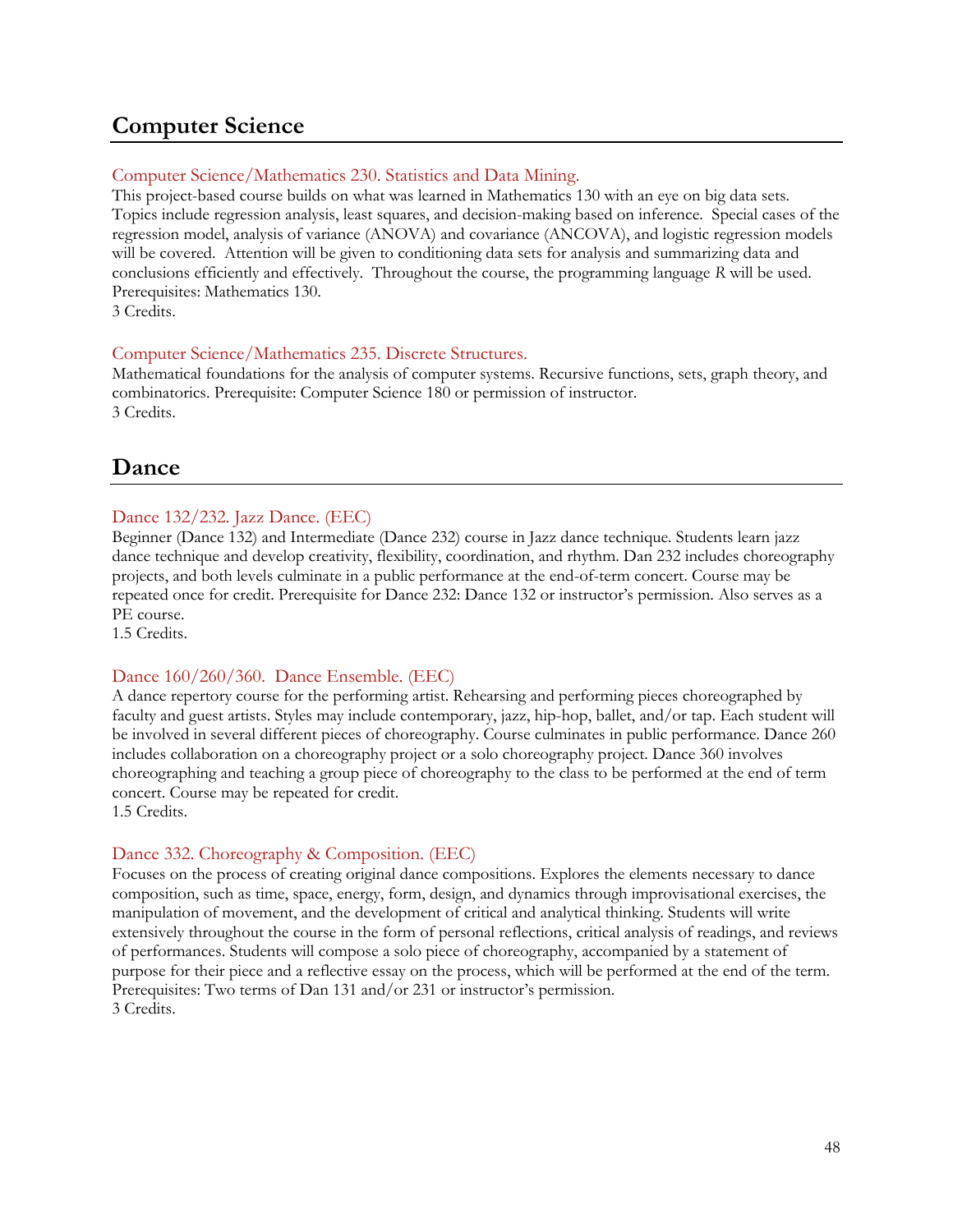# **Economics**

#### Economics 132. Microeconomics. (QR)

Study of the fundamentals of economic analysis with particular emphasis upon consumer demand behavior and the output and pricing decisions of business firms under various market structures. Special attention given to the role of ethics in the behavior of business executives and consumers. Consideration of current issues such as health care, energy policy, and government intervention in the market. Course includes studentled seminars and group projects.

3 Credits.

# <span id="page-48-0"></span>**Education**

#### Education 128. Introduction to the Theory and Practice of Education. (PP)

Aspects of a career in teaching are explored. Topics include: teaching as a profession, educational philosophies, and best practices in classroom instruction. Students are required to observe in either a preschool, elementary, or secondary school New Church classroom and participate in at least three field trips to other schools. Opportunities to develop presentation and storytelling skills. 3 Credits.

#### Education 219. Literacy for Young Learners II.

This course prepares pre-service teachers for teaching language arts in early childhood (pre-K to 4th grade). How to assess the work of young writers and design instruction to advance their skills. Best practices for teaching handwriting, spelling, decoding, vocabulary, comprehension, and fluency. 3 Credits.

#### Education 274. Adolescent Growth and Development: Ages 8-18.

This course explores the physical, intellectual, emotional, and social development of children as they transition through middle childhood into adolescence. Emphasis on how development occurs in diverse contexts (home, school, and community); developmental theories and research that inform practice; and biological and neurological changes happening in the teenage brain. Prerequisite: Education 128 or Psychology 101.

3 Credits.

#### Education 402. Student Teaching. (EE)

Includes at least 12 weeks of combined observation and teaching in an early childhood education classroom setting, supervised by a teacher from Bryn Athyn College Education Department and by a classroom teacher in the cooperating school. Open only to seniors in the education major. 3-12 Credits.

#### Field Experience III. Pre-student Teaching.

A continuation of FE II, FE III gives students more independent practice in working with whole class instruction and integrating special needs and ELL students in their assigned classroom. Provides 120 hours of practice teaching hours. Not open to non-majors; third-year students only. 3 Credits.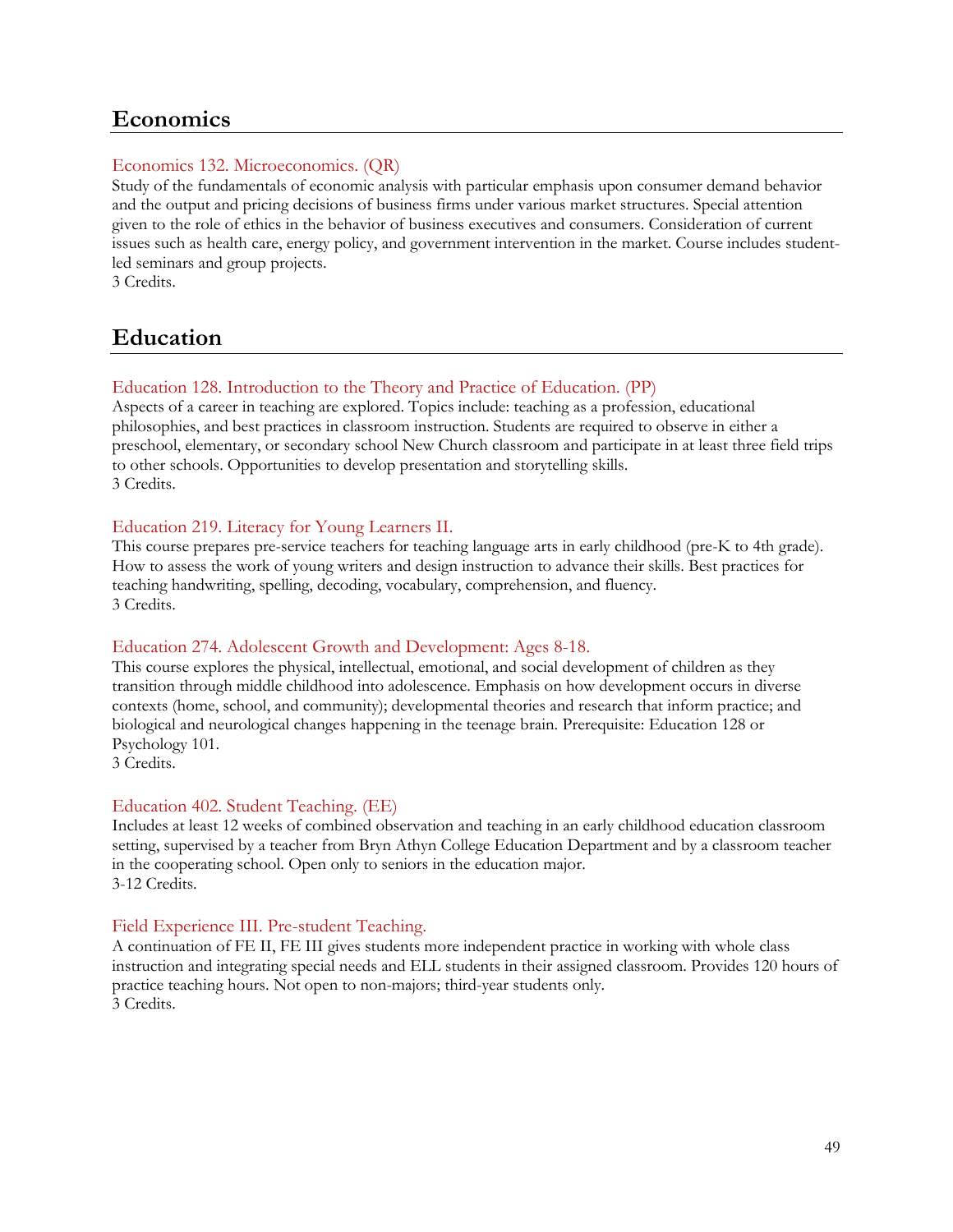#### Special Education 213. Family and Community Partnerships.

This course examines the importance of collaboration when serving students with various needs. Addresses the skills needed by teachers and interdisciplinary team members. Strategies for collaborating with families, community agencies, educational staff, and other stakeholders will be explored. Students will develop skills for building effective teams, improving communication, problem-solving, advocating and decision-making. Prerequisite: Special Ed 111.

3 Credits.

#### Special Education 313. Research-based Interventions.

This course examines models of effective specialized instruction in a variety of content areas, with a focus on literacy. Emphasis on using assessment data to inform and guide effective instruction and intervention. Exploration of multi-sensory methods and programs for addressing the needs of students with disabilities within the general education curriculum. Taken in conjunction with FE III. 3 Credits. Prerequisite: Special Education 111 and permission of the education department chair. 3 Credits.

# <span id="page-49-0"></span>**English**

English 105. Our Own Voices: Discovering Diversity in Contemporary Fiction (Introductory Literature Seminar).

An introduction to contemporary literature that explores, studies, and celebrates diversity in both content and authorship.

3 credits.

#### English 235. Shakespeare. (W)

In-depth study of selected Shakespearean tragedies, comedies, histories, and sonnets. Lectures and collateral readings with background of the Elizabethan world. Prerequisite: Writing 101. 3 Credits.

# **Environmental Science**

#### Environmental Science 105. Introduction to Sustainability.

Introductory cross-disciplinary study of the principles of sustainability in the modern world. Topics include: the limits to economic growth, demography and its constraints on economics, ecological implications of human population growth, limits of energy consumption and production, and ecological principles in the modern world.

3 Credits.

<span id="page-49-1"></span>Environmental Science 105 Lab. Introduction to Sustainability Lab. 1 Credit.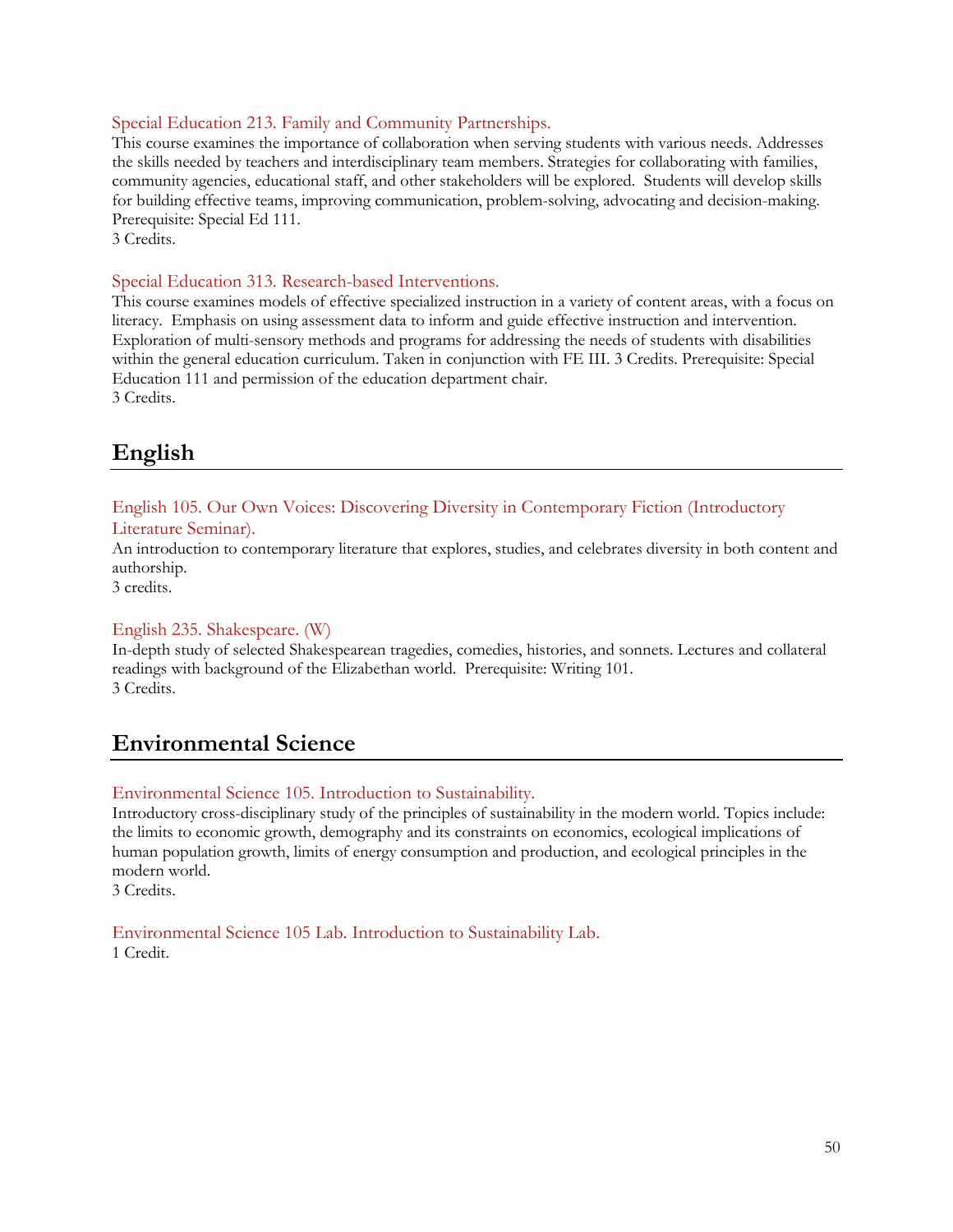# **Experiential Education**

#### <span id="page-50-0"></span>Leadership 130. Introduction to Leadership. (EE)

This course engages students in the basic tools necessary to become a successful leader. Students design a leadership project and review leadership theories. Students analyze leadership characteristics and target an area for their own strengthening. Students set measurable goals that stretch their capabilities through leadership challenges and homework assignments. 3 Credits.

# **Fine Arts**

#### Fine Arts 122. Metal Forging.

Introduction to artistic ironwork concentrating on hand-forged, wrought iron using traditional techniques. Inspired by the magnificent examples in Glencairn and Bryn Athyn Cathedral. 3 Credits.

#### Fine Arts 125. Photography.

Introduction to the use of various cameras, darkroom techniques, alternative processing, and basic design. 3 Credits.

#### Fine Arts 128. Stained Glass Painting.

Introduction to traditional and innovative techniques in glass painting. Inspired by the magnificent examples in Glencairn and Bryn Athyn Cathedral. 3 Credits.

#### Fine Arts 228. Intermediate Stained Glass Painting

Focusing on architectural stained glass design and construction, this course refines the skills learned in FA 128. Includes opportunities for self-expression and creative thinking, repair and restoration of historic glass. Inspired by the magnificent examples in Glencairn and Bryn Athyn Cathedral. Prerequisite: FA 128. 3 Credits.

#### <span id="page-50-1"></span>Fine Arts 251. Integrating Art into a Child's Early Years.

By reading about the developmental states of children, discussing the issues involved with elementary art education, looking at examples of children's art, and actually doing projects, future teachers and caregivers will become confident in their ability to use art as one of their teaching methods. 1.5 Credits.

# **History**

#### History 117. The Contemporary World.

Examination of the post-World War II era and its effect on societies around the globe. Includes survey of political and economic developments in the different regions of the world and thematic approach to the contemporary global situation. Current events discussions. 3 Credits.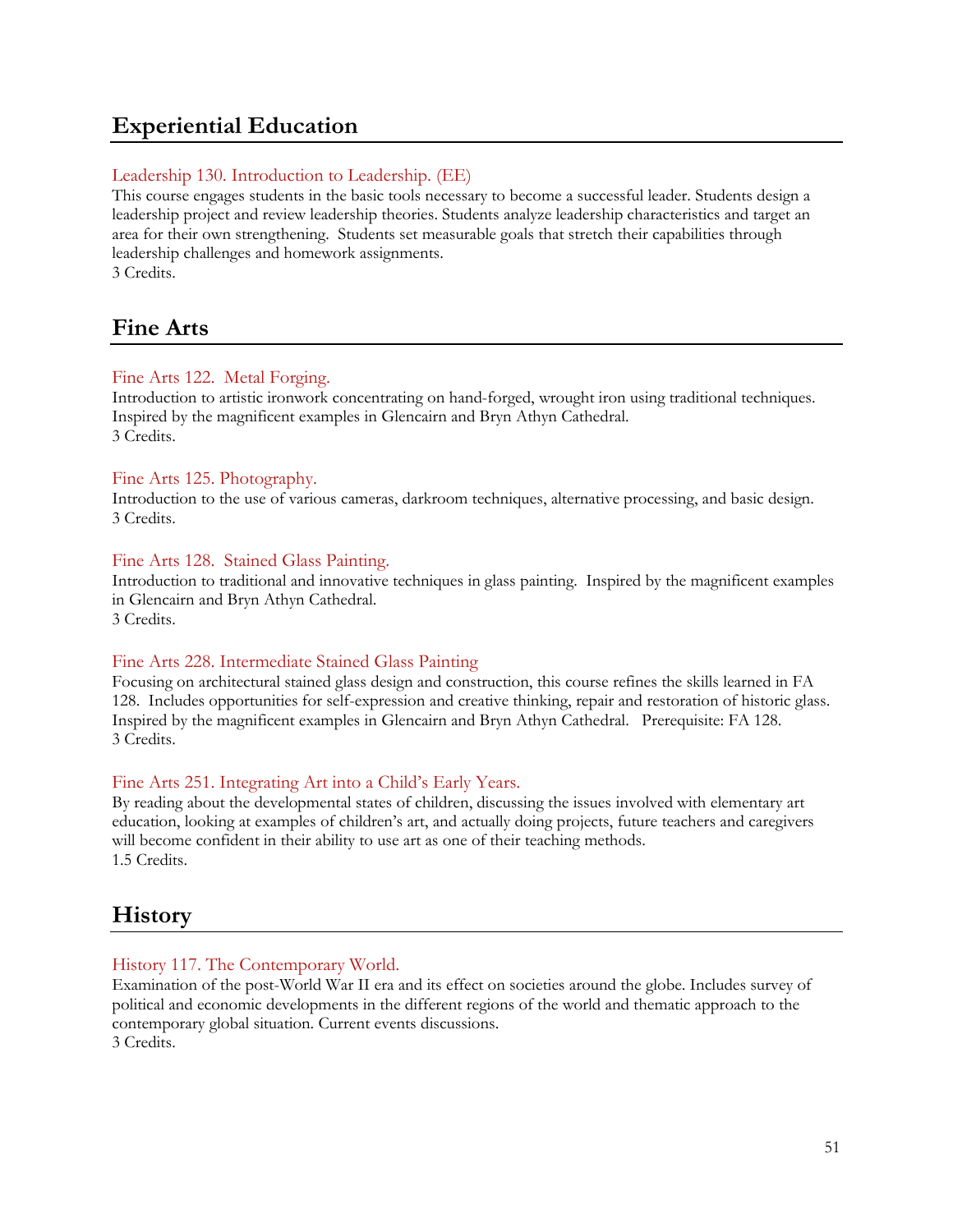#### History 217. Nazi Germany.

Examination of the rise and fall of Nazi Germany under Adolf Hitler and a consideration of contributing historical, social, economic, and political factors. Particular focus on the impact on German society, individual choice, and philosophies underpinning Nazism: fascism, cult of personality, eugenics, anti-Semitism, social Darwinism.

3 Credits.

#### History 311. Vengeance and Justice in Medieval Europe.

Exploration of intersecting notions of justice and vengeance in medieval European law, ca. 500 - 1500. Of special interest is the tension between customary, retributive forms of justice and the development of jurisprudence based on Christianity and ideals of Christian rulership. Includes a survey of select Old Testament and Roman laws.

3 Credits.

# <span id="page-51-0"></span>**Independent Studies**

In addition to the listed courses, all areas offer independent studies numbered 299 or 399 with variable credit. The purpose of an independent study is to allow well-qualified students to study beyond the regularly offered courses. Students who undertake independent studies must be able to work independently between meetings with the instructor and have completed a minimum of 33 credits with a GPA of at least 2.70. Planning ahead is necessary: independent study proposals, syllabi, and required registration paperwork must be completed well before the term in which the study is to occur. Full details can be found in the undergraduate student handbook.

# <span id="page-51-1"></span>**Interdisciplinary Studies**

#### Interdisciplinary Studies 390. Research Seminar. (IL)

For juniors in the Interdisciplinary Major. Focus on preparing to do the senior essay during senior year. Explore topics and research questions. Research scholarly sources related to a chosen topic. Formulate draft thesis statement based on interest and research. 2 Credits.

# <span id="page-51-2"></span>**Latin**

Latin 111. Beginning Latin II. Continuation of Latin 110. Prerequisite: Latin 110. 3 Credits.

# <span id="page-51-3"></span>**Mathematics**

#### Mathematics 095. Preparation for Quantitative Reasoning.

This course provides additional support for students enrolled in Math101. Topics include translating expressions, building equations, order of operations, and recognizing context. Credit from this course may not be used to satisfy degree requirements. 1 Credit.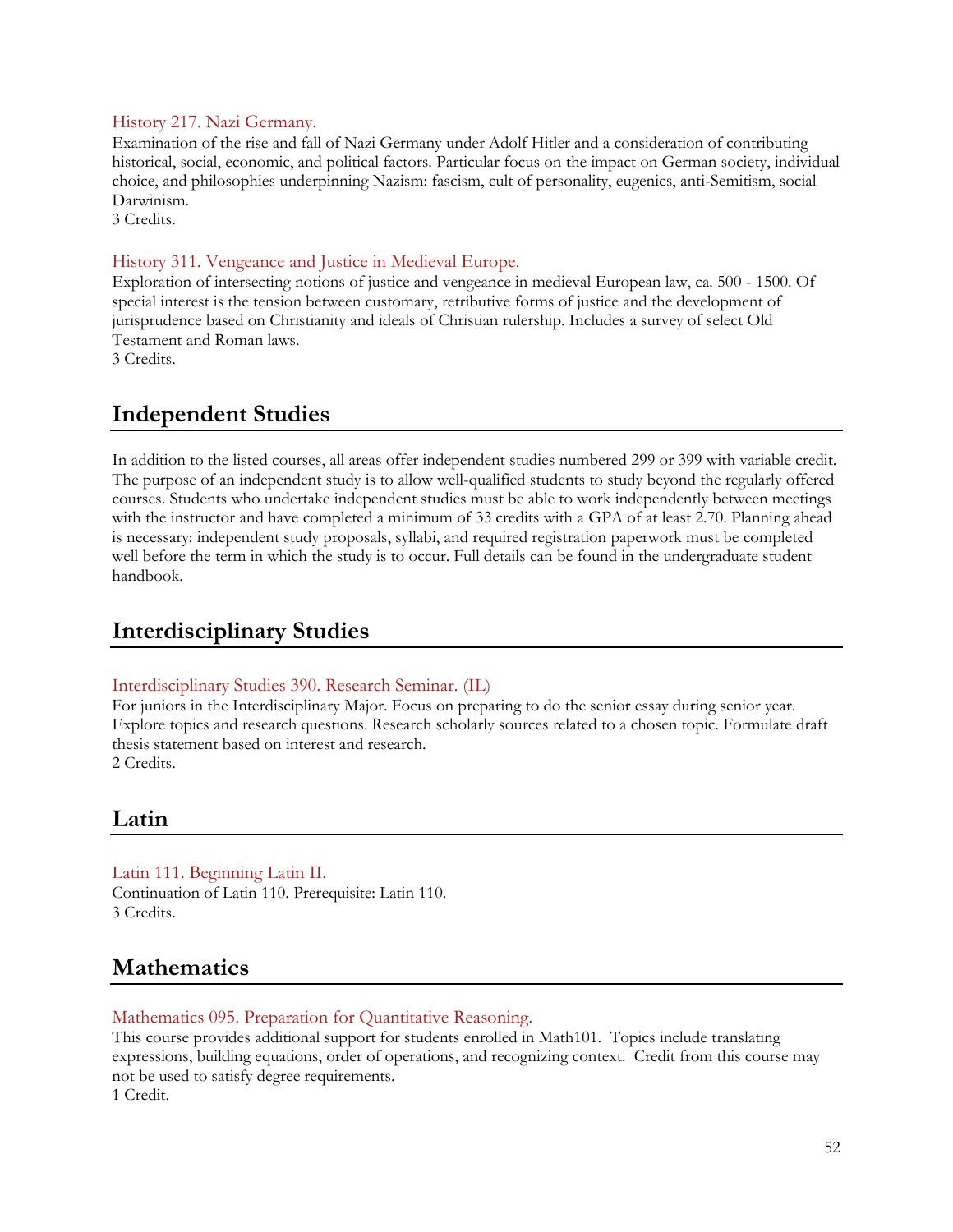#### Mathematics 101. Introduction to Quantitative Reasoning. (QR)

Introduction to mathematical concepts to improve basic skills in computation, algebra, graphing, and quantitative applications. This course prepares students for other mathematics courses and courses involving quantitative reasoning. Topics include linear modeling, units of measure and currency, and statistical reasoning, and financial topics.

3 Credits.

#### Mathematics 115. College Algebra. (QR)

Algebraic topics designed to assist in the use of mathematics in science courses. Topics include exponents and radicals, rational expressions, inequalities, complex numbers, polynomial analysis and advanced factoring, rational functions and asymptotes, and quantitative reasoning applications. Because of duplication of subject matter, students may not receive credit for both Mathematics 115 and Mathematics 120. Prerequisite: Mathematics 101 or appropriate score on placement test. 3 Credits.

#### Mathematics 124. Transcendental Functions. (QR)

Basic trigonometric functions, modeling periodic phenomena with trigonometric functions, exponential functions and models, exponential equations, and logarithms. When combined with Mathematics 115, these courses would be equivalent to typical pre-calculus course. Because of duplication of subject matter, students may not receive credit for both Mathematics 120 and 124. Prerequisite or Co-requisite: Mathematics 115. 1.5 Credits

#### Mathematics 130. Introduction to Statistics. (QR)

Introduction to data analysis, random variables and their distributions, and statistical inference. Statistical software used for graphing and data analysis. Independent research project. Recommended for students of business or the social and natural sciences. Prerequisite: Mathematics 101 or appropriate score on placement test.

4 Credits.

#### Mathematics 250. Calculus III.

Functions of several variables, partial differentiation, multiple integration, vector calculus. Prerequisite: Mathematics 151. 4 Credits.

# <span id="page-52-0"></span>**Music**

#### <span id="page-52-1"></span>Music 100. College Chorale.

Development and performance of choral repertoire from Renaissance to Modern. Instruction in the development of vocal techniques. Course may be repeated for credit. 1 Credit.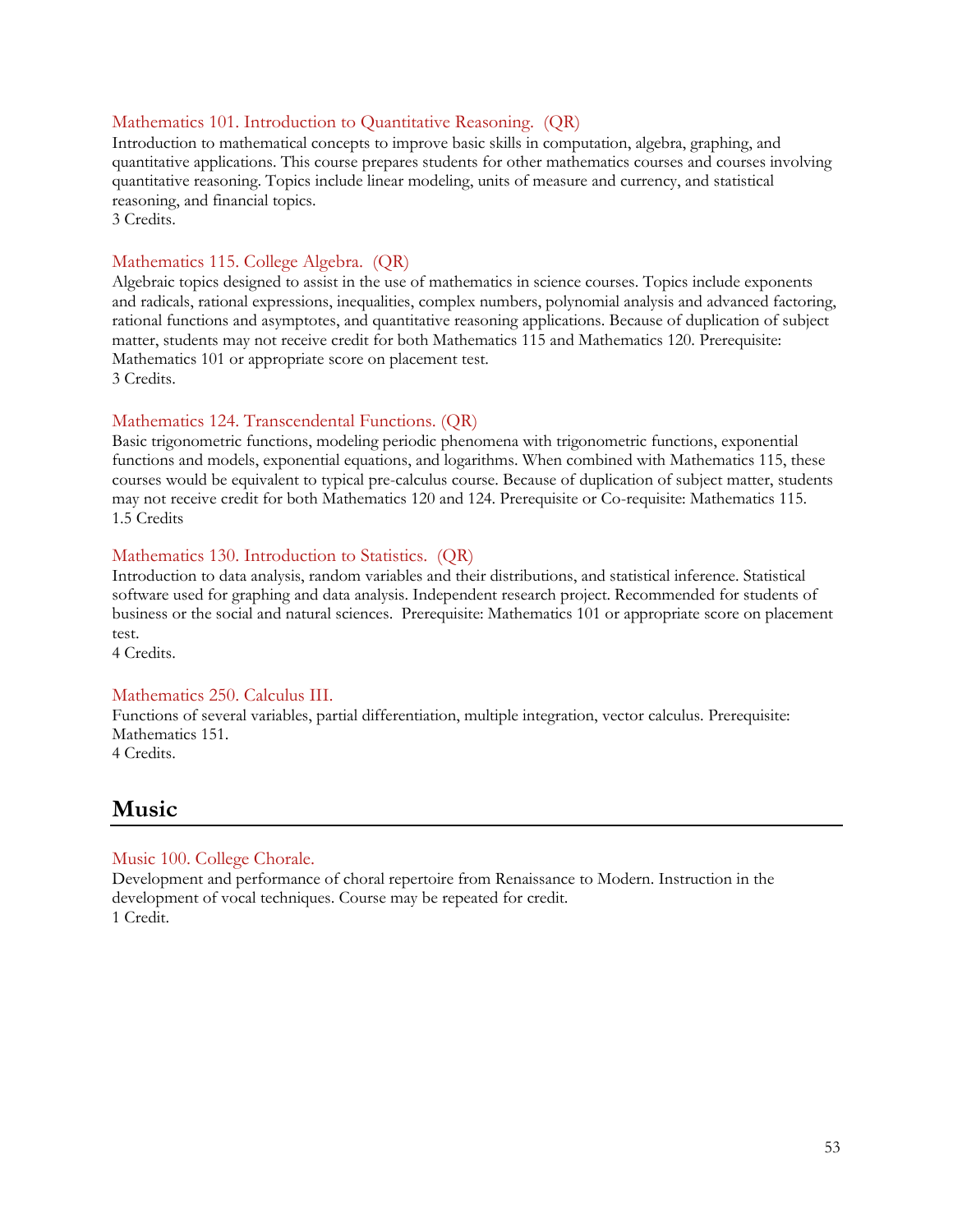# **Nutrition**

#### Nutrition 110. Principles of Nutrition.

Principles of Nutrition explores how nutrients in food relate to human health and disease prevention. Topics discussed include current US dietary guidelines and recommendations, digestion and metabolism of major nutrients, nutrition at various stages of the life cycle (maternal, infant, childhood, adolescent, adulthood, later maturity), the relationship of socioeconomic status, culture, and religious practices to food choices, physical activity and nutrition, and the relationship of diet to health and disease. This course is especially beneficial for those who will be entering health-care or food related professions. 3 Credits.

# <span id="page-53-0"></span>**Philosophy**

#### <span id="page-53-1"></span>Philosophy 101. Critical Thinking.

Development of students' reasoning skills through analysis and evaluation of arguments. Diagraming arguments, identifying mistakes in reasoning, and writing arguments. Emphasis on issues encountered in everyday experience and in courses across the curriculum, primarily through classical deductive logic. 3 Credits.

#### Philosophy 102. Introduction to Philosophy. (Worldview)

Survey of some major philosophers and theories in metaphysics, epistemology, and the philosophy of religion.

3 Credits.

#### Philosophy 111. Introduction to Moral Philosophy. (Moral)

Survey of some major philosophers, problems (Euthyphro, relativism, egoism), and theories (aretaic, deontic, utilitarian) in moral philosophy. Strongly recommended: Philosophy 101. Prerequisite: Philosophy 102. 3 Credits.

#### Philosophy 340. Bioethics. (Moral)

A philosophical exploration of the ethical issues pertaining to the application of biological information and technology to the generation, alteration, preservation, and destruction of human life and aspects of our environment. Issues to be considered include: reproduction, euthanasia, genetic screening and therapy, experimentation with human and animal subjects, bio enhancement, ownership and nature, distributive justice, and integrity in publication. Prerequisite: Philosophy 102 and any 100-level Biology course. 3 Credits.

# <span id="page-53-2"></span>**Physical Education**

#### Physical Education 120. Physical Fitness for You.

Student-designed individual program based on theoretical and practical fitness concepts. Workouts during class twice a week in the fitness center. Course may be repeated once for credit. 1 Credit.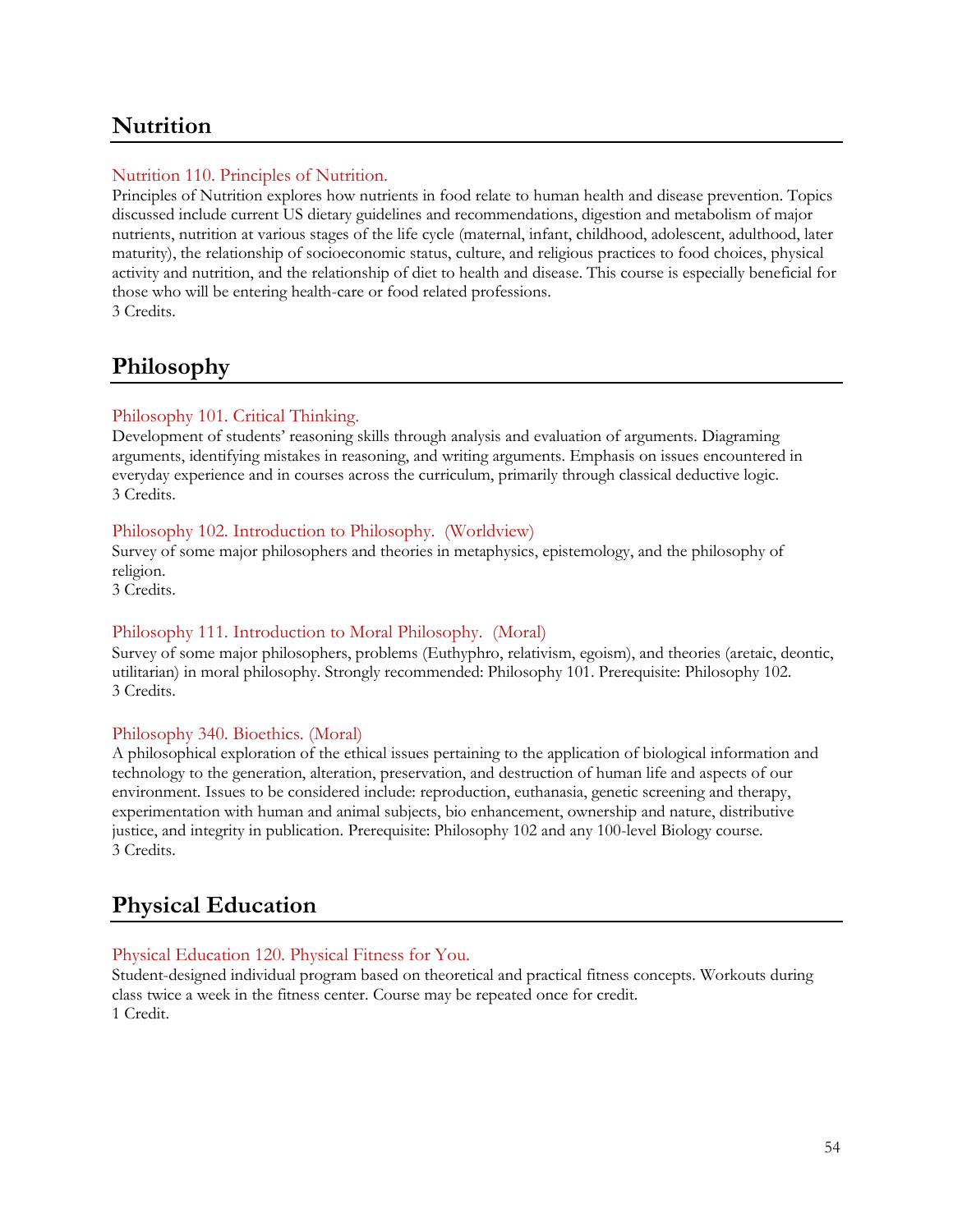#### Physical Education 127. Kickboxing and Self-Defense.

Basic instruction in a power-punching, non-choreographed martial arts workout. Emphasis on proper technique and execution of skills. Each class includes a total-body warm-up and cool-down/stretching period. Course may be repeated once for credit. 1 Credit.

# **Political Science**

#### Political Science 101. Introduction to Politics and Governance. (Civil)

Examines the discipline of political science and the concepts involved in the study of politics and governance. Surveys regime types and the role and function of political institutions and organizations. Focus on the potential for thinking about civic and political issues from a religiously-informed perspective. 3 Credits.

#### Political Science 260. Law and American Society.

An introduction to the American legal system examining the basic tenets of the American Legal system, including theories of jurisprudence and an examination of the Constitution as the framework for our legal system. Students will explore how laws are created and enforced through the court systems, legislatures, and administrative agencies. The course includes an introduction to legal research, case briefing, and mock trial. 3 Credits.

# <span id="page-54-0"></span>**Psychology**

#### <span id="page-54-1"></span>Psychology 101. Introductory Psychology.

Introduction to basic constructs of psychology including scientific methodology, the brain, consciousness, memory, identity, learning, motivation, intelligence, and the nature of mental illness. Relevant New Church doctrines analyzed and compared to secular theories of psychology. 3 Credits.

#### Psychology 204. Human Development: Lifespan.

Study of human development, focusing on the most significant changes that occur across the lifespan. Topics include theories of physical-motor, cognitive, language, creative, social, emotional, moral, and spiritual development. Prerequisite: Psychology 101 or department chair permission. 3 Credits.

#### Psychology 301. Counseling and Clinical Psychology.

Examination of psychological theories that inform the skills of counselors and clinical psychologists in various professional settings. Topics include psychological theories, the roles of the counselor, listening skills, case conceptualization, treatment methods and intervention strategies. Consideration of what it means to incorporate individual values and spirituality into treatment. Prerequisite: Two psychology courses or department chair permission.

3 Credits.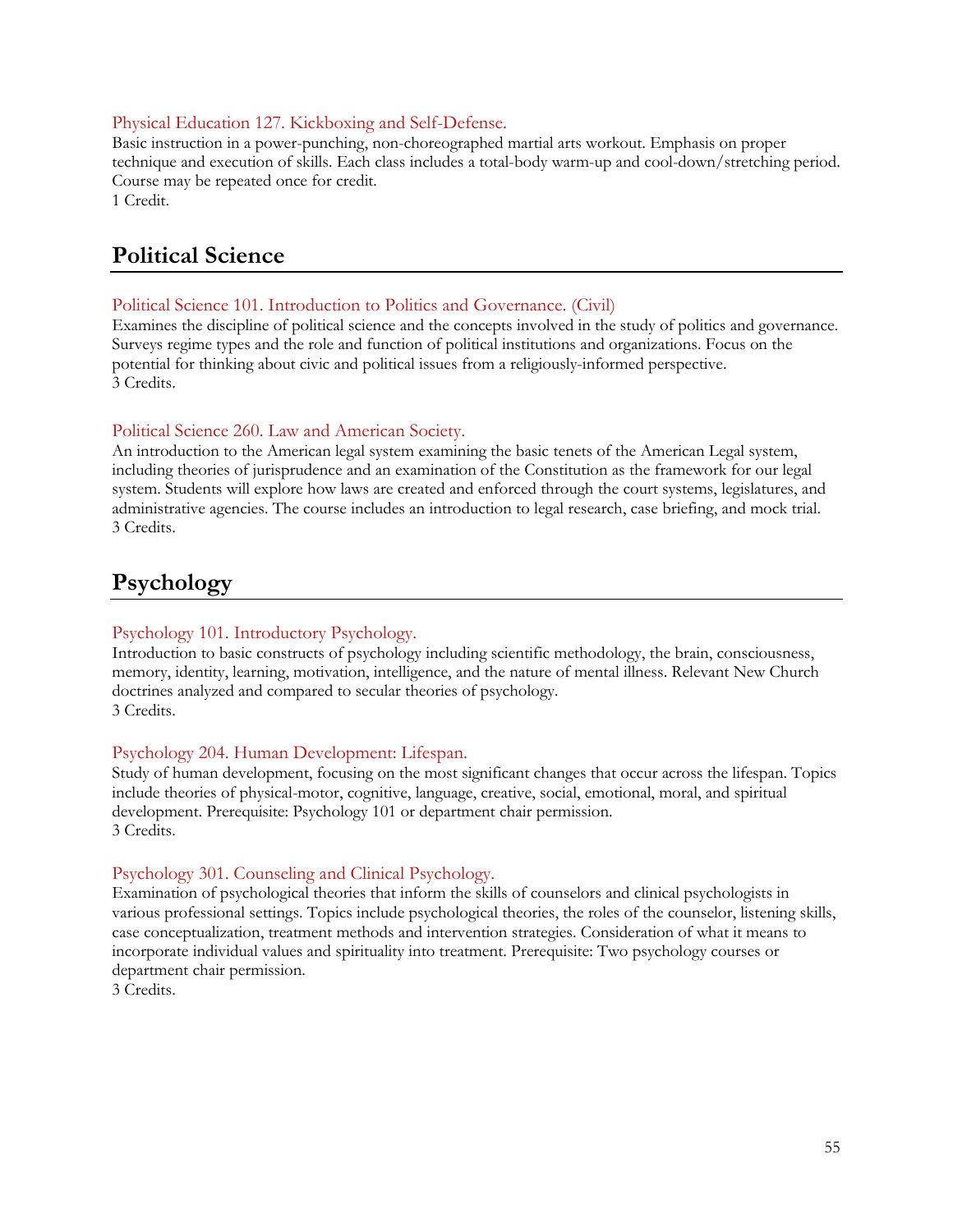#### Psychology 320. Introduction to Experiments in Psychology.

Introduces students to experimental design in psychology with careful attention to terminology, methodology, strengths, and limitations of research. Additionally, students are exposed to classic experiments in the areas of social, abnormal, cognitive, developmental, and neuropsychology. Serves as precursor to the Psychology Capstone and should be completed spring term of junior year. Pass/Fail. 1 Credit.

#### Psychology 492. Senior Seminar.

Capstone for seniors in the psychology major. Public presentation. Critical analysis of ethics in psychology. Career planning and portfolio development. Pass/Fail. 1 Credit.

# **Religion**

#### Religion 110. Introduction to Systematic Theology. (Doctrinal)

A comprehensive overview of New Church doctrine. Emphasis on core doctrines of the Lord, faith and charity, the Word, the afterlife, the mind, Divine providence, judgment, and marriage. Presupposes a moderate familiarity with New Church teachings. 3 Credits.

#### Religion 115. Introduction to New Church Doctrine on Life After Death. (Doctrinal)

New Church teachings on the life after death studied in their own context and the context of the near-death experience and the history of eschatology. Text: *Heaven and Hell.* 3 Credits.

#### Religion 205. God, Man, and Creation. (Doctrinal)

Study of how the Lord created the spiritual and natural worlds, with emphasis on humans as the purpose of creation. Vital relationships between the Creator and His creation, with the special role played by humans. Focus on teaching about form, order, degrees, influx, and conjunction. Text: *Divine Love and Wisdom*. 3 Credits.

#### Religion 222. The Gospels. (Scriptural)

Detailed study of the four individual Gospels with attention to similarities and distinctions, historical context, and relationship to the Old Testament. Examination of the literal meaning and its significance to the modern life. Special attention to the nature of the First Advent and the testimony concerning Jesus Christ. 3 Credits.

#### Religion 273. Religion and Marriage (W. Doctrinal)

New Church doctrine concerning marriage. Includes the Divine origin of marriage; the nature of masculinity and femininity; the state of married partners after death; betrothals and weddings; separation and divorce; the role of the Ten Commandments in marriage; states of discord and coldness; adultery and other sexual disorders. Text: Conjugial Love.

3 Credits.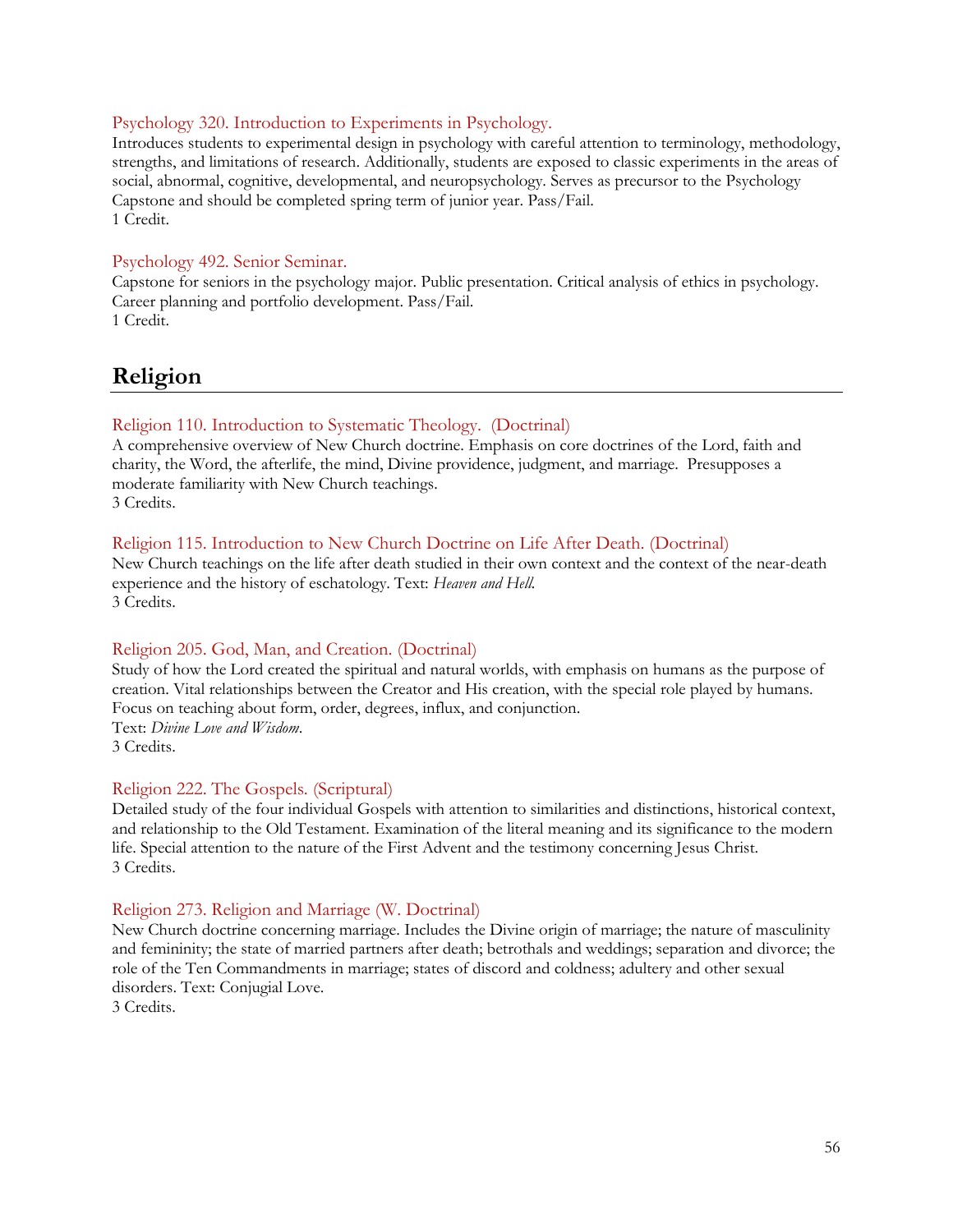#### Religion 296. Eastern Religious Thought/Hinduism. (Comparative)

Introduction to Eastern Religious Thought with a focus on the *Bhagavad Gita*, considered one of the most revered of the Hindu scriptures, and one of the most important religious classics in the world. Course includes an in-depth study of the literal and symbolic levels of the *Gita*, a comparison with Western thought in general and with New Church thought in particular. 3 Credits.

#### Religion 306. Universal Doctrines of the New Church II. (W, Doctrinal)

Continuation of Religion 305. Topics include faith, charity, free will, repentance, reformation and regeneration, imputation, baptism, and the holy supper. Special focus on the Second Advent and the New Church: what does God's coming entail? Text: The True Christian Religion. 3 Credits.

#### Religion 335. The Human Mind. (Rel335 W is W, Doctrinal)

Study of what the doctrines of the New Church teach about the structure and function of the human mind and how it relates to the brain. The discrete degrees of the mind. The faculties of will and understanding, their relationship and interplay.

<span id="page-56-1"></span><span id="page-56-0"></span>3 Credits.

#### **Writing**

#### <span id="page-56-2"></span>Writing 101. Expository Writing. (W)

Development of informative, critical, and persuasive writing. Emphases on grammatical control, precision of language, consideration of audience, rhetorical strategies, revision, information literacy, and articulation, development, and support of thesis. Three to five formal essays total, including substantial revision. Individual conferences with instructor to discuss student's writing. Required of first year students. Non-native speakers of English may take Writing 101 sophomore year. 3 Credits.

#### Writing 202. Writing About Literature. (W, IL)

Analytic study of literary genres—drama, short fiction, and poetry—with emphases on writing and research. Assumes basic skills in writing and information literacy covered in Writing 101. Three papers, including substantial revision. One longer paper and its research process require locating, evaluating, and incorporating multiple secondary sources. Individual conferences with instructor to discuss student's writing. Required of sophomores. Prerequisite: Writing 101.

3 Credits.

#### Writing 212. Creative Nonfiction Writing. (W)

A study of contemporary creative nonfiction—the use of traditional literary devices to express factual content. This workshop-style course includes the creative memoir, the humorous anecdote, artistic biography, and the personal interview. We will also address imaginative text-messaging, effective emailing and the art of blogging. Students will read representative writers, critique each other's papers, and learn about the ethics of public discourse, especially in relation to the opportunities and challenges of the digital revolution and the World Wide Web. Prerequisite: Writing 101. 3 credits.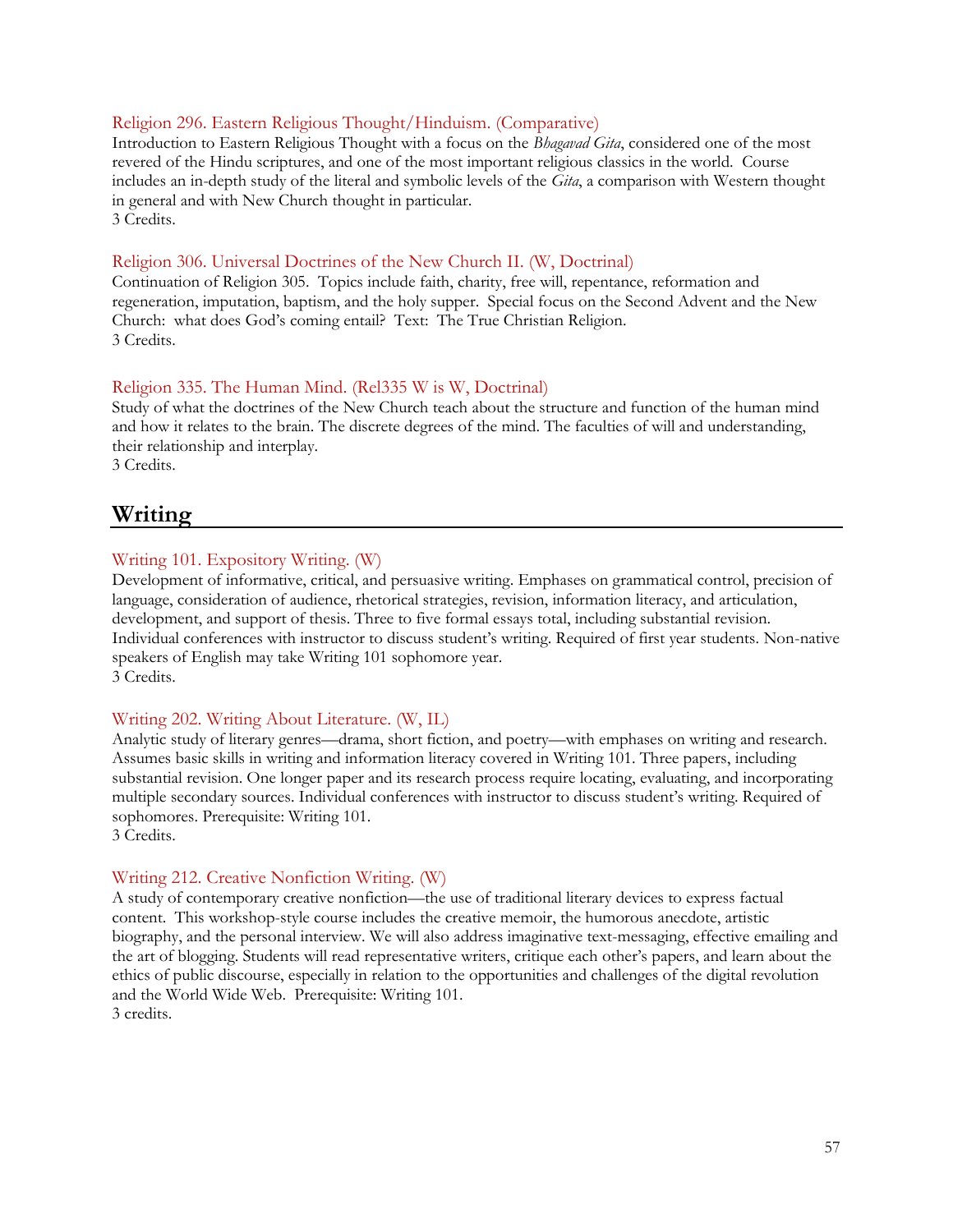# Building Arts Workshops **SUMMER 2017**

# **Blacksmithing**

#### Steel Repousse 6/12-6/16

#### Warren Holzman

Students will learn the fundamentals related to chasing and repousse in steel. Repousse is an exciting way to create relief images that exists somewhere between drawing and sculpture. The approach will focus on dynamic image development not unlike composition related to painting. Students will have the opportunity to work on larger scale pieces created over a wood stump. The course will cover design development, tool making, and finishing.

#### Forged/Fire/Food - Cooking Tool Class 6/19-6/23

#### Jorgen Harle

This class will use all the basic forging techniques, and a few advanced ones to explore the tradition of metal as a material to cook food over an open flame. Forks, tongs, spatulas, and spoons will be demonstrated and all students can expect to leave this workshop with some very functional cookware that will last for generations. Tradition and utility will drive the forms taught in this specialty tool class but personal expression and design will be enthusiastically pursued. Extensive R&D will be done at the end of each project (that's art speak for BBQ). Knives and cleavers will NOT be addressed in this class.

#### Early American Wrought Iron Hardware 7/10-7/14

#### Luke DiBerardinis

Learn the fundamentals of blacksmithing and improve your skills through the forging of historic hardware. Students can expect a daily demonstration of colonial hardware forging and will be able to customize their projects based on skill level. Topics and demonstrations will cover strap hinges and all their various finials, rams horn hinges, rat tail hinges, pintles, rivets, and clinch nails. Pull handles, thumb latches and all their parts, and installation procedures of the hardware will also be covered. All elements of blacksmithing will be utilized through these projects. By forging utilitarian and function, yet highly decorative pieces of house hardware, students will learn slitting, punching, drifting, upsetting, drawing, bending, forge welding, and fire management techniques.

#### Volume and Form 7/17-7/21

#### Maegan Crowley

This course is designed to stimulate your metal vocabulary. We will be forging structural materials; learning the tricks of forging pipe, tubing, and channel. Hot and cold sheet forming techniques will also be demonstrated. Pattern making and layout methods will be discussed as we use sheet metal to achieve volume. Students will then have the opportunity to combine techniques to create their own forms. We will also address fabrication methods and metal finishing. There will be an emphasis on individual expression as the instructor works with each student to develop their own representation of form. Bring a sketchbook and an open mind.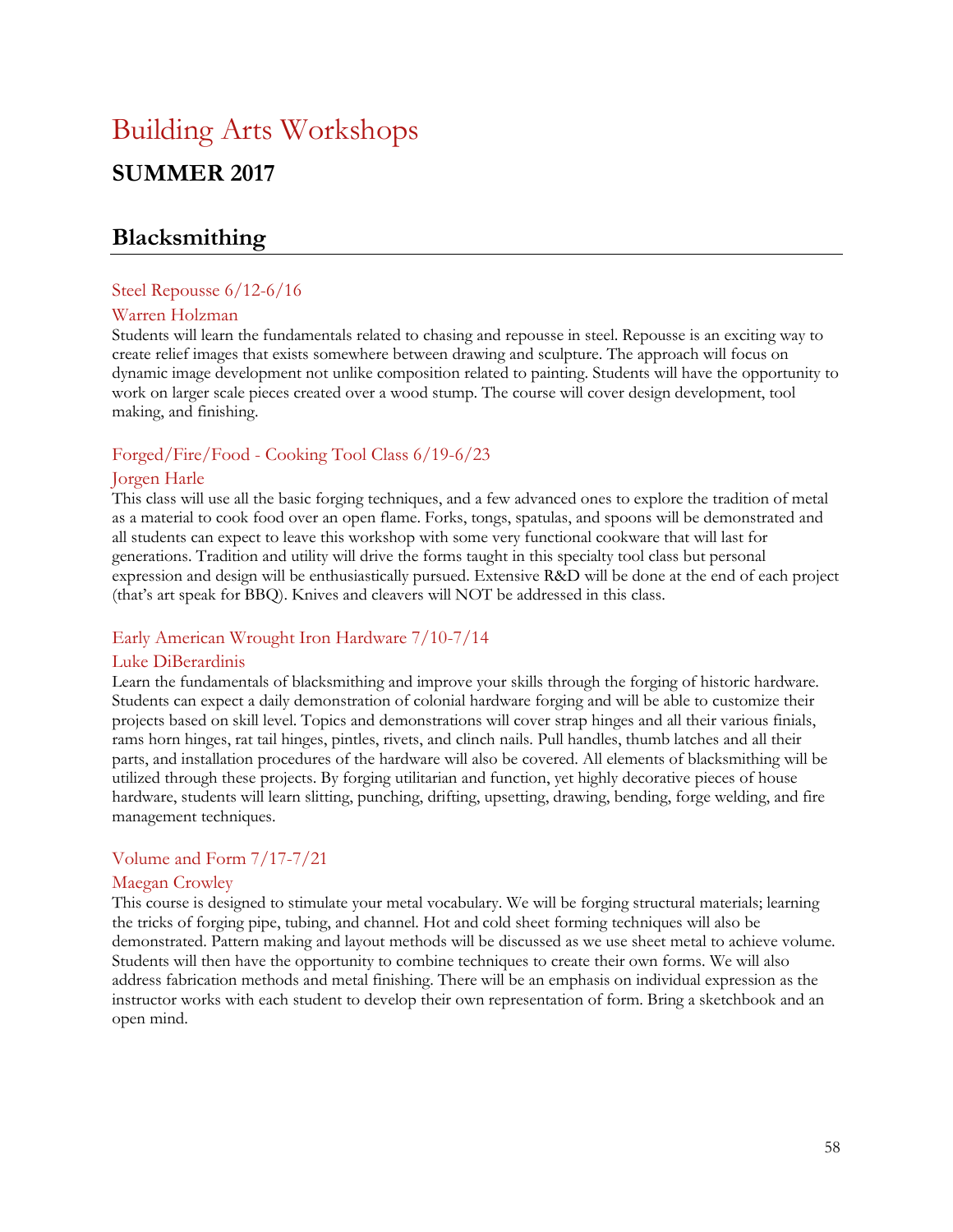# **Mosaic**

#### Glass Mosaic 7/10-7/14

#### Carol Stirton-Broad

Mosaic Art is having a resurgence in the United States and glass in many forms is playing a major role in this new wave of artistic creativity. In this workshop we will look at several of these types of glass, focusing on the traditional Italian Smalti and comparing it to the products from Mexico, China, and the United States. In addition, we will have a sampling of other materials available including some marble and stone. Each participant will produce a small sampler using traditional techniques. Next you will design a larger piece, using these materials in your own style. We will cover design transfer and realize the final work of art using the direct method. There are a limited number of hammer and hardies available for you to try as well as a collection of glass nippers for you to experiment with.

# **Stained Glass**

#### Munich Style Glass Painting 6/19-6/23

#### J. Kenneth Leap

Learn the art of mixing, applying and firing glass-based paints, enamels and stains. This class will start with the core skills of traditional glass painting – tracing and matting. We will then concentrate on 19<sup>th</sup> century figurative techniques as exemplified by the Munich Style. Students can choose to practice replicating brocade patterned drapery, foliage, ornamental architectural borders and of course painting the figure. This course will introduce a variety of processes for mixing and layering pigments with exotic mediums. Glass selection and enamel work for flesh will be explored in depth. This class will be of specific interest to restoration painters and to all who admire the techniques of the 19<sup>th</sup> century. This class is designed to complement the workshop "Stained Glass Repair & Conservation" with Steve Hartley offered July 10-14, 2017.

#### Stained Glass Conservation 7/10-7/14

#### Stave Hartley

This hands-on course will introduce proper evaluation and documentation techniques for stained glass conservation. Students will participate in repairing a 19th Century stained glass window while practicing conservation techniques including cleaning, copper foil repairs, and chemical edge bonding. Restoration painting including glass selection and color matching historic pigments will be discussed and practiced.

#### The Art of Glass Painting 7/17-7/21

#### Jim M. Berberich

You can master the art of glass painting. The simple methods we will use in class have been proven effective and will give you the skills needed to achieve your goals. As you can imagine, for the thousand years that this applied art form has been in existence, a multitude of techniques have been created. The different approaches have added confusion to this medium. We will focus on some traditional methods with a twist, going into detail on how and why these methods work. There will be demonstrations, open discussion and a lot of one on one guidance form the instructor. The objective of the class is for the student to leave with confidence, and an understanding and knowledge of how to create beautiful glass paintings. The class projects will include portraits and life subjects, using vitreous paints, enamels and stains.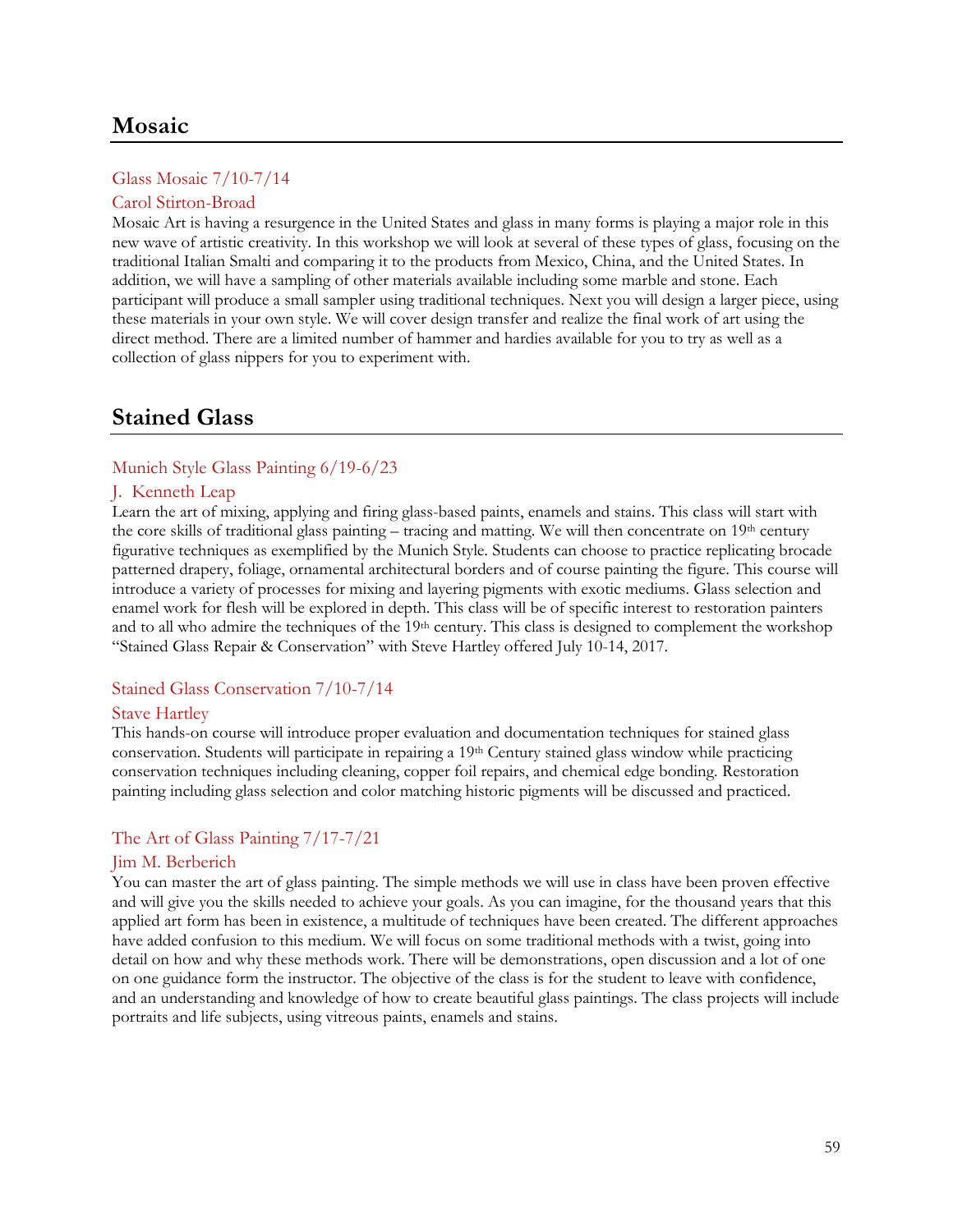# **Stone Carving**

#### Cathedral Stone Carving 6/19-6/23

#### Jens Langlotz

Participants will have a rare opportunity to work in the shadow of a working cathedral. Join master mason Jens Langlotz in the historic Bryn Athyn stone shops. Brief demonstrations of techniques will prepare you for shaping your own piece. The workshop covers stone types and properties, the use of different kinds of chisels for texturing, the fundamentals of letter design, both low and high relieve carving, and rosette design. You may choose to copy an architectural detail from Bryn Athyn Cathedral, such as one of the rosettes on the side of the building, or make an original piece of your own. No experience is necessary, and more advanced students are always welcome.

#### Cathedral Stone Carving 7/10-7/14

#### Jens Langlotz

Participants will have a rare opportunity to work in the shadow of a working cathedral. Join master mason Jens Langlotz in the historic Bryn Athyn stone shops. Brief demonstrations of techniques will prepare you for shaping your own piece. The workshop covers stone types and properties, the use of different kinds of chisels for texturing, the fundamentals of letter design, both low and high relieve carving, and rosette design. You may choose to copy an architectural detail from Bryn Athyn Cathedral, such as one of the rosettes on the side of the building, or make an original piece of your own. No experience is necessary, and more advanced students are always welcome.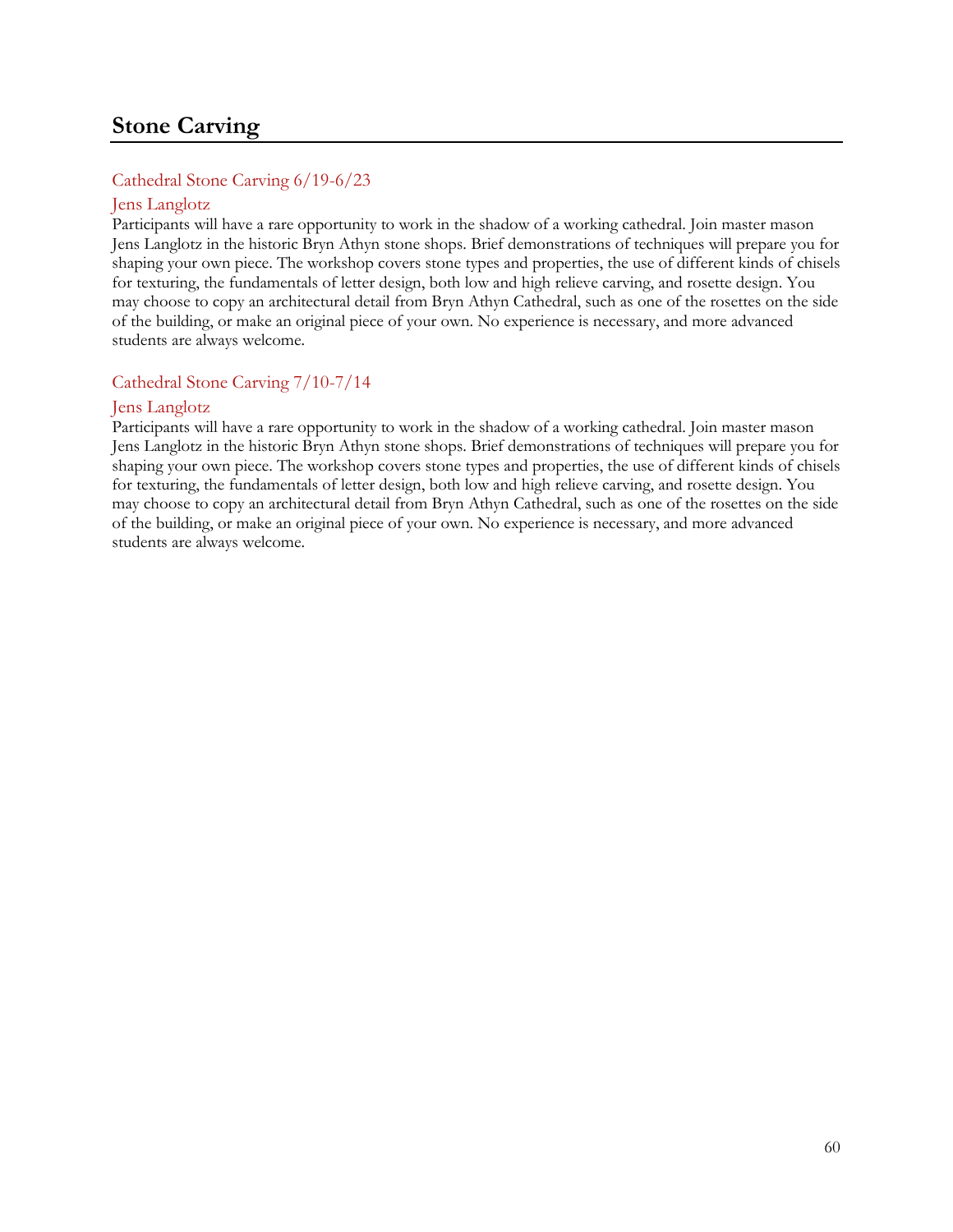# Fall Term 2017-18 Graduate Courses

# **Theological School**

#### Ed 631: Instructional Methods and Design for Religion:

A seminar survey course on educational methods for theological school students. Students are encouraged to reflect on their own experiences in education, analyze best teaching practices in light of the Heavenly Doctrine and develop ways to apply what they have learned in a variety of settings. Students work cooperatively and individually to design effective religious instruction. When designing instruction emphasis is placed on aligning learning goals, instructional methods and assessment practices. Seminar.

K.R. Alden

#### Experiential Learning:

Theologs spend an average of three hours a week for 30 weeks a year, in their Service Learning Assignments. Usually there is a change in assignment every ten weeks. The assignments involve interacting with people as aides to ordained and non-ordained leaders in this community. All of the assignments give the theologs direct experience relating to people in settings that are similar to what they will encounter, once they themselves are ordained ministers. Students are assessed by onsite supervisors and their classroom professor on nine connecting skills. They are rated as demonstrating an Excellent, Good, Sub-par or Destructive level for each of the nine skills. Students meet as a group once a week for about an hour to receive coaching from their professor, who possesses advanced training and skills in this area. Service Learning is usually part of the curriculum for first and second year theological students, for a total of 6 terms.

Workshop E.G. Hyatt

#### Homiletics 911: Principles of Exposition.

Study of the letter of the Word in reference to the doctrine of genuine truth, the science of correspondences, and the spiritual sense of the Word. Study of the principles of exposition in application to selected texts in the letter of the Word.

Seminar. G.H. Odhner

#### Theology 601: Heavenly Doctrines as Systematic Theology.

An introductory course required of all Theological School students. Its purpose is to provide for the students the framework, the context, and the direction of the Theological School program. It introduces the students to the major doctrines presented in the Heavenly Doctrines along with their core teachings, to the relationship among the major doctrines, to fundamental terms in the Heavenly Doctrines, to important ideas about and arising from the Heavenly Doctrines, and to important perspectives on theology in general and on the Heavenly Doctrines in particular.

Seminar. P.A. Rogers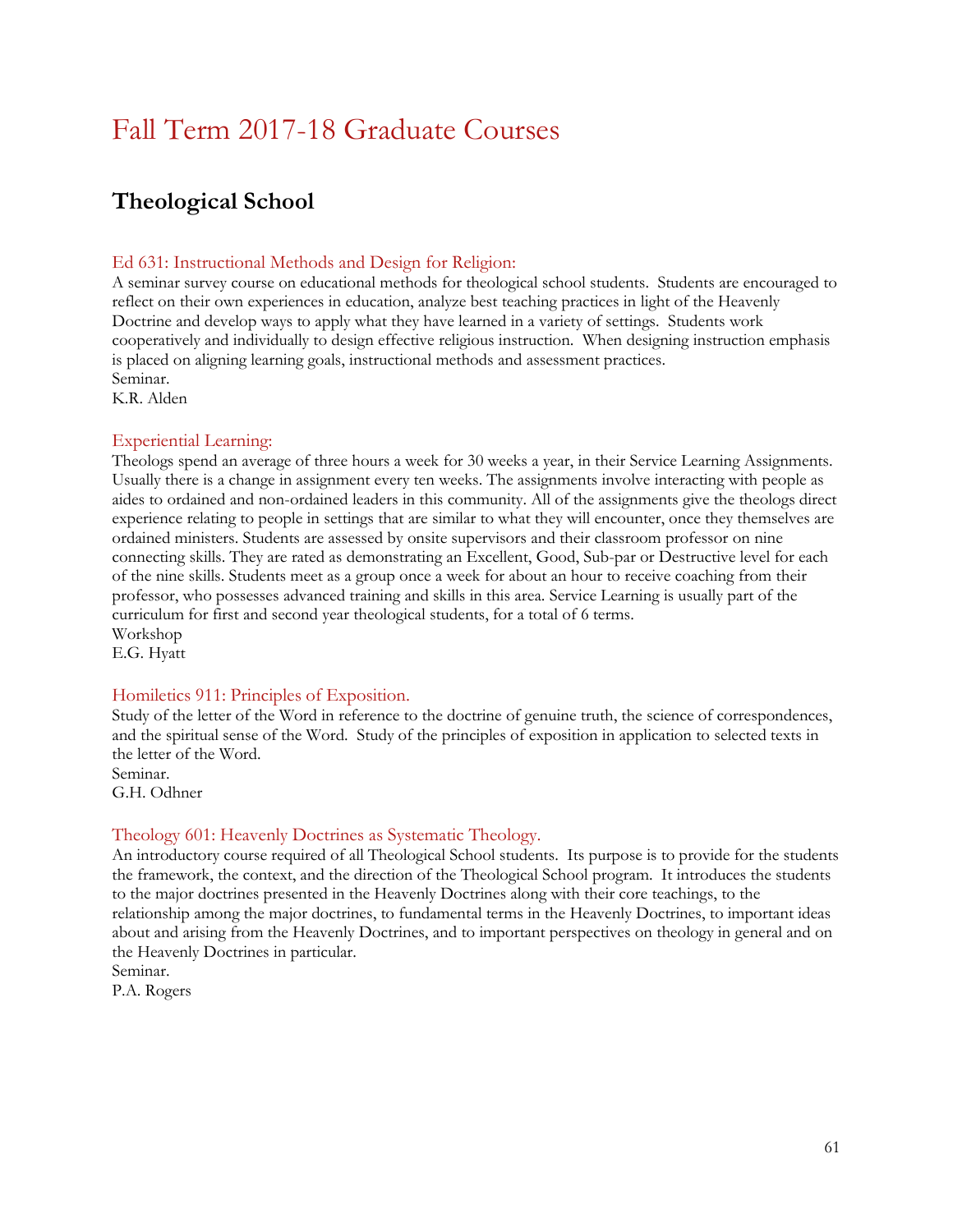#### Theology 646: Conversations on Marriage.

A study of the doctrines about marriage as contained in the work, *Conjugial Love*, with an emphasis on the pastoral issues concerning marriage. Concerned primarily with the teachings related to eternal marriage and the happiness brings, this course also deals with current issues of gender difference, with the disorders of society, and the breakdown of the love of marriage.

Seminar. A.M.T. Dibb

#### Theology 691: Doctrine Concerning New Church Education.

The purpose of this course is to provide an introduction to doctrinal concepts and applications drawn from these concepts that have guided concerning New Church education. It will prepare the students to effectively present these ideas in a variety of contexts. Resources and consultation available from the General Church of the New Jerusalem Office of Education are also introduced. Workshop.

P.M.Buss Jr.

#### Theology 710: Pastoral Orientation.

Introductory study of the doctrine of the priesthood, with emphasis on the origins, the uses of, and the workings of ministry. Sections on love of salvation of souls, conscience and effect of evil on the priesthood. Workshop.

A.M.T. Dibb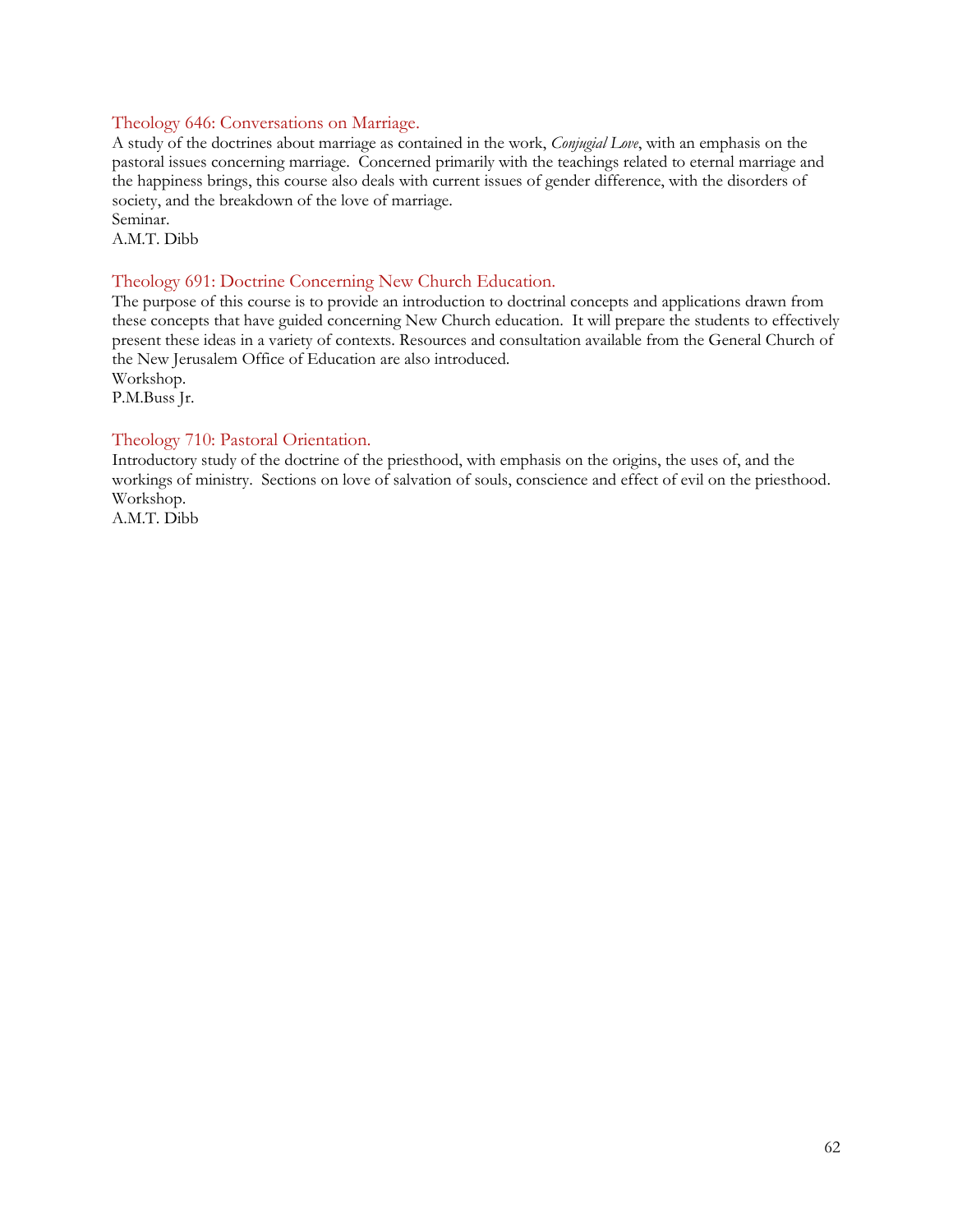# <span id="page-62-0"></span>Winter Term 2017-18 Graduate Courses

# **Theological School**

#### Church History 684: The Christian Church: Rise and Fall.

Growth of the Christian Church from its primitive beginnings through its decline, the Reformation through modern developments. Emphasis is on the history of the various teachings about the Lord, and how these both reflected the times they were devised in, and how they have impacted the development of the Christian Church.

Seminar. A.M.T. Dibb

#### Communication 718: Topics in Communication II. (5 classes)

Communication is one of the most important activities we engage in as humans. It is how we connect with the LORD, each other, and our world. As a pastor, learning to communicate effectively is essential. This course will explore communication topics and their practical application. Topics will include the role of persuasion in communication, listening skills, and available communication tools for pastors. The course will also address leadership and how to lead through change. A significant portion of the course will deal with structuring an effective oral message.

Seminar M.H. Williams

#### Counselling 844: Introduction to Pastoral Counseling I.

An examination of the basic principles of counseling for individuals, including three facilitative conditions, three action conditions, and the micro boundaries inherent in all communication. Basic listening and responding skills are practiced in small groups and in role plays. Special emphasis is placed on recognizing problems that need to be referred to other professionals, when to make such referrals, and to whom these referrals should be made. Teachings from the Heavenly Doctrines are included that support the counseling process. Text: On Becoming a Counselor by Kennedy and Charles. Seminar.

K. Roth

#### Ed 634: Delivering and Managing Religious Instruction.

A series of 10 workshops that focus on supporting theological students while they apply, in at least two settings, the concepts they learned in Ed 631. Students are introduced to beginning level classroom management skills and asked to evaluate the skills in light of the Heavenly Doctrines. Workshop.

K.R. Alden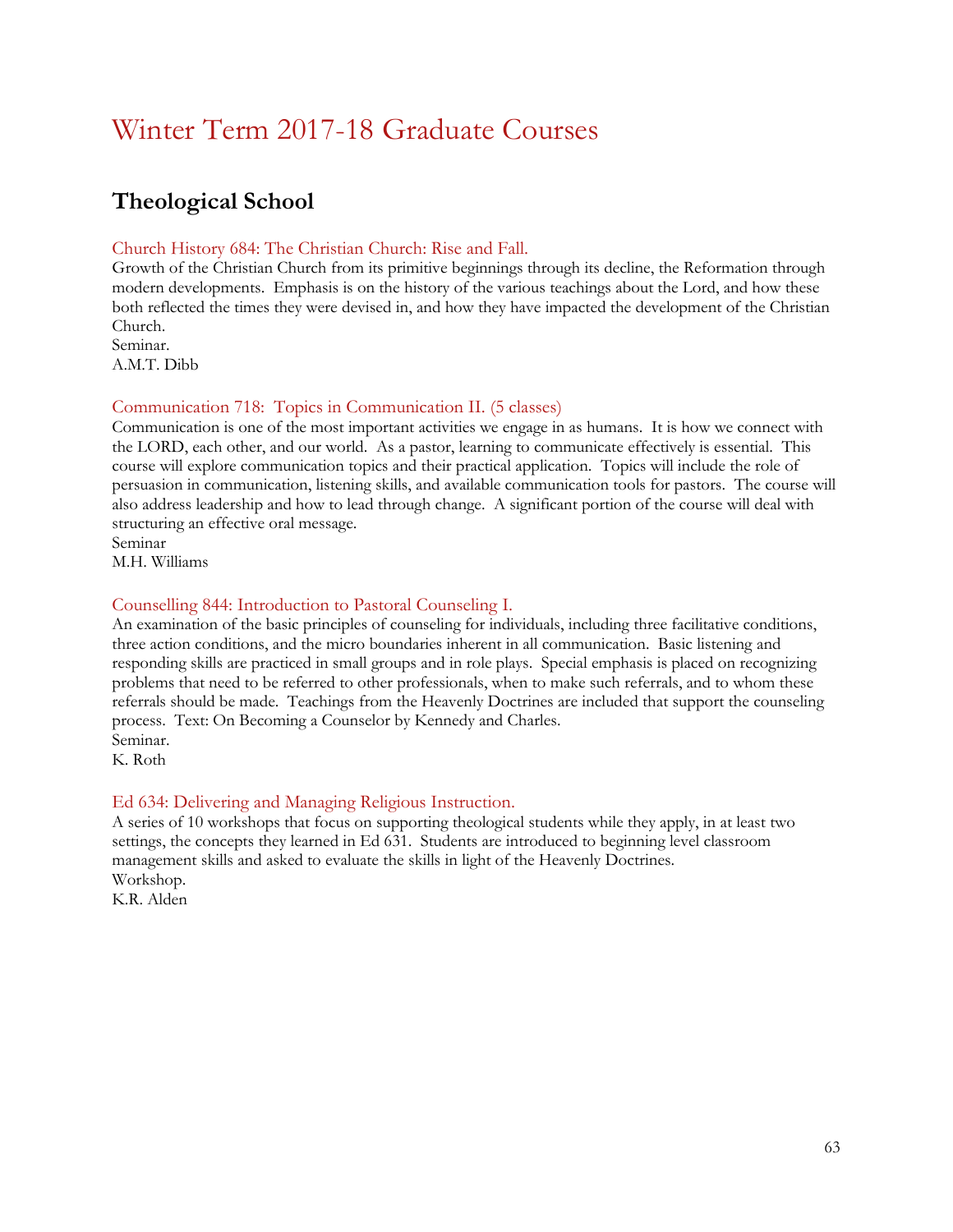#### Experiential Learning.

Theologs spend an average of three hours a week for 30 weeks a year, in their Service Learning Assignments. Usually there is a change in assignment every ten weeks. The assignments involve interacting with people as aides to ordained and non-ordained leaders in this community. All of the assignments give the theologs direct experience relating to people in settings that are similar to what they will encounter, once they themselves are ordained ministers. Students are assessed by onsite supervisors and their classroom professor on nine connecting skills. They are rated as demonstrating an Excellent, Good, Sub-par or Destructive level for each of the nine skills. Students meet as a group once a week for about an hour to receive coaching from their professor, who possesses advanced training and skills in this area. Service Learning is usually part of the curriculum for first and second year theological students, for a total of 6 terms. Workshop

E.G. Hyatt

#### Homiletics 932: Sermons: A Variety of Topics and Focus.

Writing general purpose and festival sermons. Emphasis is upon organization of material for ease of presentation. Workshop.

G.R. Schnarr

#### Pastoral Theology 848: Priestly Duties.

Pastoral responsibilities. A broad review of the practical responsibilities of a General Church of the New Jerusalem pastor as contained in the Pastor's Handbook. Workshop. A. M.T. Dibb

#### Theology 612. Doctrine of the Lord: The Incarnation

The systematic teachings of the Writings about the Lord: His essential nature from eternity; His relationship with us before the advent; why He needed to "come"; what He accomplished (redemption), how He accomplished it (glorification of His human); the enduring effect of the glorified Divine Natural/Divine Human, and of the Lord's presence /"proceeding" through it. In considering His glorification process we look at His conception and development in the human, and especially at His spiritual progress through states of temptations, the very means by which He subjugated the hells. Seminar.

G.H. Odhner

#### Theology 628. New Testament Themes.

The character of the Four Gospels, their inspiration, differences, major themes present in the individual Gospels and in the overall dispensation. (The Apocalypse will not be left out of this discussion, but is covered in greater detail in Theology 668.) There will be some attention to historical context, including a look at the Acts and Epistles.

Seminar. G.H. Odhner

#### Workshop 720: Speech I: Public Speaking and Interpersonal Communication.

Introduction to communications theory: Self as communicator, communication process, perception in communication, and effective communication—qualities and barriers. Emphasis on applications to professional work of the priest. Workshop.

M.H. Williams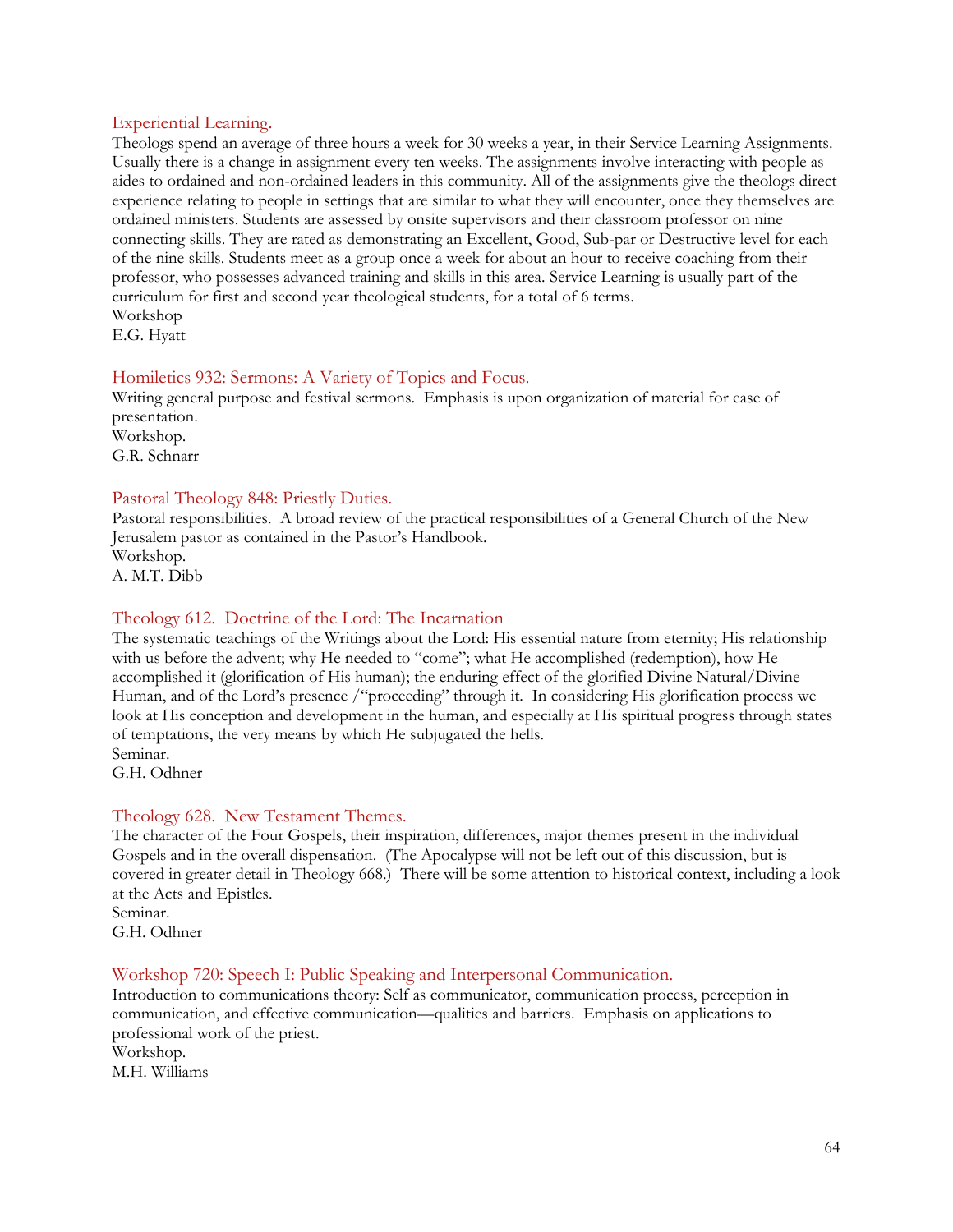Workshop 728: Speech III: Advanced Concepts in Public Speaking and Interpersonal Communication. Advanced interpersonal communication theory, skills development, and practice. Workshop. M.H. Williams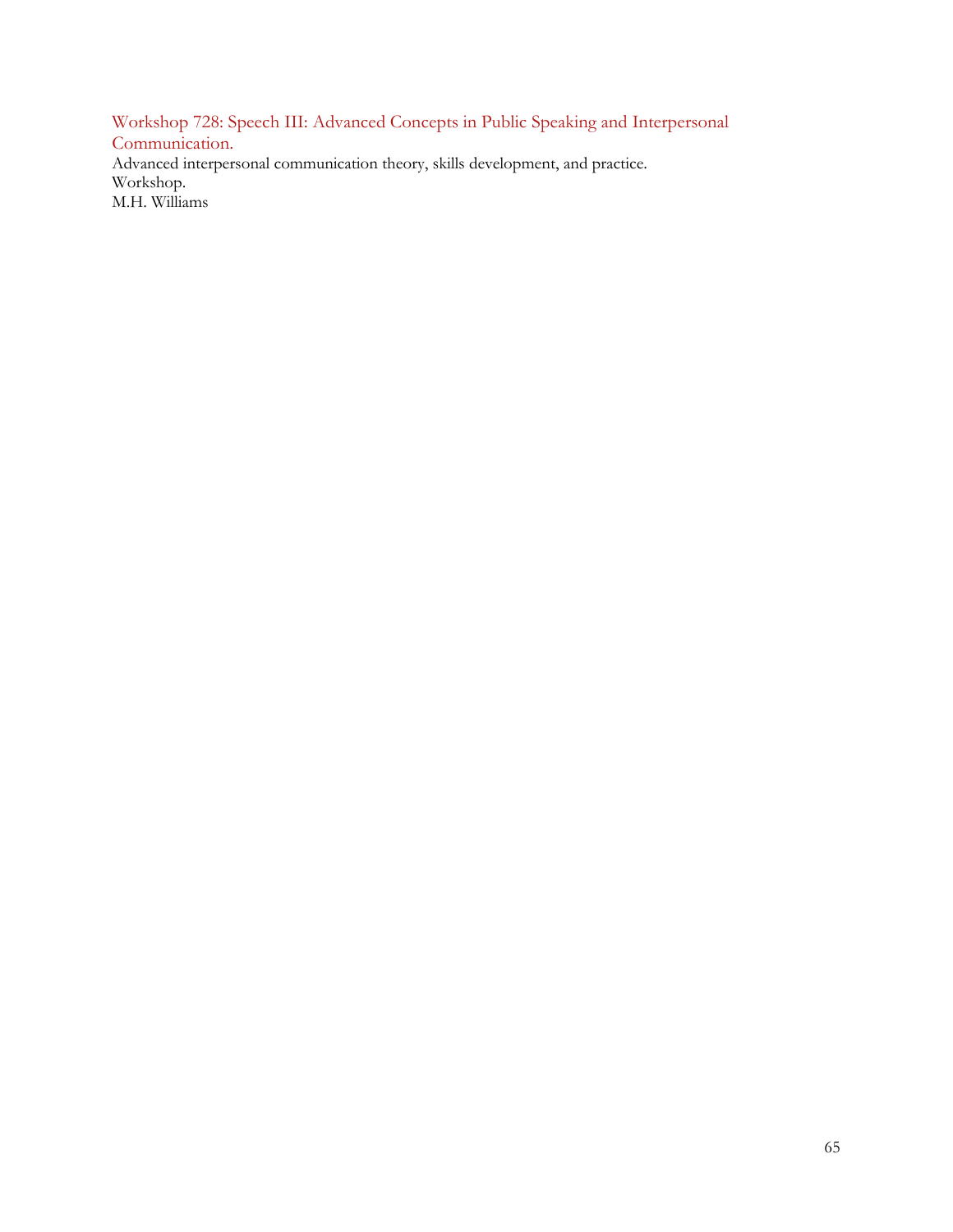# <span id="page-65-0"></span>Spring Term 2017-18 Graduate Courses

# **Theological School**

#### Church History 686: Swedenborg's Life and Call.

A brief survey of Swedenborg's life and preparation to receive the new revelation. A more detailed examination of his transition period (1743-1748). The writing and publication of Swedenborg's theological Writings and public response during his life. Seminar.

G.H. Odhner

Counselling 846: Bereavement, Death and Dying. Seminar. E.G. Hyatt

#### Experiential Learning:

Theologs spend an average of three hours a week for 30 weeks a year, in their Service Learning Assignments. Usually there is a change in assignment every ten weeks. The assignments involve interacting with people as aides to ordained and non-ordained leaders in this community. All of the assignments give the theologs direct experience relating to people in settings that are similar to what they will encounter, once they themselves are ordained ministers. Students are assessed by onsite supervisors and their classroom professor on nine connecting skills. They are rated as demonstrating an Excellent, Good, Sub-par or Destructive level for each of the nine skills. Students meet as a group once a week for about an hour to receive coaching from their professor, who possesses advanced training and skills in this area. Service Learning is usually part of the curriculum for first and second year theological students, for a total of 6 terms. Workshop.

E.G. Hyatt

#### Homiletics 921: Sermons from Old Testament Texts.

Theory and practice of sermon writing. Sermons will be from various styles in the Old Testament: from a made-up historical story, from an actual historical story, from a psalm. Workshop.

G.H. Odhner

#### Homiletics 933: Sermon Presentation and Memorial Addresses.

This term of homiletics focuses on writing for how sermons are heard and writing memorial services. Fully written out sermons and preaching from outlines are included with an emphasis on styles and techniques which facilitate or could hamper congregations hearing the message. The function of memorial services are considered in the grieving process and the pastor's role in the transition to the other world. Workshop. P.M.Buss, Jr.